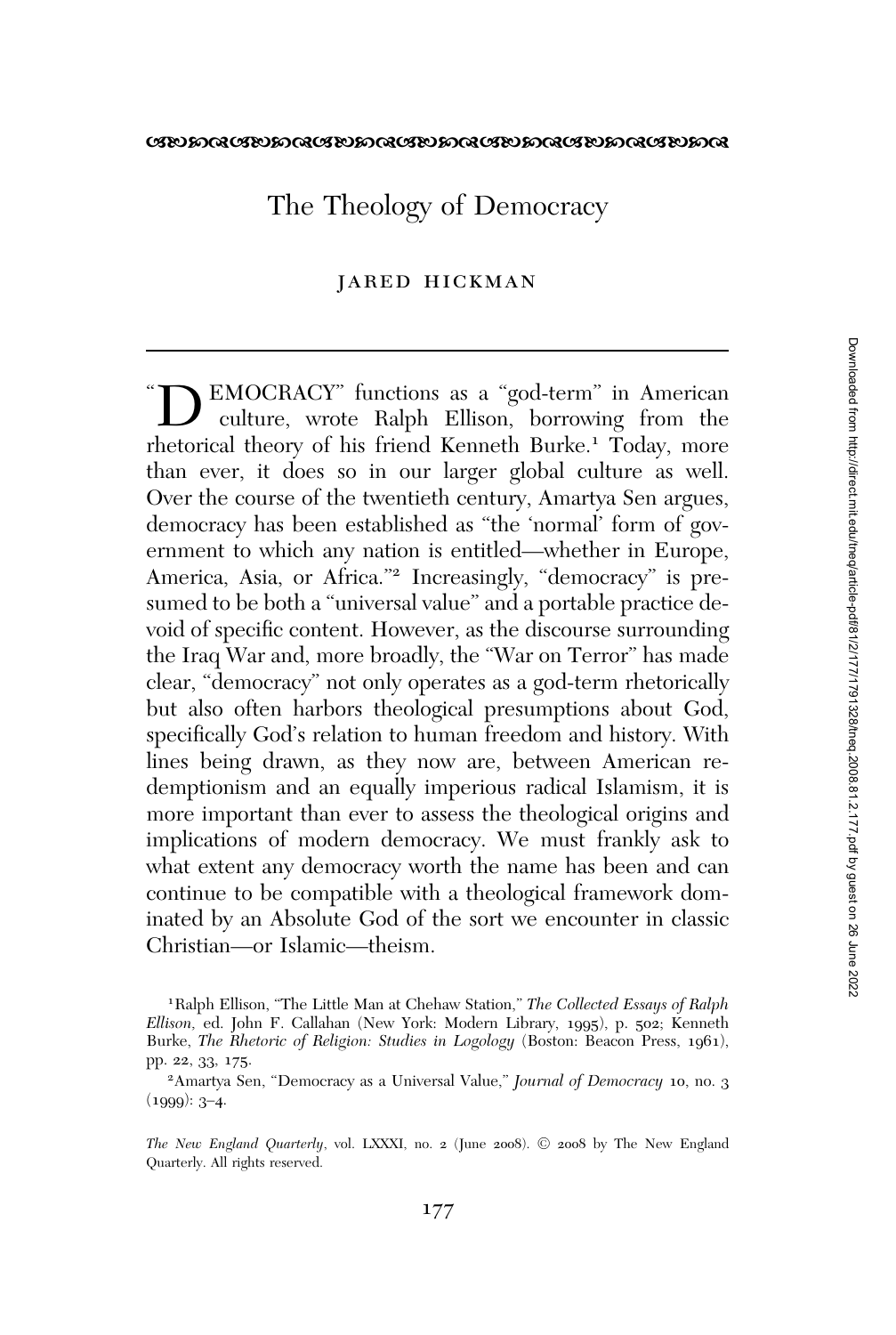The American fusion of Christianity and democracy, scholars now recognize, is historically particular rather than logically self-evident and, as such, arbitrary and unstable.<sup>3</sup> There is ample evidence—historical and theological—that Christianity, *contra* the prevailing view, "is not inherently a liberal or democratic religion" but, as Robert Kraynak has confessed, in crucial respects quite the opposite. But to question the view that Christian theology "contains the theory of modern liberal democracy" is not to deny the theological sources of democratic theory but, rather, to demand that we consider those sources more carefully.<sup>4</sup> If we grant David Nicholls's contention that modern conceptions of the state have insistently invoked images of God as analogues, then the question is not *if* theology matters for democratic theory but *which* theology matters and *how*. 5 For Puritan political theorists like Roger Williams and John Milton, democracy was a necessary, temporary evil in a world utterly fallen from God. With the increasing collapse of Calvinist cosmology that accompanied the Age of Revolution, a notion of "divine right democracy," as Kraynak has cleverly put it, arose in the United States.<sup>6</sup> Democracy—American democracy, in particular—became God's thing, so to speak, rather than something human beings did in the absence of God. It is a providence of the Absolute God, as American politicians are ever eager to remind us. Stalled in this nineteenth-century political theology, contemporary U.S. political discourse has failed to absorb some of the more provocative insights of twentieth-century pragmatists like John Dewey and William James, both of whom recognized that if "God" was not in the first place democratized, then—ironically—the more fervently one sacralized a democratic order, the more antidemocratic it could become.

<sup>3</sup>Mark A. Noll, *America's God: From Jonathan Edwards to Abraham Lincoln* (New York: Oxford University Press, 2002), pp. 53–92.

<sup>4</sup>Robert P. Kraynak, *Christian Faith and Modern Democracy: God and Politics in the Fallen World* (Notre Dame, Ind.: University of Notre Dame Press, 2001), pp. 7, 120*.*

<sup>5</sup>See David Nicholls, *Deity and Domination: Images of God and the State in the Nineteenth and Twentieth Centuries* (New York: Routledge, 1989), and *God and Government in an "Age of Reason"* (New York: Routledge, 1995).

<sup>6</sup>Kraynak, *Christian Faith and Modern Democracy,* pp. 131–64.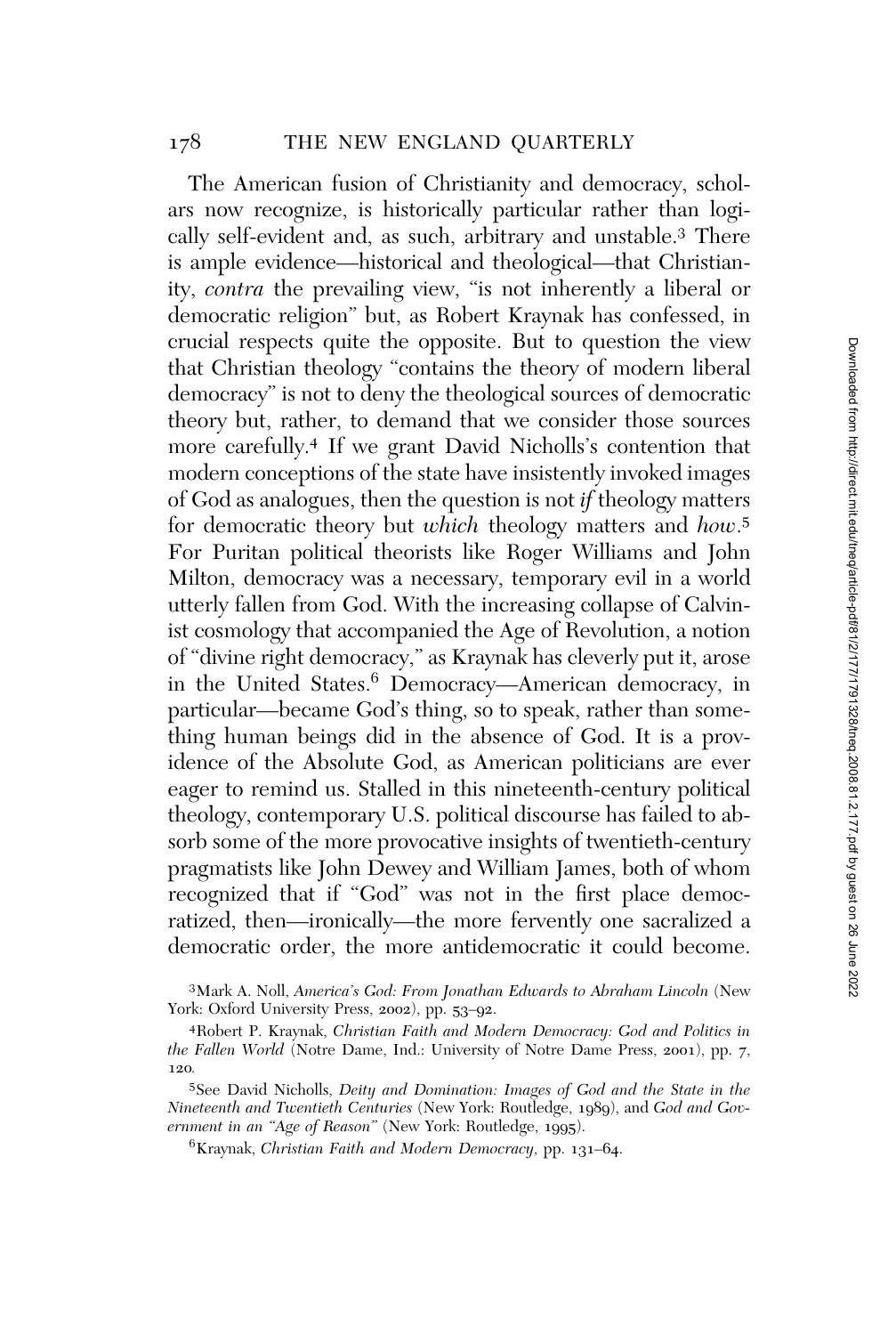Given these historical particulars, both past and present, it is an especially fitting moment to examine afresh the familiar metanarrative about Democracy in America, a story that wends its way from Puritans to Pragmatists via Revolutionaries and Romantics.<sup>7</sup>

### *Part 1: Puritans*

Arguments that locate the origins of Anglo-American democratic theory in Puritan theology are hardly novel. Over the course of much of the last century, historians like Perry Miller, Edmund Morgan, and others have sought to define the massive "debt that modern democracy owes" the Puritan religious tradition, and they have done so, as Miller complained, in the face of a prevailing, "settled hostility against any account implying that the founders of New England were primarily occupied with religious ideas."<sup>8</sup> In many ways, such scholarship has championed precisely the thesis I want to trumpet here, namely, that theological ideas were central to the development of democracy. But in other ways it has not, insofar as that scholarship has tended to gravitate toward a strikingly common conclusion: that the emergence of democracy vis-a-vis Puritan theology was ` in large part *ironic*. In other words, while it is maintained that

<sup>8</sup>Edmund S. Morgan, introduction to *Puritan Political Ideas, 1558–1794,* ed. Morgan (Indianapolis and New York: Bobbs-Merrill Co., 1965), p. xlvii; Perry Miller, *Errand into the Wilderness* [1956] (New York: Harper & Row, 1964), p. 49.

<sup>7</sup>It is indeed a metanarrative we are dealing with, that is, a narrative that envelops original historical actors' claims about democracy, the claims of historians about those original historical actors' claims about democracy, and the claims of contemporary historical actors about the ultimate significance of democracy in the wake of all this history and historicizing. As such, this inquiry requires that we move back and forth between historical analysis, historiographical survey, theological critique, and political commentary on our contemporary moment. In so doing, I acknowledge that the essay itself perhaps suffers from some of the shortcomings of the metanarrative mode, among them a rather loose definition of terms. I am well aware of John Dunn's useful historicization of the term *democracy* in his recent "Capitalist democracy: elective affinity or beguiling allusion?" *Daedalus* 136 (Summer 2007): 5–13. In general, I use *democracy* teleologically to refer to any potential movement toward radical egalitarianism. Hence, "democracy" becomes a blanket term for the various forms of republicanism, liberalism, and communitarianism described throughout. I can only beg readers' patience with such strategic indulgence in counter-metanarrative.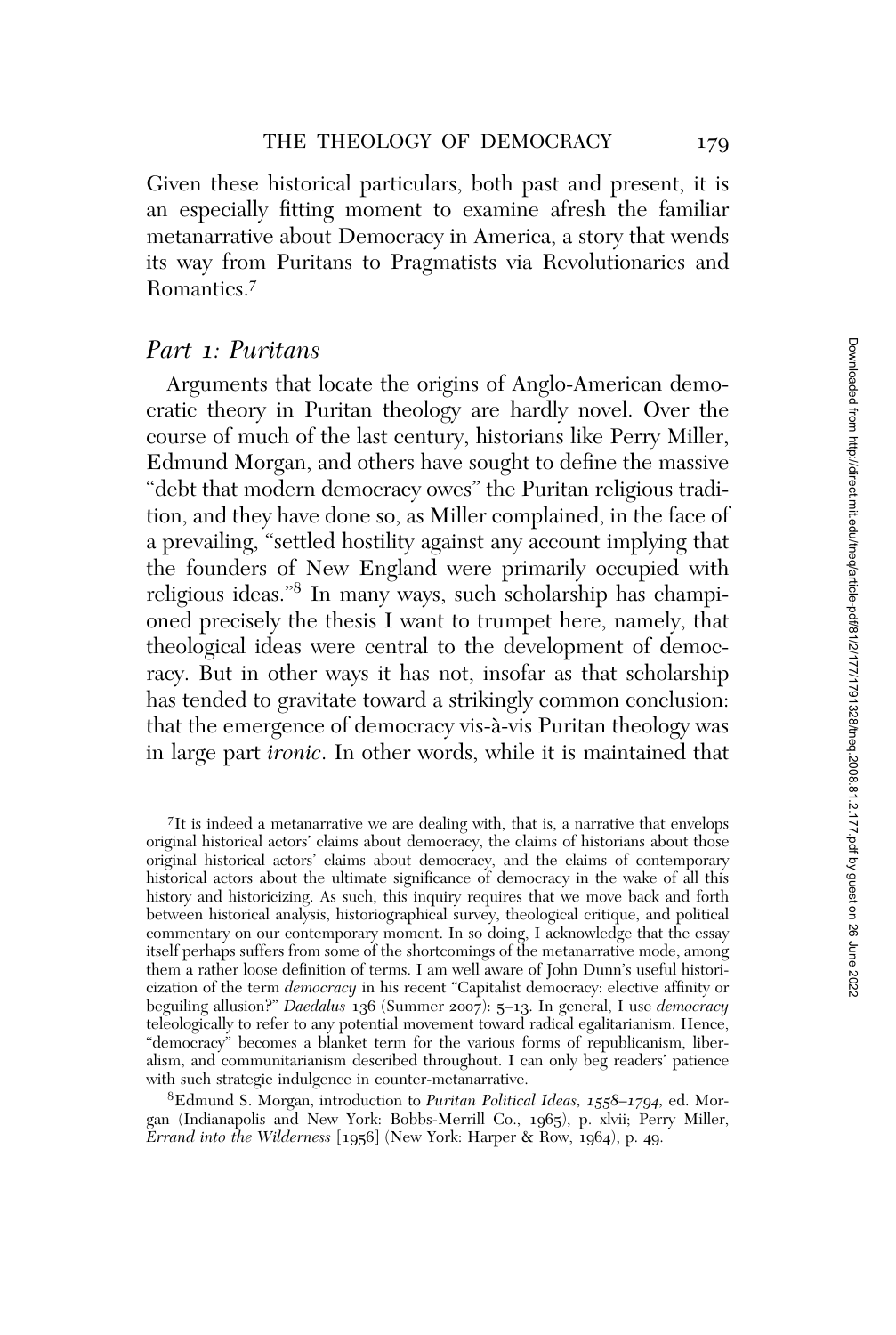democracy arose in intimate dialogue with Puritan theology, Miller and others imagine that dialogue as antagonistic. Thus, in their characterization, democracy became thinkable *in spite of* rather than *because of* Puritan theology, materializing only at those outer limits where the delicate subtleties of theory gave way to the hard exigencies of practice. In this ironic scheme, Puritan theology mattered only to the degree that it ceased to matter (or mattered less) as colonists set about grappling with the gritty demands of "real"—or, rather, New—world experience. On the one hand, this familiar narrative of "declension as a story of religion giving way to the social," as David Hall puts it,<sup>9</sup> can be credited with undercutting Protestantism's self-fulfilling prophecy for democracy, that is, that the best of modernity can be traced to Reformation theology. However, on the other, the declension narrative's backhanded dismissal of the theological sources of democracy may fail sufficiently to challenge the precarious American Christian-republican synthesis, indeed, may unwittingly reinforce it by admitting the "exceptionalism" of American circumstances.<sup>10</sup>

Perry Miller established the basic contours of the declension narrative. According to his model, second- and thirdgeneration Puritans, "left alone with [an] America" upon which their forebears' hopes had foundered, were forced by circumstance to turn from theological niceties regarding millennial redemption to more practical concerns related to sociopolitical reality, a much chastened version of the settlers' initial "errand." Thus did Miller originate the sturdy—but perhaps facile—dichotomy between theory and practice that sustains

<sup>9</sup>David D. Hall, "Narrating Puritanism," in *New Directions in American Religious History,* ed. Harry Stout and Daryl Hart (New York: Oxford University Press, 1997), p. 72.

<sup>&</sup>lt;sup>10</sup>The question is whether, in its many forms, the declension narrative, by suggesting New World reality's triumph over Old World ideas, ultimately serves what Scott Pratt has identified as an intellectual variant of the "frontier story," which imagines America as the place that philosophers and boosters made it out to be: a state of nature in which universal truths become self-evident. See *Native Pragmatism: Rethinking the Roots of American Philosophy* (Bloomington: Indiana University Press, 2002), pp. 1–16. The flip side of the reduction of Puritan theology to a straw man of American social reality can thus be the affirmation of an American civil religion that exceptionalizes America.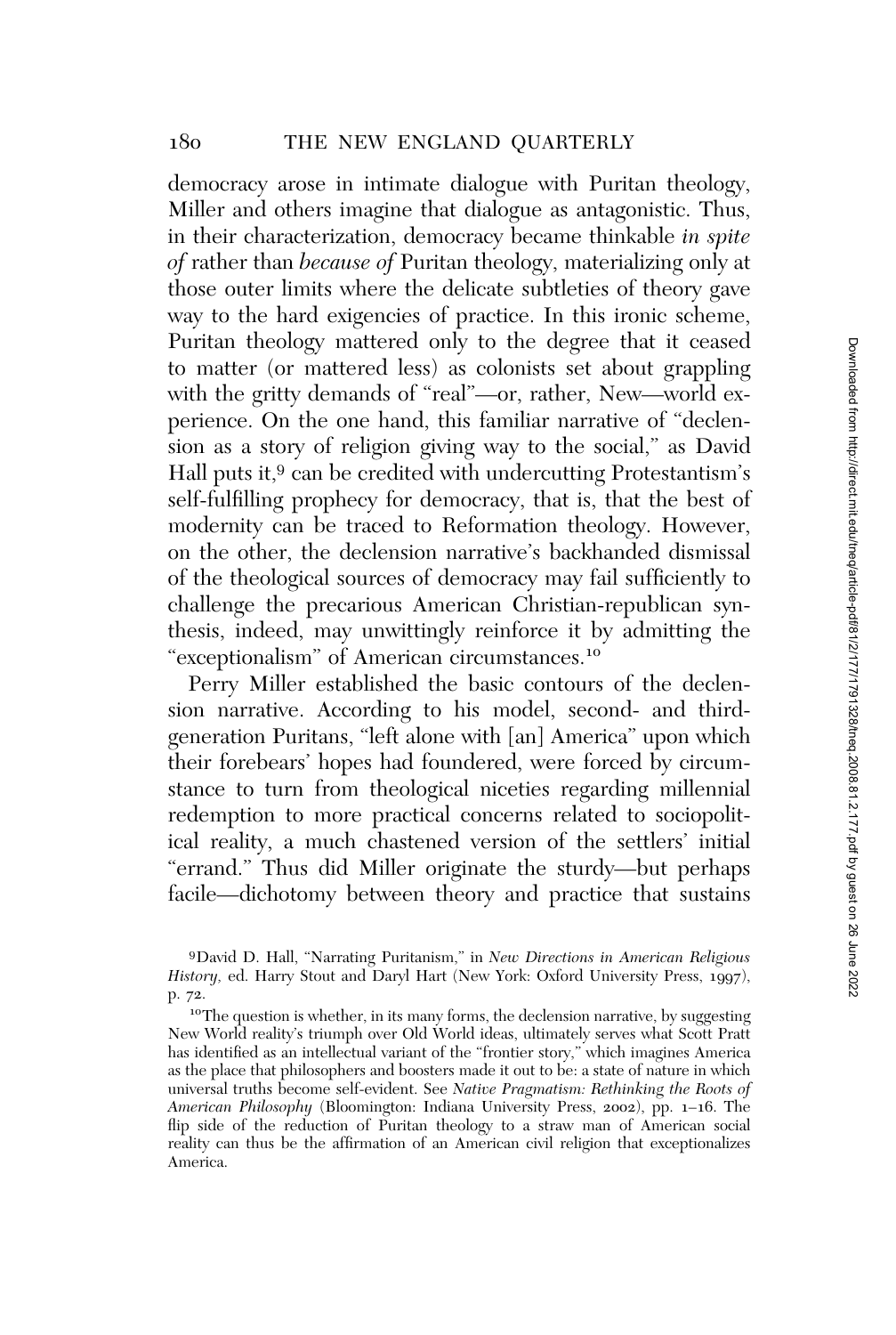subsequent ironic readings of Puritanism and democracy. "Congregationalists *inadvertently* opened a bit wider—*wider than they ever intended*—a door for the democratic propulsion," Miller writes. Again and again, he describes "*dogmatic* rigors," like those of "absolute predestination," becoming "materially softened" "in *practical* life." While Puritan political "*theory* stands on paper... almost perfect," when "realized in *practice,*" it is inevitably compromised, and—in a supreme irony of history—democracy emerges from the glorious wreckage of Puritan theology in America.<sup>11</sup>

While scholars in the intervening decades have directly challenged and adroitly complicated this declension narrative, its ironic force has persisted.<sup>12</sup> Commenting on the (apparently unexpected) economic and political modernity of the Puritans, Stephen Innes writes, "By portraying sin as an internal matter emphasizing conscience over positive law—the saints *unwittingly* endorsed a world of greater economic freedom. ...By demanding a new form of piety based on the doctrine of the calling, they (*again, unwittingly*) sanctioned a new type of profit making." In sum, "Intent on replacing a corrupt modern order with the true primitive order, the saints ended up accomplishing something quite like the reverse." Depicting the "quasirepublican society" of the New England Puritans not so much as a nonlinear happenstance of human history but as an almost perfect inversion of human intention, Innes boldly declares that Puritanism possessed an "apparently *inexhaustible supply of ironies*." He goes on to state his case with admirable clarity: "the division of humankind between a spiritual aristocracy of those who were saved and the remainder who were not produced *unintended democratic consequences*. By shifting the basis of one's status from birth to the possession of grace, the Puritan leadership *unwittingly* fostered a political inclusiveness

<sup>11</sup>Miller, *Errand into the Wilderness,* pp. 14–15, 47, 73, 150; italics mine.

<sup>12</sup>As David Hall writes, "declension as a story of religion giving way to the social" has hardly declined among more recent social historians. Even as they have imagined themselves as revisers of Miller's intellectual-historical approach, they have "adopted his scheme of declension, which for them signified that religion became ineffectual or collapsed as society grew more diverse" ("Narrating Puritanism," p. 69).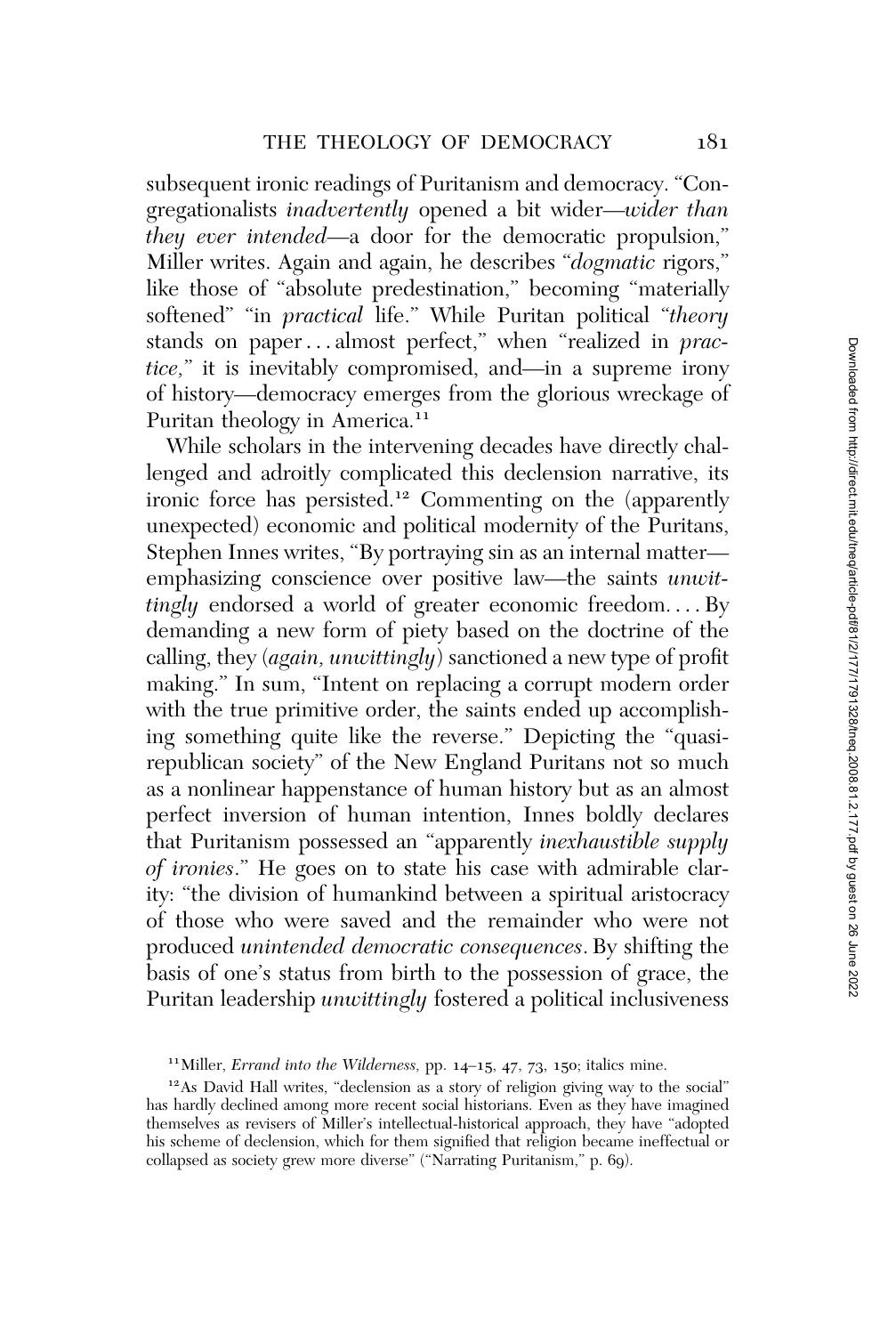that was *the very opposite of its initial intentions*."<sup>13</sup> In Innes's description, Puritanism is in danger of becoming a mere trope, a vehicle for the expression of historical irony; and, to state the obverse of the same formulation, irony too becomes the defining trope of that historical construct we call Puritanism.

This particular conflation of the Puritanical and the ironical surfaces again in David Hall's historiographical essay "Narrating Puritanism." Even as Hall attempts to rise above the fray and coolly occupy a metaposition, he cannot seem to escape the ironic rhetoric of declension, especially as regards the "too 'democratical'" politics of the New England Way. On the one hand, Hall outthinks his predecessors by acknowledging ambiguities inherent in Puritan theology and thus rejects the ahistorical "conception of Calvinism as a once and perfect orthodoxy" against which the simplistic narrative of declension plays out. Hence, for Hall, the religious—indeed, the theological remains more than a straw man of the social. However, on the other hand, Hall arguably internalizes the declension narrative within Puritanism itself. Not only does the major ambiguity within Puritan theology lie precisely in the tension between "'doctrinal'" and "'practical and experimental'" truth, between theory and practice, but this ambiguity becomes most salient at the intersection of the clergy's theological "first principles" and the laity's "lived religion." Hall merely transposes social reality's betrayal of theological nicety to the tension between elite and popular religion. His conception of Puritanism as a "'middle way'" becomes the way to a "middle-way" methodology for doing religious history that democratizes "religion" itself by locating it in the ironic space between an elite theological "center" and the "disordering rhythms of everyday life."<sup>14</sup> Hall thus turns Puritan typology back on itself, enlisting Puritanism as a type of the true complexity of religious experience.

<sup>13</sup>Stephen Innes, *Creating the Commonwealth: The Economic Culture of Puritan New England* (New York: W. W. Norton and Co., 1995), pp. 29, 28, 205–6; italics mine.

<sup>14</sup>Hall, "Narrating Puritanism," pp. 60, 66, 54, 57, 62, 53–54, 73–75.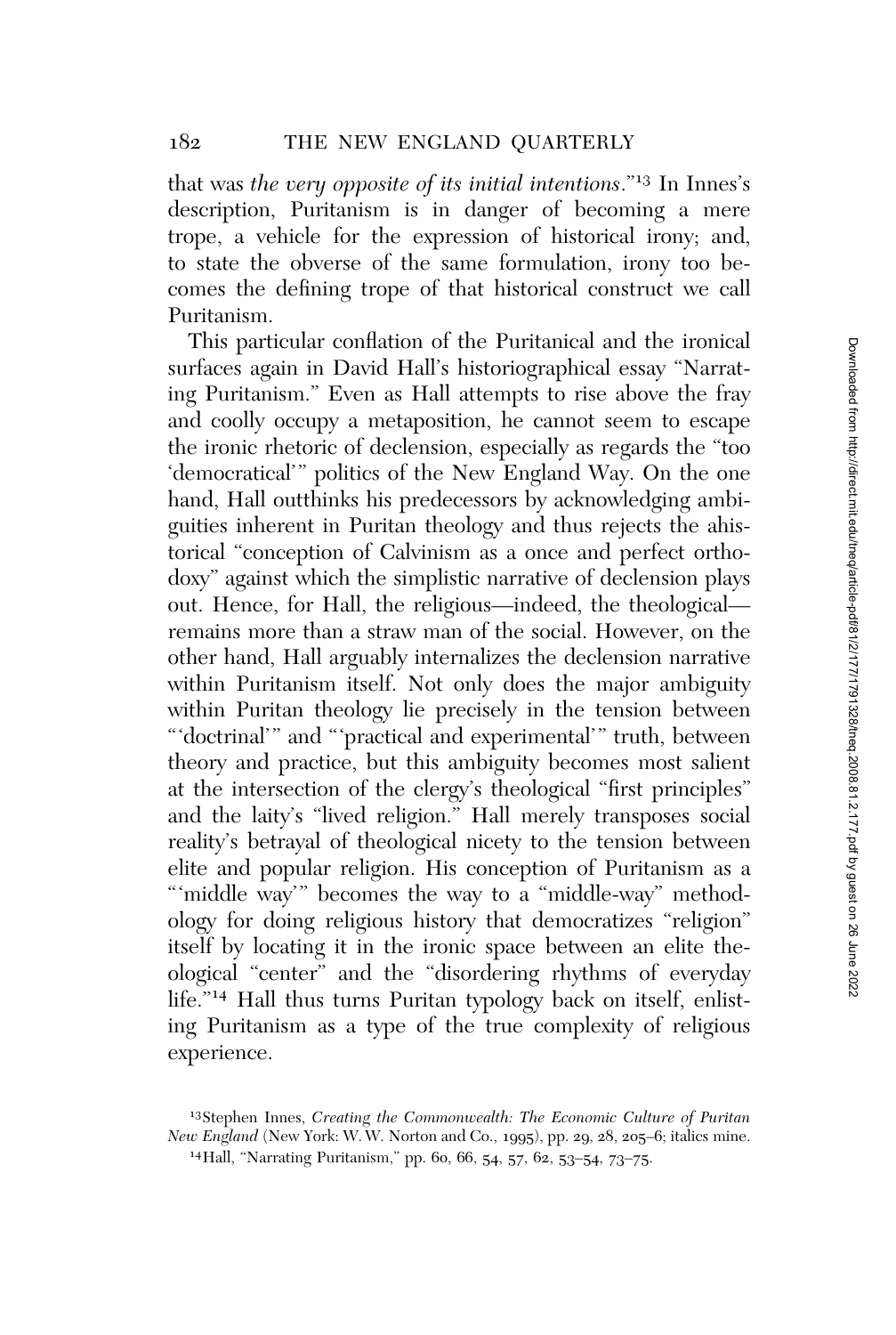In so doing, Hall at least tacitly reinforces the thesis of democracy as something that necessarily emerges along the leading edge of a harsh theology precisely at that point where it is irrevocably blunted by an even harsher reality. Like Miller and Innes, Hall ultimately traces democratization to the many theological "contradictions [that] became visible *in practice,*" above all, the practical problem of determining who was saved and who was not. Although at the theoretical level the criteria distinguishing "true Christian" from "hypocrite or reprobate" were more or less clear, "*in practice* this difference became blurred"; consequently, lest it exclude the worthy, "the gathered church incorporated an ever widening constituency of visible saints." He allies the democratization of the church and, by extension, the community with the practical need to circumnavigate an unyielding theology. "The strong rules...were *in practice* not so strong after all." Such concessionary democratization "played into the hands of ad hoc liberty," Hall writes. But the related point is that liberty is by definition ad hoc. It is something that living, popular religionists seem instinctively to assert against the authoritarianism of ideas. Once again, democratization is portrayed as an outgrowth of experience rather than an intervention of ideas, yet another ironic instance of "how ideas can bear *unexpected* fruit."<sup>15</sup>

Miller, Innes, and Hall compel us to accept the inverse of James Kloppenberg's provocative contention that the theoretical "idea of democracy is uniquely well suited to [the] culture of irony": namely, that the practical reality of irony is uniquely well suited to the emergence of a democratic culture.<sup>16</sup> In their accounts, the sign of democracy is history's ironizing mockery of the pretensions of intellectual abstraction. To a real extent, Puritan theology is indispensable to the emergence of democratic culture only in its emblematic dispensability. Or, in other words, the road to democracy is paved

<sup>15</sup>Hall, "Narrating Puritanism," pp. 52, 61, 60, 75, 74, 59; italics mine.

<sup>&</sup>lt;sup>16</sup>James T. Kloppenberg, "Intellectual History, Democracy, and the Culture of Irony," in *The State of U.S. History*, ed. Melvyn Stokes (New York: Berg, 2002), p. 210.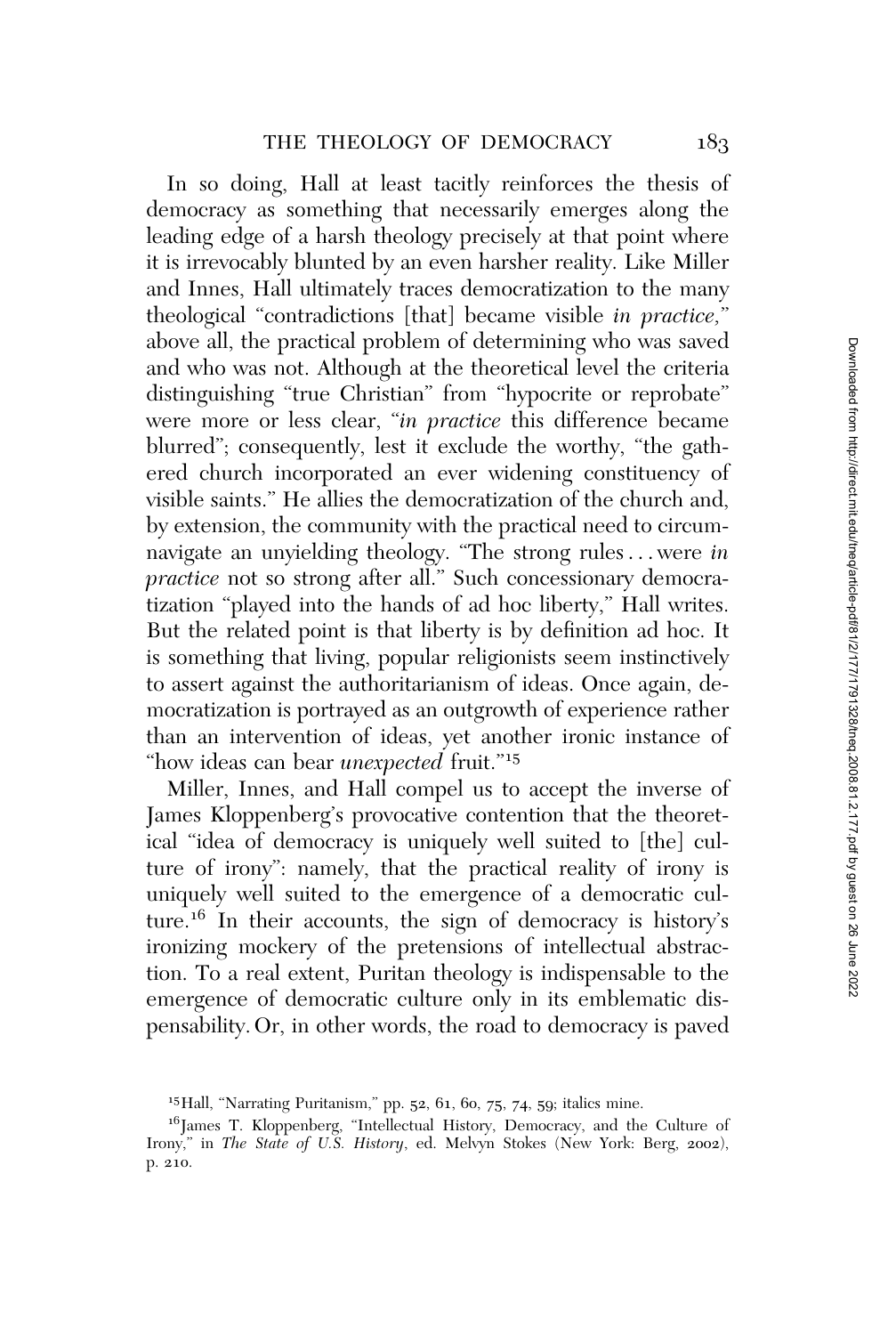with the skulls of unreconstructed "pure Calvinists."<sup>17</sup> The account of democracy offered by these ironist historians feeds into an intellectual tradition that construes democracy as inherently *pragmatic* (not to be confused with *pragmatist*), that is, as an experiential truth rather than an ideological program.<sup>18</sup> This tradition renders democracy commonsensical, the choice to which sensitive historical actors have been compelled by life's vicissitudes. But this naturalizing formulation is of course itself ideological: it is clearly rooted in a longstanding discourse that contrasts hardheaded Anglo-American libertarianism and wild-eyed Continental socialism, a discourse that bloomed into full ideological flower during the Cold War.<sup>19</sup> Given the outcome of that war, this intellectual tradition has been increasingly successful, as Sen suggests, in universalizing democracy as a self-evident truth, which, in many respects, has landed us in the war in which we now find ourselves. It is precisely the acceptance of democracy as a self-evident truth that calls for a strategic (over)emphasis on the role of ungainly theological ideas in the making of democratic theory, not merely to damn democracy to the status of historical particular but potentially to salvage it as genuine ideal.

Two of the most ardent early exponents of those values we now recognize as quintessentially democratic—separation of

<sup>&</sup>lt;sup>17</sup>The term is Miller's: the "essence" of "pure Calvinism" is the belief in the absolute freedom of God and the more or less utter abjection of postlapsarian humanity (*Errand into the Wilderness,* pp. 51, 54).

<sup>18</sup>See, e. g., Benjamin R. Barber's case for the inherent antifoundationalism of democracy, "Foundationalism and Democracy," in *Democracy and Difference: Contesting the Boundaries of the Political,* ed. Seyla Benhabib (Princeton: Princeton University Press, 1996), pp. 348–60. See also Timothy V. Kaufman-Osborn, *Politics/Sense/Experience: A Pragmatic Inquiry into the Promise of Democracy* (Ithaca: Cornell University Press, 1991), which argues that all of Western political philosophy has been arrayed against democracy by virtue of its insistence upon grounding politics in an ideal order. While sympathetic to these positions, I would suggest that in today's climate of celebrating democracy, they can be adopted to represent democracy as something people "just do," something that falls outside ideological production.

<sup>19</sup>See Brian Lloyd, *Left Out: Pragmatism, Exceptionalism, and the Poverty of American Marxism, 1890–1922* (Baltimore: Johns Hopkins University Press, 1997). Although I disagree with Lloyd's caricature of pragmatism, he rightly notes that many of James and Dewey's successors invoked their ideas in order to discredit systematic and theoretical accounts of political economy as unrealistic and impractical.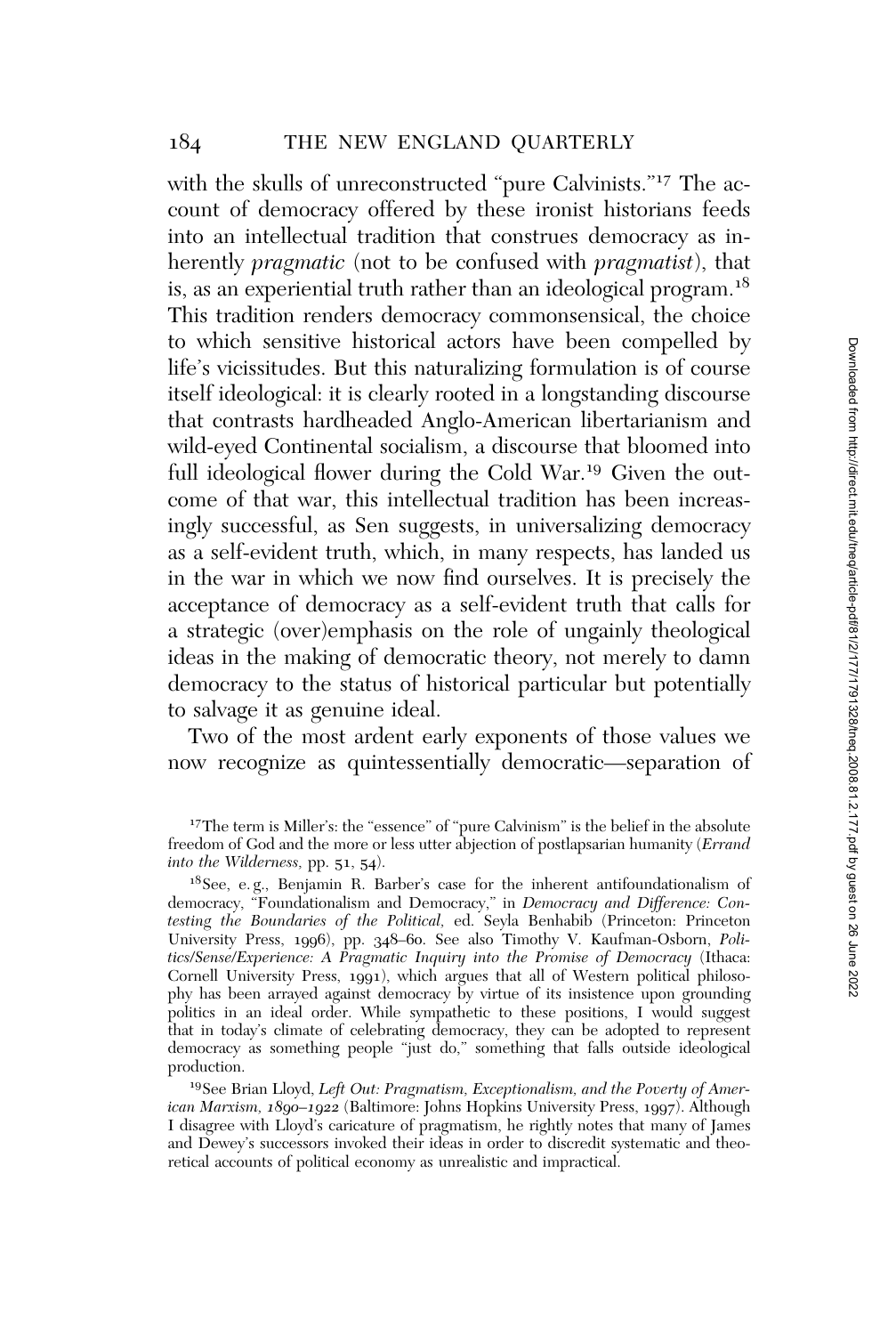church and state, freedom of the press, religious toleration remind us of the role of such ungainly theological ideas in democratic thought. Friends living on opposite sides of the Atlantic but drawn together by common woes and foes, John Milton, the English poet and polemicist, and Roger Williams, the Rhode Island radical, grounded their political theories in essentially uncompromising Calvinist tenets.<sup>20</sup> Such a claim is bound to be controversial in Milton's case. On the one hand, as N. H. Keeble puts it, Milton arguably was "no Calvinist" —he affirmed human free will and reason, conceded Arianism, and even leaned toward a metaphysical monism that rejected Calvinist dualism.<sup>21</sup> Milton's democratic tendencies did not, however, emerge from such heresies; they flowed, instead, from a rather orthodox conception of the Fall. As he laid out his position in his 1649 tract *The Tenure of Kings and Magistrates:*

No man who knows ought, can be so stupid [as] to deny that all men naturally were born free, being the image and resemblance of God himself, and were by privilege above all creatures born to command and not to obey: and that they liv'd so. Till from the root of *Adams* transgression, falling among themselves to doe wrong and violence, and foreseeing that such courses must tend to the destruction of them all, they agreed by common league to bind each other from mutual injury, and joyntly to defend themselves against any that gave

<sup>20</sup>On the relationship between Milton and Williams, see Barbara Kiefer Lewalski, *The Life of John Milton: A Critical Biography,* rev. ed. (Malden, Mass.: Blackwell, 2003), pp. 178–91, 285–86, 317.

<sup>21</sup>N. H. Keeble, "Milton and Puritanism," in *A Companion to Milton,* ed. Thomas N. Corns (Malden, Mass.: Blackwell, 2003), p. 135. On Milton's departures from Calvinist orthodoxy in his *De Doctrina Christiana,* see Lewalski, *Life of Milton,* pp. 420–24, for a succinct summary. On his monism, see Stephen M. Fallon, *Milton among the Philosophers: Poetry and Materialism in Seventeenth-Century England* (Ithaca: Cornell University Press, 1991). While the eminent scholars who contribute to *Milton and Heresy* (ed. Stephen Dobranski and John Rumrich [New York: Cambridge University Press, 1998]), are right to challenge the totalizing nature of Stanley Fish's critically orthodox conception of Milton as the poet *par excellence* of Christian orthodoxy, Fish's identification of Milton's fundamental capitulation to the Absolute God of traditional Christianity seems, at some level, inescapably right to me, certainly when it comes to political theology.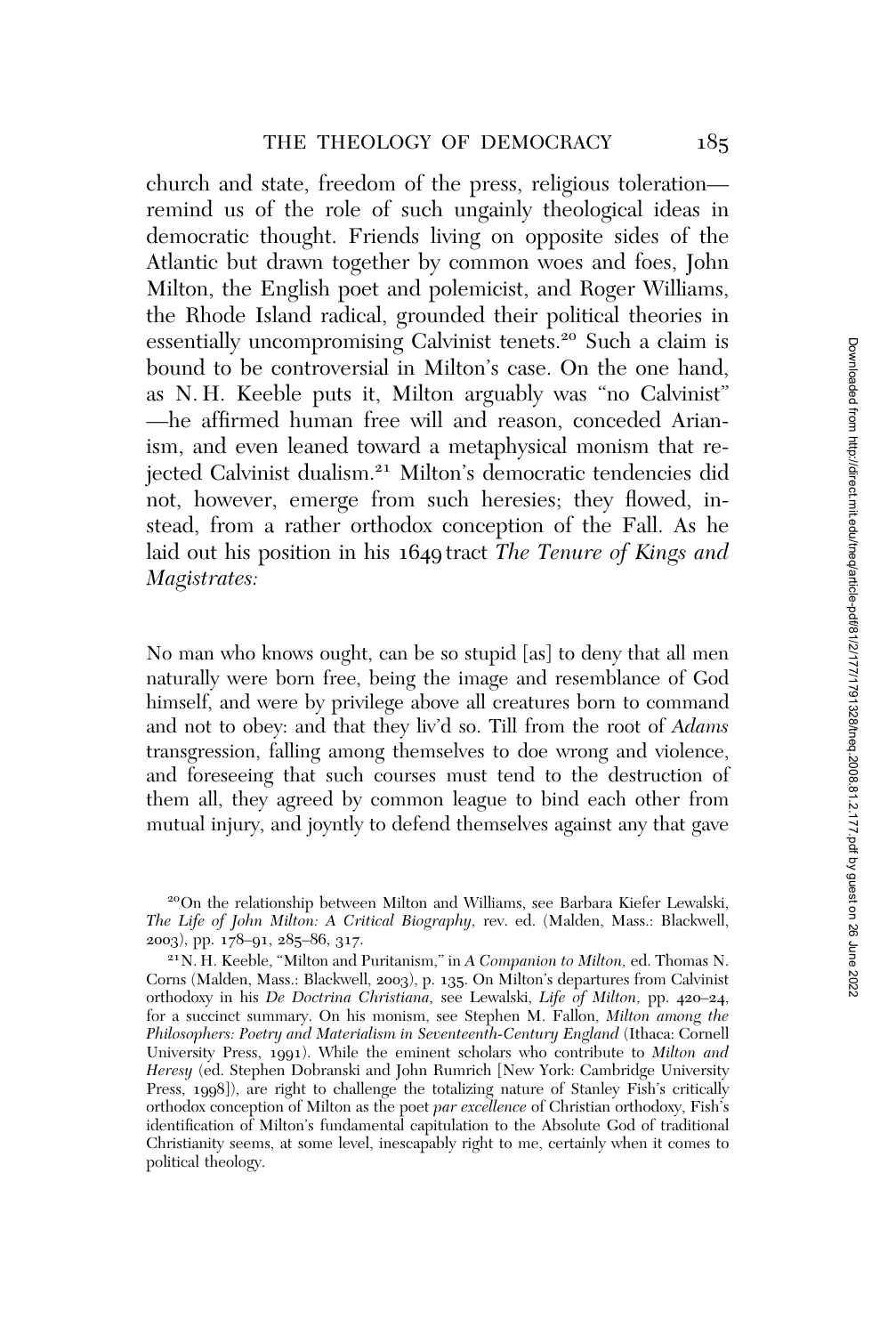disturbance or opposition to such agreement. Hence came Citties, Townes and Common-wealths.<sup>22</sup>

In Milton's account, the enabling condition of democracy is not the rapprochement but, rather, the rupture of the human and the divine. By contrast, Miller and others have assumed that democracy became an unexpected possibility only insofar as figures like the New England federal theologians, in response to the demands of "practical life," "materially softened" Puritanism's "dogmatic rigors," thus bringing the human and the divine into greater harmony and "bring[ing] Calvinism into harmony with the temper of the seventeenth century."<sup>23</sup> Whatever harmonizations Milton may have been performing on a metaphysical level, his political theology, by contrast, remained rooted in an assertion, rather than a practical relaxation, of cosmic hierarchy. For him, the democratic social contract was necessary precisely because the gap between an absolute divine order and a fallible human one, a gap caused by the Fall, was ultimately unbridgeable. He made his case for modern democratic policies like freedom of religion and the press specifically on that basis: it was precisely because the Fall engendered "originall blindnesse" in human beings that no one could know for sure whether a given scriptural interpretation or revelation "might not be the dictat of a divine Spirit"; and so most, if not all, expressions had to be protected.<sup>24</sup>

Milton's "innovative if not original version of the social contract" as a response to the Fall reflects the fact that "the hypothesis of original sin" had been the starting point for Christian political theory for centuries, grounding both Puritan and republican visions.<sup>25</sup> Government, as Thomas Paine put it in

<sup>22</sup>John Milton, *The Tenure of Kings and Magistrates,* in *The Riverside Milton,* ed. Roy Flannagan (Boston: Houghton Mifflin, 1998), p. 1060. All subsequent citations to Milton are from this volume.

<sup>23</sup>Miller, *Errand into the Wilderness,* pp. 73, 66, 92. See also Noll, *America's God,* pp. 31–50.

<sup>24</sup>Milton, *Doctrine and Discipline of Divorce*, p. 930; *Areopagitica*, p. 1013; and *A Treatise of Civil Power in Ecclesiastical Causes*, p. 1122.

<sup>25</sup>On Milton's social contract theory, see John Rumrich, "Radical Heterodoxy and Heresy," in *A Companion to Milton,* p. 143. On the Fall as the basis for Christian,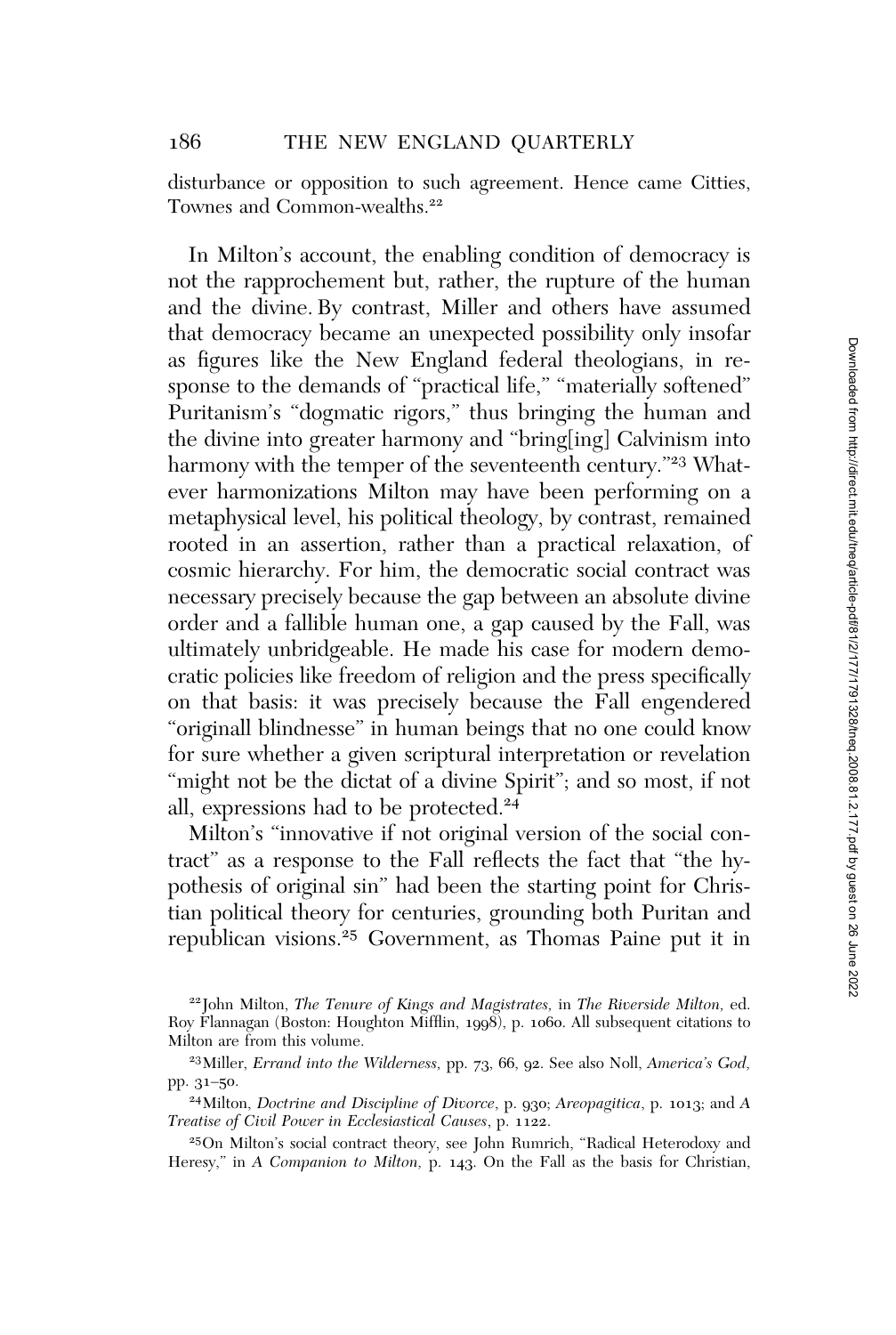*Common Sense,* is the "badge of lost innocence."<sup>26</sup> However, Paine's strategically Christian rhetoric belies the fact that the social contract he and many other republicans embraced was less cut off from sacred origins than Milton's. Increasingly, Paine and others situated the social contract in a more organic narrative: as a rational attempt to secure, in the face of the inevitable abandonment of the state of nature, some of the natural rights that Milton associated with the prelapsarian state. Milton's social contract, on the other hand, remains a decidedly postlapsarian measure on the opposite side of an irrevocable punishment by God, a measure called for because, to some extent, the human mind had been darkened and the human will poisoned by the Fall. For Paine and others, the democratic social contract was, in some sense, something fallen *from;* for Milton it was something fallen *to*. Democracy was not a sacred beginning or end; it was a profane means.

The work of Milton's compatriot Roger Williams highlights the point: in a fallen world, democracy's only purpose was to serve as a practical shield against man's tendency to profane the spiritual kingdom of God. Williams, who considered it "blasphemous" to "read the presence of God into human transactions," argued for what we now recognize to be the liberal-democratic separation of church and state—but he did so on behalf of the church, not the state.<sup>27</sup> Miller aptly sums up Williams's worldview:

Williams evolved from an orthodox Puritan into the champion of religious liberty because he came to see spiritual truth as so rare, so elevated, so supernal a loveliness that it could not be chained to a worldly establishment and a vested interest. He was a libertarian

specifically Puritan, political theory, see Miller, *Errand into the Wilderness,* pp. 142, 144; on the Fall as the basis of republican political theory, see Lydia Dittler Schulman, "*Paradise Lost*" *and the Rise of the American Republic* (Boston: Northeastern University Press, 1992), pp. 17–31.

<sup>26</sup>Thomas Paine, *Common Sense* (1776) (New York: Penguin, 1986), p. 65.

<sup>27</sup>Edmund S. Morgan, *Roger Williams: The Church and the State* (New York: Harcourt, Brace, 1967), p. 89. See also Timothy L. Hall, *Separating Church and State: Roger Williams and Religious Liberty* (Urbana: University of Illinois Press, 1998), esp. pp. 77–79.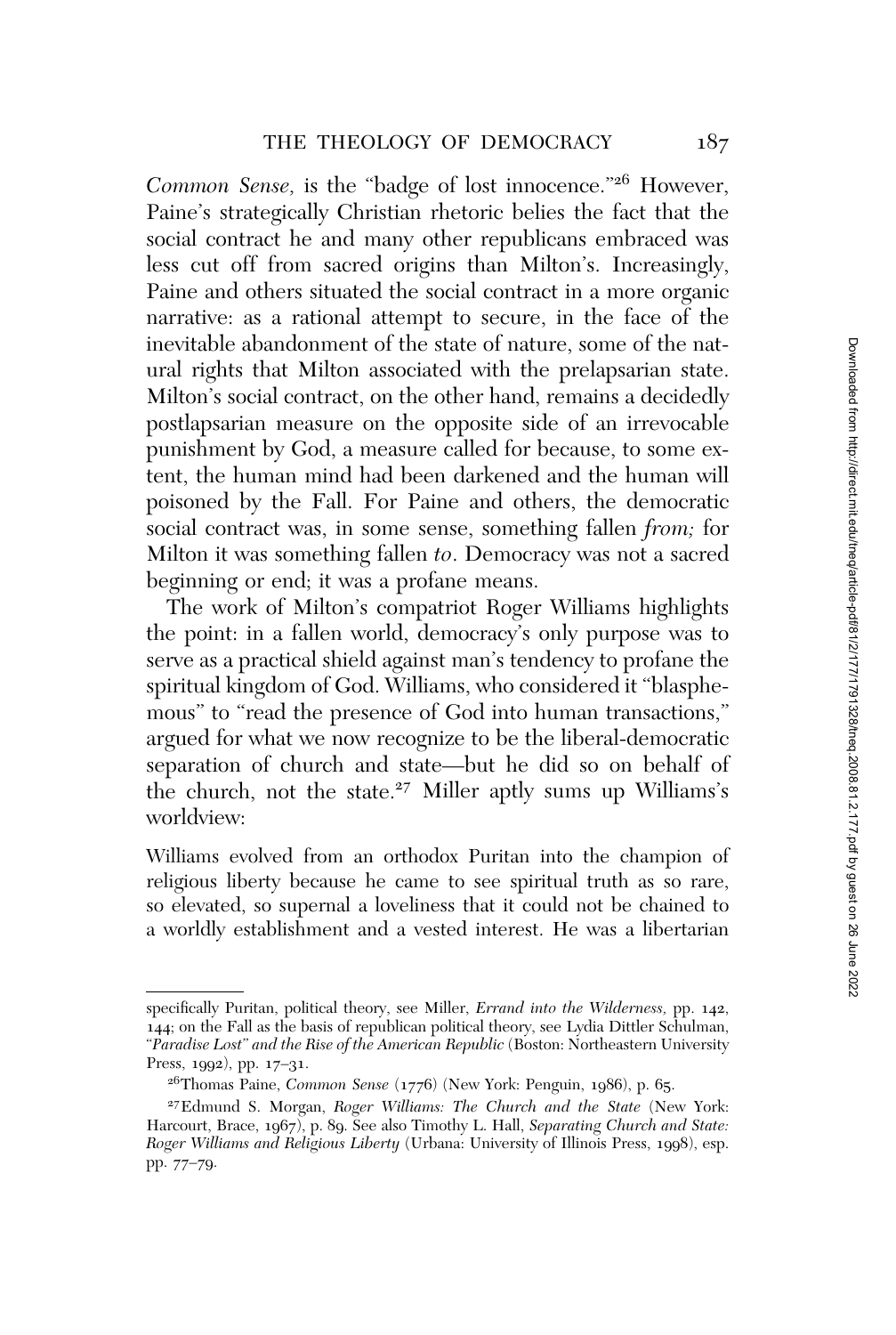because he contemned the world, and he wanted to separate church and state so that the church would not be contaminated by the state.<sup>28</sup>

For both Milton and Williams, then, democracy is fundamentally *negative* in character—not only is it nothing to be proud of inasmuch as it is merely a default of the postlapsarian condition, but it exists only to further ends other than its own. Ultimately, one turns toward democracy and away from monarchy only in order to affirm Christ's "universal and milde *Monarchy* through Heaven and Earth," to use Milton's phrase.<sup>29</sup> Democracy in and of itself not only fails to reflect but in fact opposes the ideal cosmic order, which is emphatically a *kingdom* in which the Absolute God rightly reigns supreme. The democratic Milton thus issues from the "profoundly theocratic" Milton; the same can be said for Williams.<sup>30</sup>

Unlike many of their radical contemporaries—or descendants, as we shall see—neither Milton nor Williams succumbed to the religious enthusiasm that prompted some thinkers to equate their democratic social experiments as supposedly redeemed human beings with the advent of Christ's millennial kingdom.<sup>31</sup> For them democracy was inseparable from a theological framework in which it was no more than a provisional, "secular" solution in the mortal interim between Paradise Lost and Paradise Regained, the hiatus in which the divine dynasty absented itself from earth. As Richard Hughes has put it in a different yet applicable context, secular democratic ideals like "freedom of conscience for all human beings" were understood to be in effect only "so long as this fallen and profane world should last," and "religious pluralism, as with other childish things, would be put away in the age of millennial

<sup>31</sup>Lewalski, *Life of Milton,* pp. 437, 486–87, 518–20. Lewalski best captures the nuances of Milton's position: while his political theology cannot be construed as "a recipe for quietism," arguing instead for human "responsibility to oppose, if God calls them to do so, the Nimrods, or the Pharaohs, or the royalist persecutors of Puritans"; it also holds that those who have been called to resist "can win no decisive victories and can effect no lasting reforms until the Son appears" (p. 487). On either hand, as the provision of divine calling makes clear, God is calling the shots.

<sup>28</sup>Miller, *Errand into the Wilderness*, p. 146.

<sup>29</sup>Milton, *Of Reformation,* p. 901.

<sup>30</sup>Rumrich, "Radical Heterodoxy and Heresy," p. 143.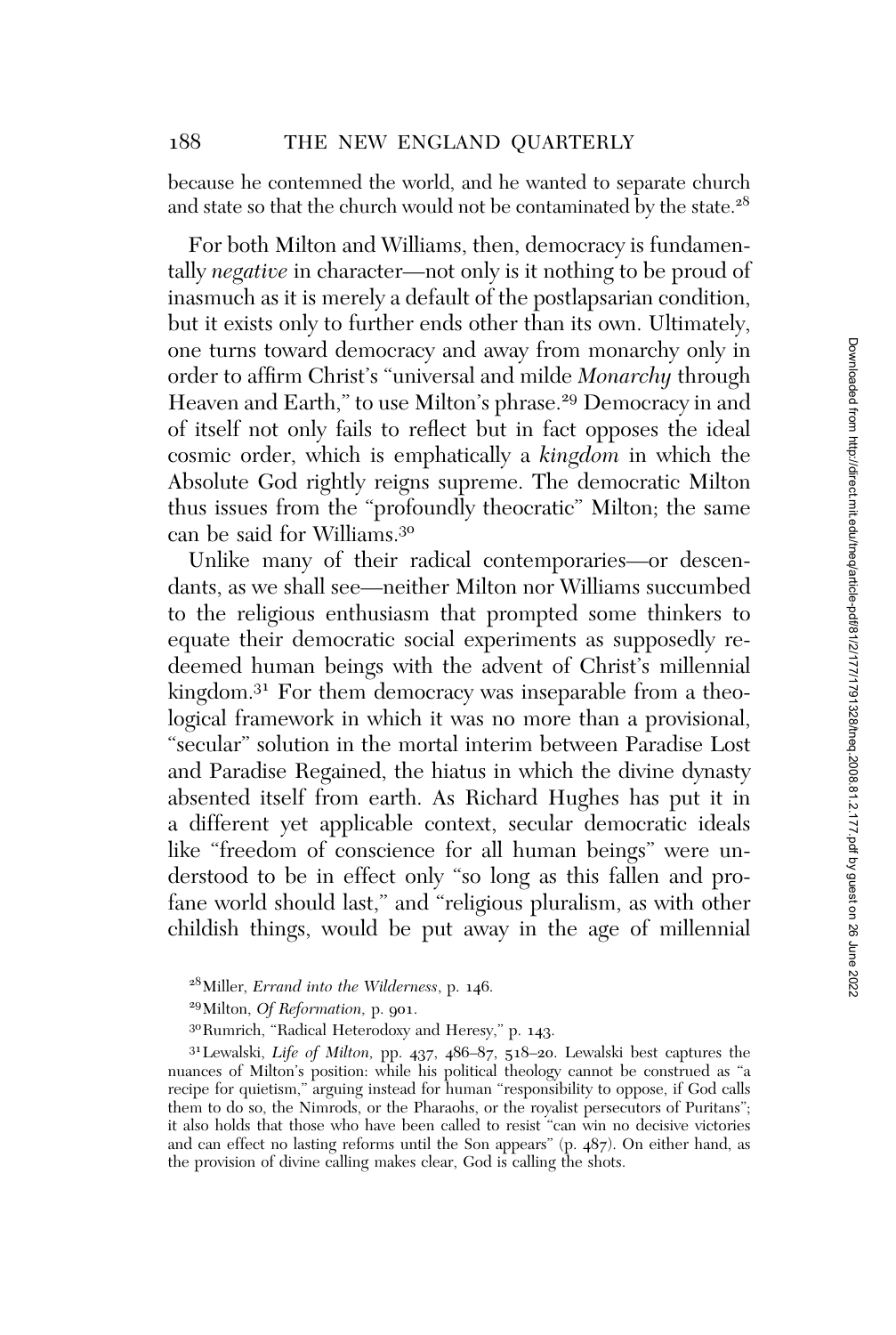perfection."<sup>32</sup> Hence, whereas Milton and Williams were compelled to make do with democracy during the short run of a fallible human order, they longed for the returned Christ's gloriously antidemocratic dominion, when knees would bend and tongues confess to a single, sovereign Truth.

Ironically, then, Milton's and Williams's "secular" conception of democracy proceeded not from an ironic concession to experience but rather from a sincere theological conviction. Calvinist theology itself provided Milton and Williams with the disenchanted world to which democracy became the necessary response. But, consequently, the best Milton and Williams could say for democracy—and the best any Christian can say, according to Kraynak—is that democracy might be the most prudential choice here in the fallen Earthly City.<sup>33</sup> That said, the negative conception of democracy may have much to recommend it. Given the triumphal rhetoric that colors democracy in our time, its modest tone is refreshing. In light of contemporary political orthodoxy around democracy, its theological orthodoxy may even have a heretical savor. Furthermore, Milton and Williams's argument for democracy is premised on the conditions of a fallen world, conditions that resemble those often presumed by our day's world-weary secularists. If the fallen world could be extracted from its theological framework, a philosophical foundation for democracy might thereby be constructed, one that could be broadly appealing. Perhaps this is the unconscious hope of ironist historians who represent democracy as the child of contingency, born out of the welter of fallible human choices. However, we simply cannot ignore that Milton and Williams passionately advocated many of the democratic values that have come to constitute our secular common sense only within the larger context of their passionate advocacy of the millennial monarchy of the Son of God, and this may

<sup>32</sup>Richard T. Hughes makes this argument in the context of his discussion of early Mormon millenarianism, one of the many religious descendants of Puritanism. See "Soaring with the Gods: Mormons and the Eclipse of Religious Pluralism," in *Mormons and Mormonism: An Introduction to an American World Religion,* ed. Eric A. Eliason (Urbana: University of Illinois Press, 2001), p. 41.

<sup>33</sup>Kraynak, *Christian Faith and Modern Democracy,* pp. 246–50.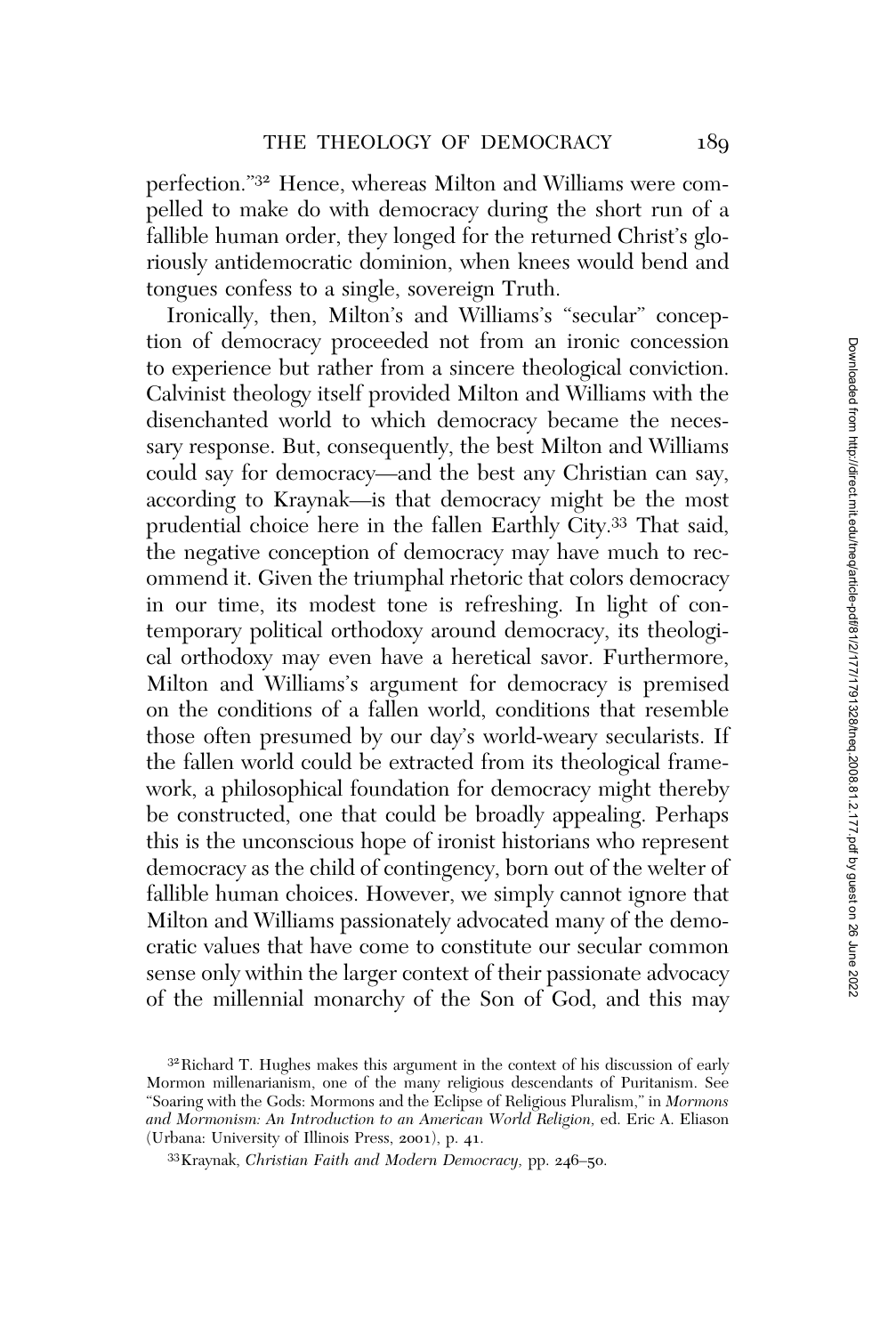rightly trouble the thoroughgoing partisan of democracy. In the case of Milton and Williams, ideas—the uncompromising ideas of Puritan theology—not only mattered in the development of their democratic theories; they constituted its *prima materia*.

### *Part 2: Revolutionaries and Romantics*

Over the last forty years, an appreciation of the continuity between Puritan theology and the Whig science of politics in the United States, a continuity explicitly recognized by many of the founders themselves, has taken hold in the historiography of republicanism.<sup>34</sup> Gordon Wood neatly encapsulates that understanding when he writes, "Enlightened rationalism and evangelical Calvinism were not at odds in 1776."<sup>35</sup> As the drift of the federal theology suggests, American Puritanism moved toward increasing confidence in the human capability to categorize and realize the Ultimate.<sup>36</sup> Evangelical Calvinism and Enlightenment rationalism found common ground, as Kloppenberg, Mark Noll, and others have noted, in the Scottish Enlightenment's notion of the moral sense, which vaunted "the human ability to identify and comply with the demands of morality."<sup>37</sup> Qualities that had previously been vested in God alone were increasingly accorded to humanity as well. As the case of Milton and Williams suggests, we need not think of this more capacious estimation of human nature as a necessary

<sup>35</sup>Gordon S. Wood, *The Creation of the American Republic, 1776–1787* (Chapel Hill: University of North Carolina Press, 1998), p. 60.

<sup>34</sup>In his 1765 *Dissertation on the Canon and Feudal Law,* John Adams directly referred to that continuity when he wrested his Puritan forebears from the grasp of dismissive *philosophes* and represented them as "a sensible people" whose "policy was founded in wise, humane and benevolent principles" like "freedom of enquiry and examination," a people dedicated to the demystification of obscurantist religion and tyrannical government, in sum, a people almost identical to Adams's people (*The Papers of John Adams,* vol. 1*,* ed. Robert J. Taylor, Mary-Jo Kline, and Gregg L. Lint [Cambridge: Belknap Press of Harvard University Press, 1977], pp. 114–17). Paul Conkin highlights this self-identification in his chapter on Adams, whom he argues presents "the portrait of an enlightened Puritan," in his *Puritans and Pragmatists: Eight Eminent American Thinkers* (New York: Dodd, Mead & Co., 1968), pp. 109–48.

<sup>36</sup>On the "Enlightenment" context of the federal theology, see Miller, *Errand into the Wilderness*, pp. 92–93.

<sup>37</sup>James T. Kloppenberg, *The Virtues of Liberalism* (New York: Oxford University Press, 1998), p. 41. See also Noll, *America's God,* pp. 93–113.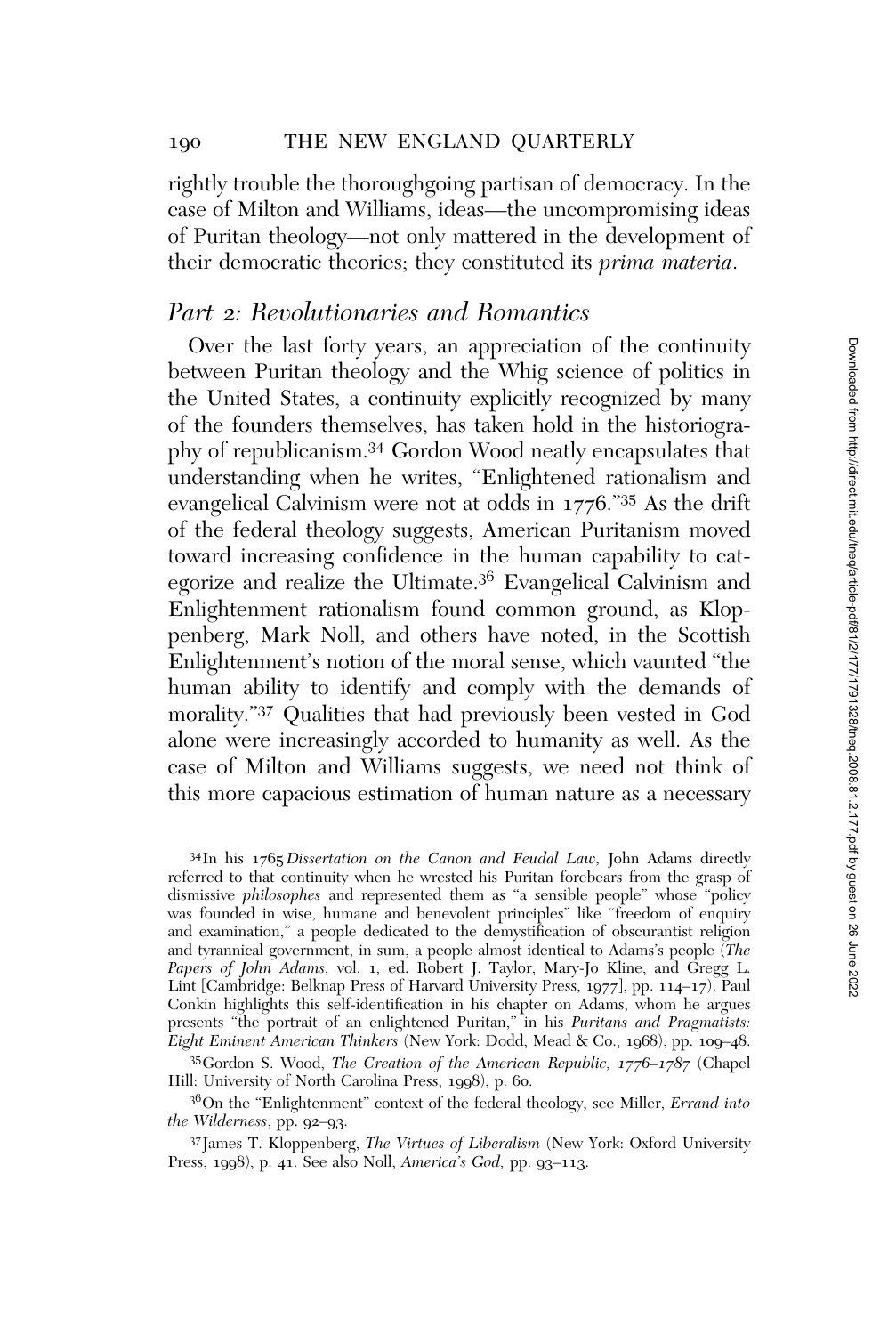condition for democracy, as some have suggested.<sup>38</sup> Rather, we should think of this seeming "secularization" of Calvinist orthodoxy as enabling—ironically—a more "religious" conception of democracy than that held by Milton and Williams, one that could tend toward antidemocratic ends. Theological liberalism, in other words, could actually spawn political illiberalism.

In the face of the millennial promise of the Revolution, the perfection that Milton and Williams resolutely deferred to a divinely administered end time increasingly seemed a possibility that human beings could actualize in present time, perhaps even in the "self-evident" truths of the new nation's political program.<sup>39</sup> To put it crudely, seventeenth-century Calvinist eschatology had been absorbed into eighteenth-century Enlightenment epistemology. This development allowed a *positive* conception of democracy to emerge, positive not only in the sense of its comparatively laudatory attitude toward democracy as a political system but also in its postulation of a positive connection between the United States and the ideal state of affairs. In the positive conception, democracy becomes a logical deduction and a divine providence flowing from the innate freedom of human beings made in the image of God. This is a stark contrast to Milton and Williams's negative conception, in which democracy is an unfortunate requirement of the inevitable unfreedom into which human beings fell when they turned their faces from God. Milton and Williams's stark dualism between the fallible human order and the transcendent divine order the very basis for the necessity of "secular" democracy—had begun to break down.

This collapse of Calvinist dualism was, however, problematically one sided. Under the aegis of America's Christian republicanism, the human began to approximate the absolute freedom and perfect reason of the divine, but the divine, by no means meeting the human halfway, remained steadfastly

<sup>38</sup>Noll, *America's God,* p. 60.

<sup>39</sup>Two of the classic treatments of such American millenarianism are Ruth Bloch, *Visionary Republic: Millennial Themes in American Thought, 1765–1800* (New York: Cambridge University Press, 1985), and Ernest Lee Tuveson, *Redeemer Nation: The Idea of America's Millennial Role* (Chicago: University of Chicago Press, 1968).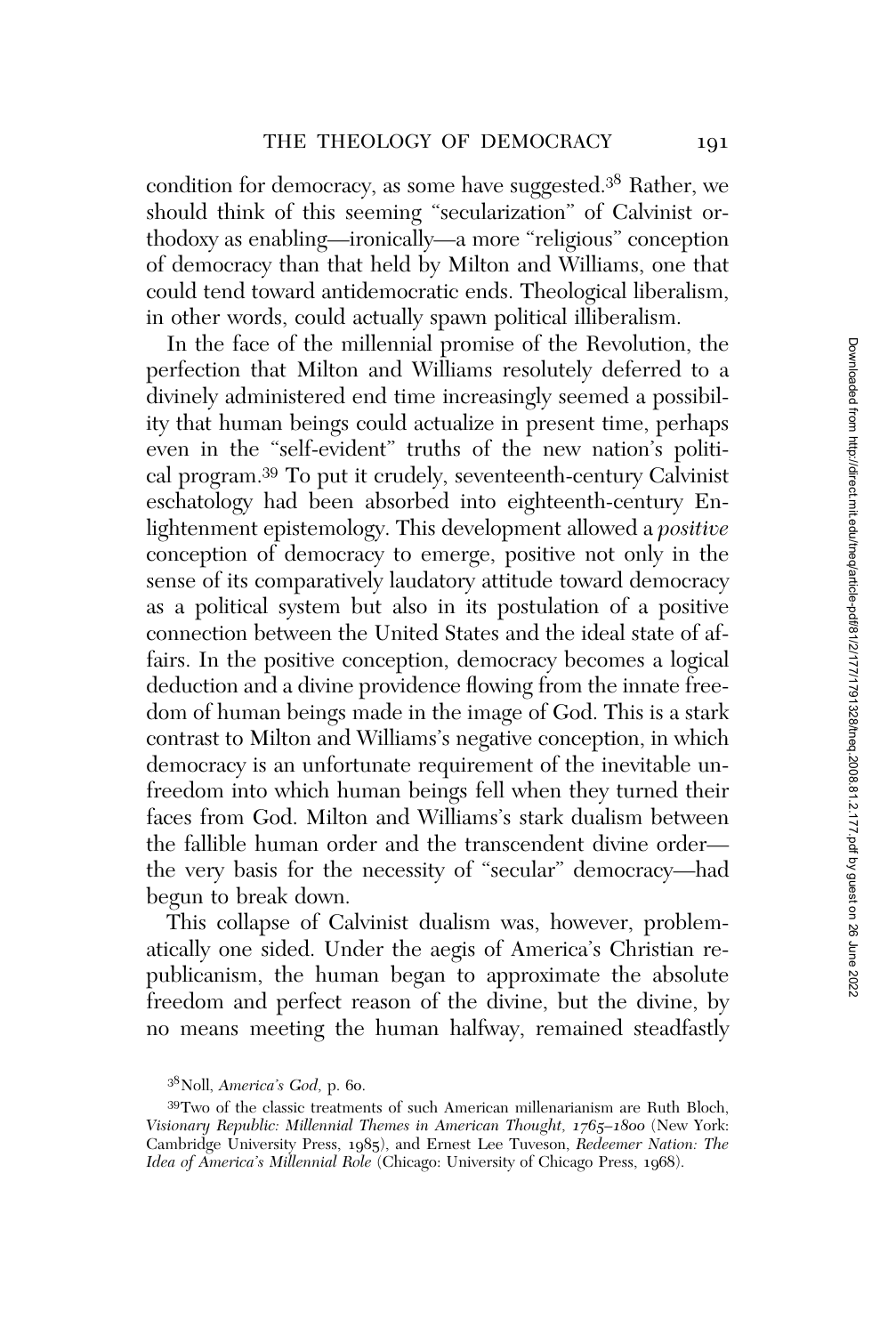synonymous with the ideal, the transcendent, the Absolute. Whereas democracy had been theologized, theology had not been democratized. This insistence on maintaining an orthodox view regarding God's magnificence served as "a republican disinfectant," as Noll calls it, a means of defending against the charges of heresy constantly being leveled at republicans.<sup>40</sup> Notably, even at his most heretical, Paine couched his rejection of Christian orthodoxy in a claim of hyper-orthodoxy: unlike traditional Christianity, which had lapsed into a degraded and degrading form of "man-ism," Deism properly observed the glory of God.<sup>41</sup> God was super-duper-natural. If, on the one hand, then, human beings were more than ever like God, on the other, God was more than ever God. Consequently, to the extent that America's Christian-republican synthesis held firm, a paradoxical possibility emerged: an American democracy founded upon an antidemocratic claim that it embodied a transcendent divine order, a "divine right democracy," a "redeemer nation."

Such a seemingly wild oscillation from a thoroughly chastened to an audaciously inflated conception of democracy's place in the grand scheme of things deserves further explanation. According to John Dewey's *A Common Faith,* that vacillation is perfectly understandable within the logic of the supernatural idealism that undergirded both "enlightened rationalism" and "evangelical Calvinism" in the early republic:

Belief in the supernatural as a necessary power for apprehension of the ideal and for a practical attachment to it has for its counterpart a pessimistic belief in the corruption and impotency of natural means. That is axiomatic in Christian dogma. But this apparent pessimism has a way of suddenly changing into an exaggerated optimism. For according to the terms of this doctrine, if the faith in the supernatural

<sup>40</sup>Noll, *America's God,* pp. 60–63.

<sup>41</sup>Paine goes so far as to call "the Christian system of faith ... a species of atheism; a sort of religious denial of God. It professes to believe in a man rather than in God" (*The Age of Reason: Being an Investigation of True and Fabulous Theology* [1794–96] [New York: G. P. Putnam's Sons, 1896], p. 50).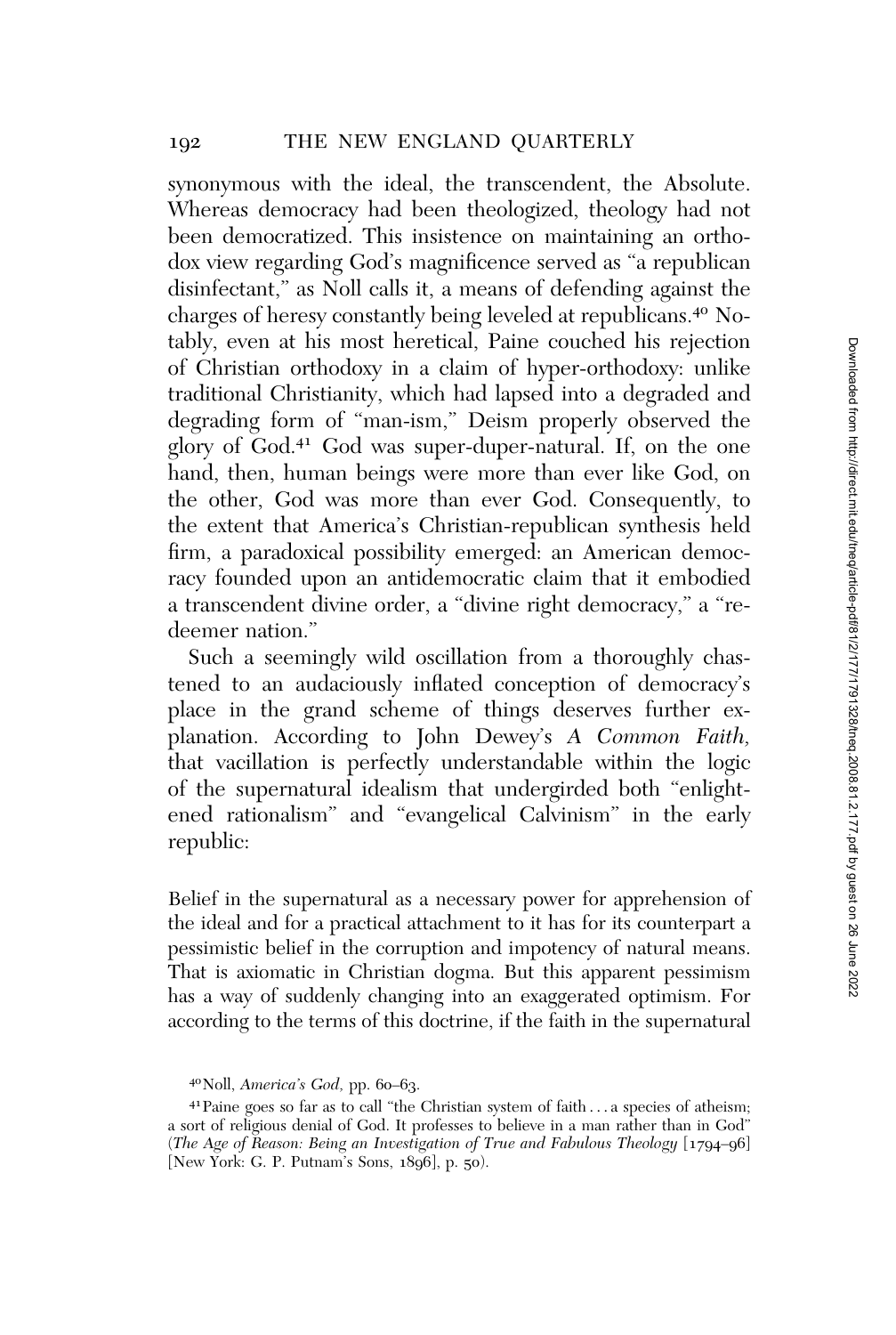is of the required order, regeneration at once takes place. Goodness, in all essentials, is thereby established.<sup>42</sup>

The difference between the diametrically opposed moods of optimism and pessimism is the perceived degree of distance between the fallible human order and a transcendent divine one. What remains constant is the definition of the divine as absolutist and idealist. Hence, insofar as American Revolutionaries were willing to assert that the human partook of the divine, they raised the possibility that fallible human orders could undergo a magical "regeneration" that would in effect render them unassailable instantiations of the ideal. In this regard, "historic Christianity" poses a danger. By simultaneously offering divine redemption and defining the divine as ideal and absolute, it fosters the perennial emergence of a self-appointed "spiritual aristocracy" that will upstage genuine democracy by claiming to articulate and embody transcendent, objective knowledge.<sup>43</sup> As long as such knowledge remains the ultimate measure of the True and the Good, Richard Rorty has argued, democratic discourse will inevitably be truncated and trumped by theocratic pronouncements, whether those of God or Reason.<sup>44</sup>

Such a narrative may account for an unsettling antidemocratic assumption held by many of the nation's founders: that democracy, in the final analysis, is nothing more than a vehicle for the emergence of a "natural aristocracy" of supremely reasonable men capable of "introduc[ing] the perfection of Man," the Enlightenment's answer to Christianity's spiritual

<sup>42</sup>John Dewey, *A Common Faith* (New Haven and London: Yale University Press, 1934), pp. 46–47.

<sup>43</sup>See Dewey, *A Common Faith,* p. 84.

<sup>44</sup>As Rorty puts it, "Although I do not think that there is an inferential path that leads from the antirepresentationalist view of truth and knowledge common to Nietzsche, James, and Dewey [to democratic convictions], I do think there is a plausible inference from democratic convictions to such a view. Your devotion to democracy is unlikely to be wholehearted if you believe, as monotheists typically do, that we can have knowledge of an 'objective' ranking of human needs that can overrule the result of democratic consensus" ("Pragmatism as Romantic Polytheism," in *The Revival of Pragmatism: New Essays on Social Thought, Law, and Culture,* ed. Morris Dickstein [Durham: Duke University Press, 1998], p. 27).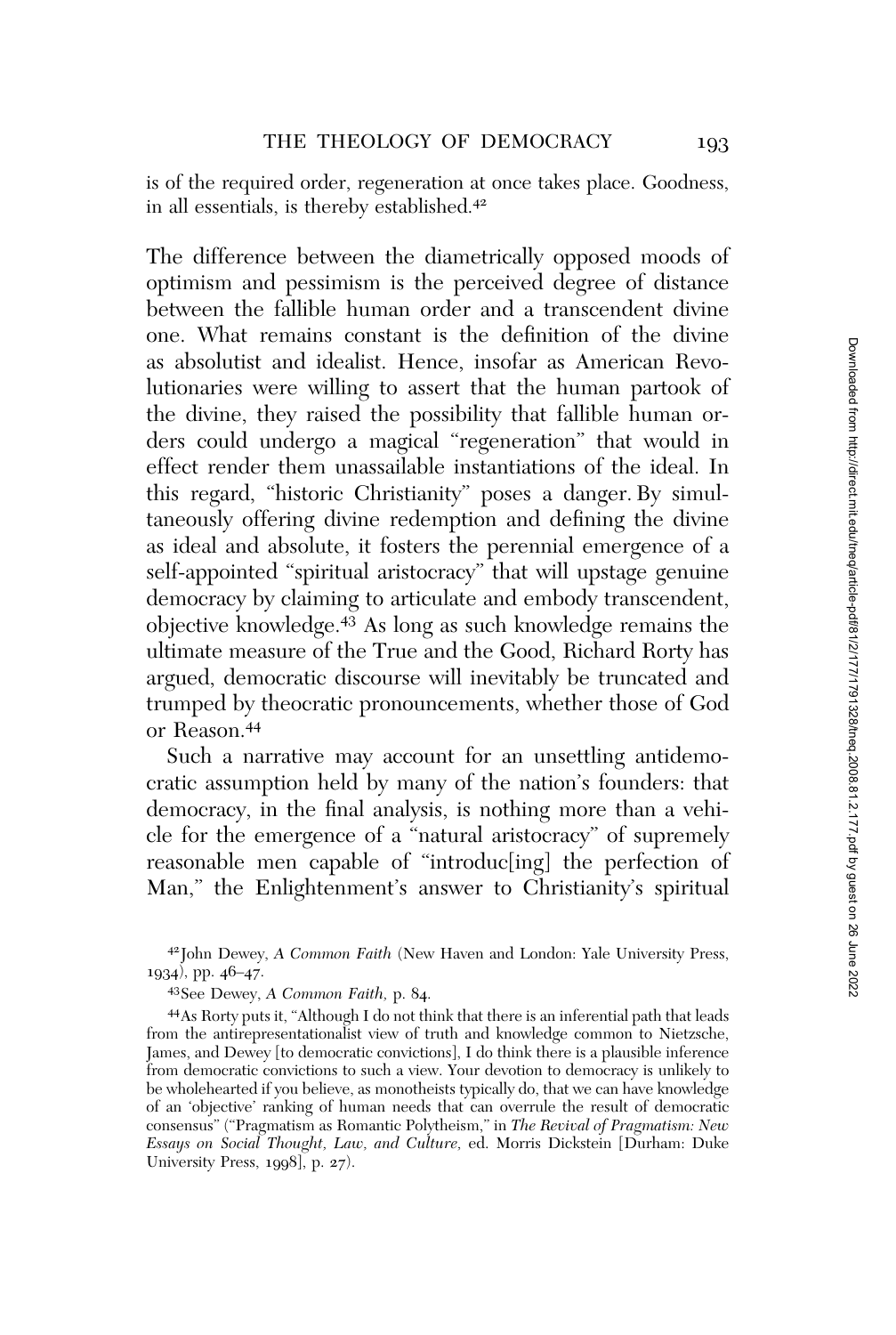aristocracy of redeemed saints.<sup>45</sup> According to this model, democracy is no longer a measure of the space to be crossed before one might experience the antidemocratic triumph of the millennial kingdom but, rather, the means to achieving it in some form. Even in this scheme, though, democratic means remain subservient to antidemocratic ends. The ultimately antidemocratic implications of theologizing American democracy are nowhere more evident than in its continuing conception of power—even the power of the people in a democratic society as the function of a transcendent divine order whose rule is by definition righteously absolute and rightfully unchallenged. Milton's epic *Paradise Lost,* a favorite of John Adams's and a formative influence on the rise of the American republic, helps us negotiate this tricky terrain.<sup>46</sup>

At the heart of Milton's masterpiece is a theological dictum that goes something like this: power is the prerogative of God, and humans can exert their power only by willing themselves powerless before God's absolute power. To understand this paradoxical conceit, we must first appreciate that

<sup>45</sup>On "natural aristocracy," see John Adams to Samuel Adams, 18 October 1790, in *The Works of John Adams, Second President of the United States,* vol. 6, ed. Charles Francis Adams (Boston: Charles C. Little and James Brown, 1851), p. 417. On the "perfection of Man," see John Adams to Thomas Jefferson, 15 November 1813 and 19 April 1817, in *The Adams-Jefferson Letters: The Complete Correspondence between Thomas Jefferson and Abigail and John Adams,* vol. 2, ed. Lester J. Cappon (Chapel Hill: University of North Carolina Press, 1959), pp. 397–402, 508–10. The different tone between the first and last of these letters well registers the shift from a negative toward a positive conception of democracy. In the 1790 letter to Samuel Adams, Adams maintains that "human appetites, passions, prejudices, and self-love will never be conquered by benevolence and knowledge alone, introduced by human means. The millennium itself neither supposes nor implies it. All civil government is then to cease and the Messiah is to reign. That happy and holy state is therefore wholly out of the question" (p. 416). This squares with Kloppenberg's description of the Founders: "their faith in reason ... [was] bounded by their awareness of their finitude" (*Virtues,* p. 45). However, by 19 April 1817, Adams is reading Chateaubriand and Dupuis, countenancing the human creation of "the best of all possible Worlds" and asserting that "there is no Individual totally depraved" (pp. 508–9).

<sup>46</sup>For discussions of Milton's influence on U.S. political theory and culture, see Schulman, *"Paradise Lost" and the Rise of the American Republic,* and K. P. Van Anglen, *The New England Milton: Literary Reception and Cultural Authority in the Early Republic* (University Park: Pennsylvania State University Press, 1993); Conkin, *Puritans and Pragmatists,* p. 117, on Adams's predilection for Milton; and George Sensabaugh, *Milton in Early America* (Princeton: Princeton University Press, 1964).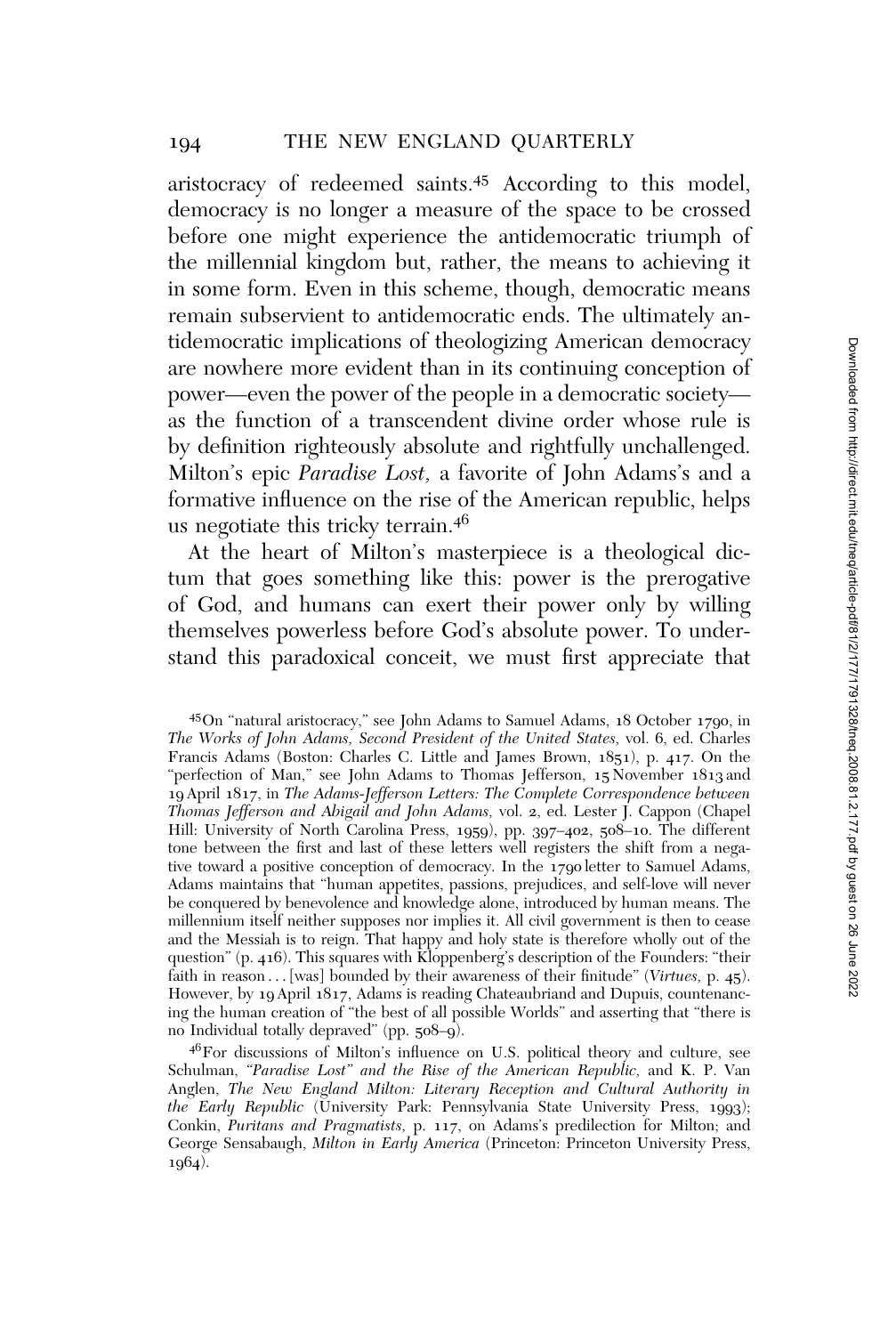Milton considered the rights of authorship—not only his own but, above all, God's—to be absolute.<sup>47</sup> Giving full rein in the poem to his conviction in the absolute freedom of an unpredictable Creator-God, Milton portrays the world as created entirely by divine fiat. In such an autocratically authored universe, the creaturely are forced to confront the extent of their utter abjection, the ludicrousness of their ever "disput[ing] / With [God] the points of libertie, *who made* / *Thee what thou art*" (5:822–24; italics mine). Because God is their ineluctable source, the dictates and directions of human free will are but a reflection of his will: it was he who "ordaind thy will / By nature free, not over-rul'd by Fate / Inextricable, or strict necessity" (5:526–28); God "formd [men] free, and free they must remain, / Till they enthrall themselves" (3:124–26). In other words, "Freedom is a gift from God," as American politicians are wont to say.

The ominous conditional clause at the end of Milton's line essentially encapsulates his Christian political theology. In Milton's paradoxical scheme, insofar as God is God precisely because he alone as Creator enjoys absolute freedom, man's "Libertie" becomes equated with humble obedience to, and his "Servitude" with willful disobedience of, their Lord's indomitable will. In his great debate with Satan, the righteous Abdiel responds to Satan's characterization of God as a tyrant in this way: "Unjustly thou deprav'st it with the name / Of *Servitude* to serve whom God ordains. . . . This is servitude, / To serve th' unwise, or him who hath rebelld / Against his worthier, as thine now serve thee, / Thy self not free, but to thy self enthrall'd"  $(6:174-75, 78-81)$ . In other words, to exercise one's will by refusing to submit to one's "worthier"—indeed the Worthiest, God—cannot result in freedom but only in slavery. Hence, "tyranny," both "within"—where "upstart Passions" "reign over free Reason"—and "without"—where "Custome" is "silently receiv'd for the best instructer"—necessarily exists in the postlapsarian world because Adam and Eve—and their descendants—insisted upon exercising a power that simply was

<sup>47</sup>See Milton, *Paradise Lost,* 2:864–66, 3:122; 4:301, 4:635–38; and 5:71–73.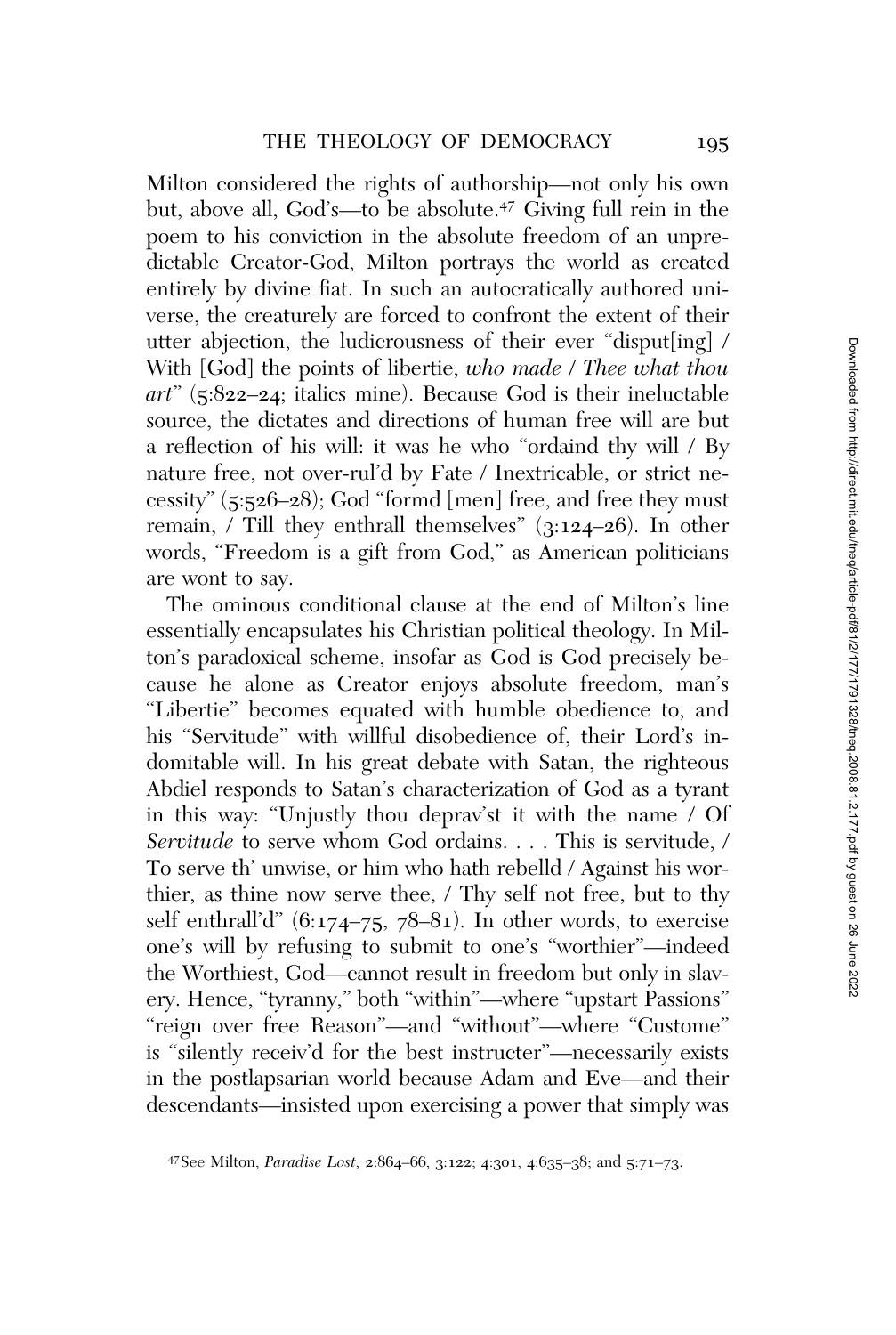not theirs to exercise. Power, for Milton, is of only one grade or quality—the absolute.<sup>48</sup> Within this framework, "secular" democracy became the appropriate response to the Fall because it *conserved* rather than *collapsed* the hard distinction between a fallible human order and a transcendent divine one. In so doing, it facilitated the work of redemption, liberating the individual conscience *immediately* from all but a most basic, "outward" commitment to a human civil power and, consequently, liberating it *ultimately* to resurrender itself "inward[ly]" to the only proper power, "the divine excellence of [Christ's] spiritual kingdom."<sup>49</sup>

Only within the confines of this Christian theological context can we truly appreciate "the general fear of power" that animated republican discourse. As Bernard Bailyn has shown, eighteenth-century republicans tended, like their seventeenthcentury forebears, to accept the propositions that human nature was innately evil and that power was solely a divine right, propositions that informed their political views.<sup>50</sup> The relationship between rulers and ruled as delineated within the doctrine of the divine right of kings is a case in point. As Wood carefully chronicles, insofar as the king was taken to represent the divine order on earth, he alone could possess *power,* "the Crown's *prerogatives*" being set against "the *rights* and *liberties* of the people." Further elucidating this difficult notion, Wood states: "In the Whig conception of politics a tyranny by the people was theoretically inconceivable, because the power held by the people was liberty, whose abuse could only be licentiousness or anarchy, not tyranny." Hence, the people's "power"—if it could even be called that—was entirely negative, consisting only in the liberty or right to resist the Crown's divinely ordained positive power, which alone "exist[ed] autonomously."<sup>51</sup>

<sup>48</sup>See Milton, *Paradise Lost,* 12:83–96, and *Doctrine and Discipline of Divorce,* pp. 930–32.

<sup>49</sup>Milton, *A Treatise of the Civil Power in Ecclesiastical Causes,* p. 1127.

<sup>50</sup>Bernard Bailyn, *Faces of Revolution: Personalities and Themes in the Struggle for American Independence* (New York: Knopf, 1990), pp. 231, 242.

<sup>51</sup>Wood, *The Creation of the American Republic,* pp. 19, 62, 135; italics mine.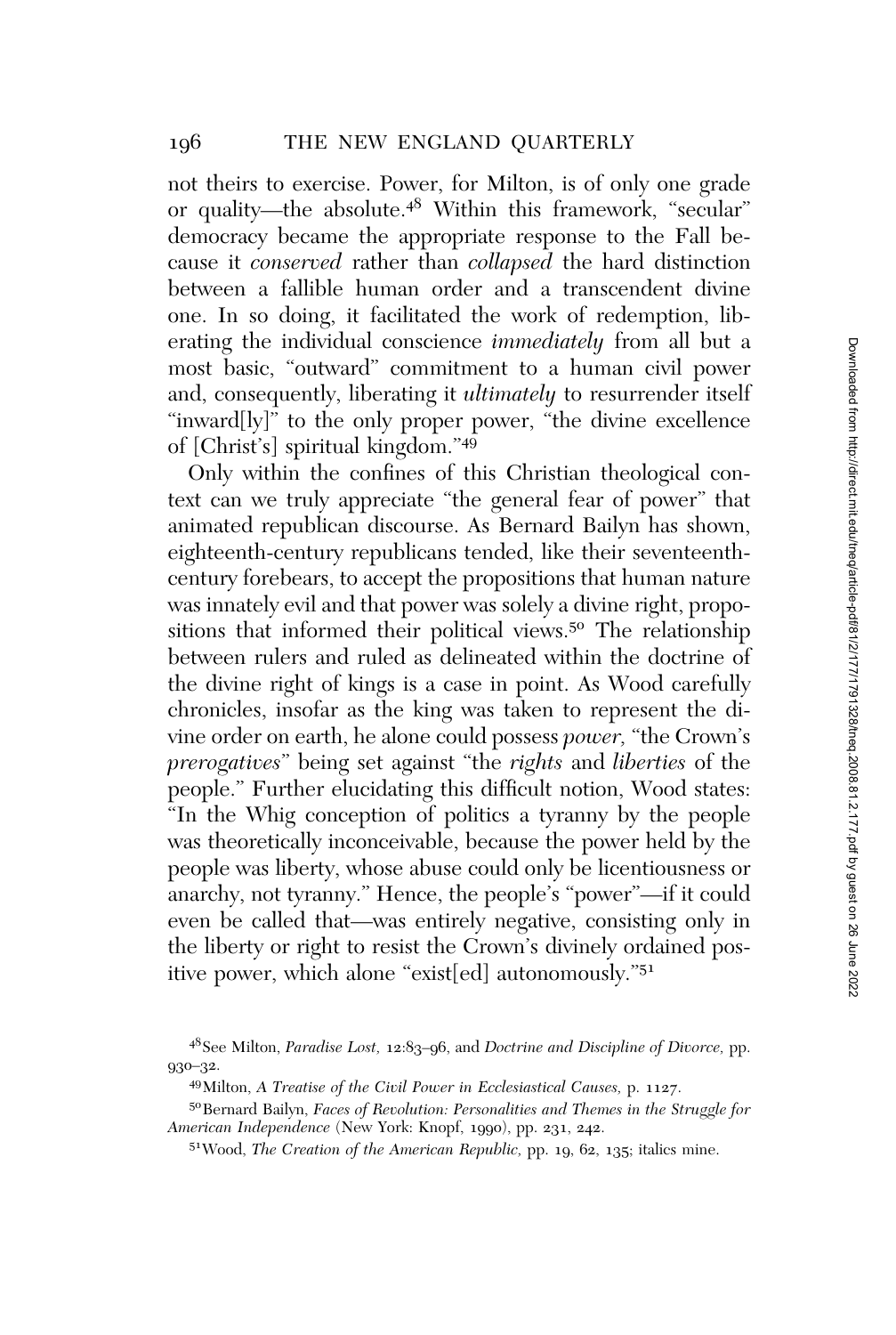In the process of carving out an "American science of politics," the founders, as I have suggested, were forced to revise the theological truism of a fallen humanity's constitutional incapacity to wield power. Indeed, "the central task" of the federal Constitution—"the creation, not the destruction, of national power"—was to "reverse" the entire thrust of republican political theology.<sup>52</sup> The framing of the federal Constitution was thus itself framed by a relaxation of the orthodox attitude toward the propriety of human power. To take one example, a favorite among historians of the period: at the Virginia ratifying convention James Madison mocked the paranoia of those who "suppose[d], that the general legislature will do every mischief they possibly can" and "consider[ed] it reasonable to conclude, that they will as readily do their duty, as deviate from it."<sup>53</sup> The sentiment circulated widely in the Federalist camp, becoming a linchpin in their justification of centralized power. Bailyn references Timothy Pickering's caution that "catastrophe will be found everywhere . . . 'if we give a loose to our imaginations'" and Hamilton's rhetorical question in rebuttal—"'are our fears to end if we may not trust our sons, our brothers, our neighbors?'"—as well as his more impatient injunction to stop arguing "'against a measure from a remote possibility of its being abused.'"<sup>54</sup> The Federalist solution was thus predicated on a "confront[ation with] the ancient, traditional fears that had lain at the heart of the ideological origins of the Revolution" and a judgment that these fears were, in the final analysis, "simplistic."<sup>55</sup>

Still, although the founders at least partially succeeded in their efforts to depict human beings as sufficiently or potentially virtuous and the love of power as a necessary—even noble function of human government, they did not address republican concerns about humanity's inevitable abuse of power *by*

<sup>52</sup>Bailyn, *Faces of Revolution,* p. 228.

<sup>53</sup>*The Papers of James Madison,* vol. 11, ed. Robert A. Rutland and Charles E. Hobson (Charlottesville: University Press of Virginia, 1977), p. 163.

<sup>54</sup>All quoted in Bailyn, *Faces of Revolution,* p. 247.

<sup>55</sup>Bailyn, *Faces of Revolution,* pp. 246, 261.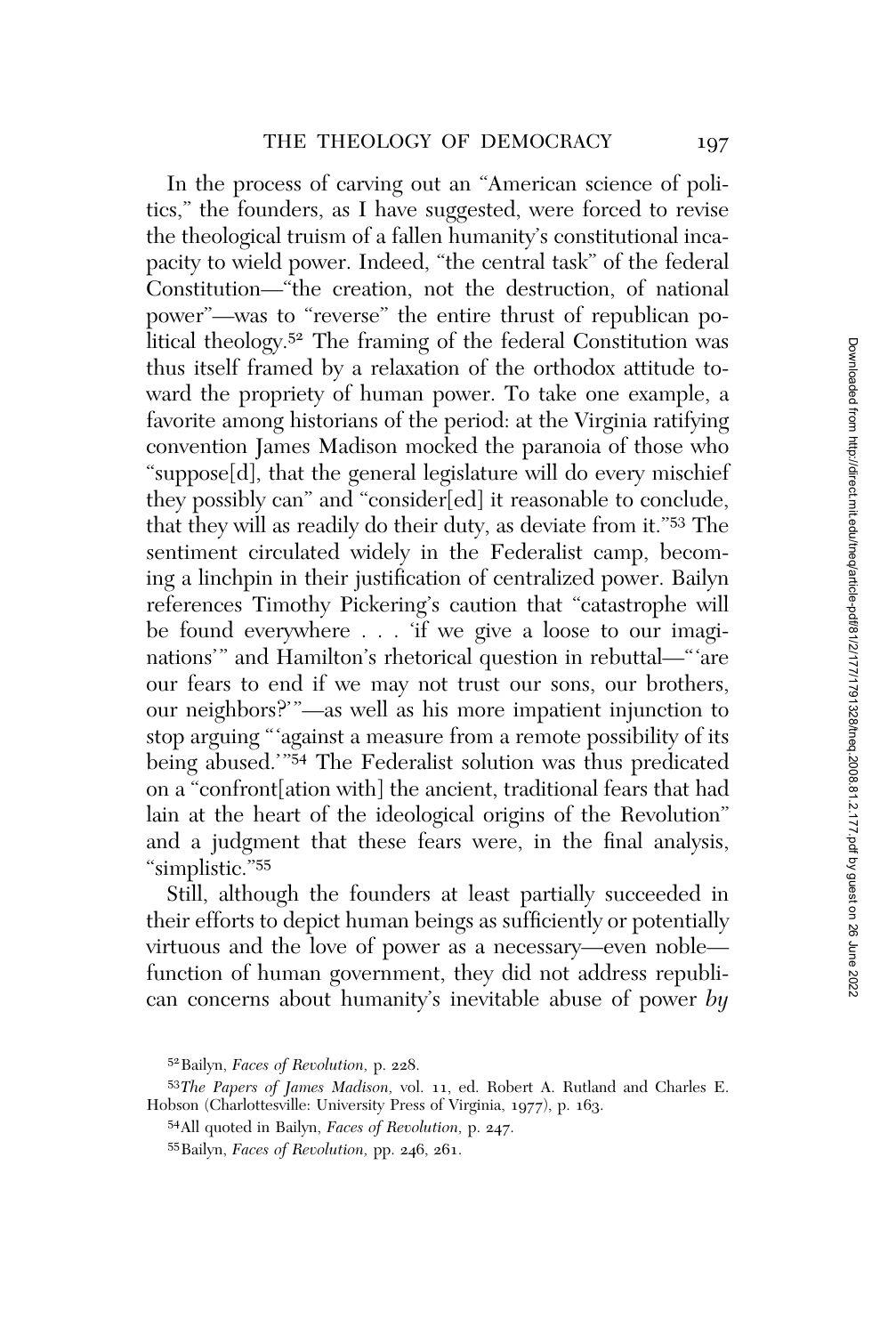*attempting to detranscendentalize power* but instead deflected those concerns *by exceptionalizing America*. As Bailyn demonstrates, in responding to the Antifederalists' deployment of the "old formula" that, because humans were incapable of handling power, the size of a republic should be restricted, the Federalists argued not that the position was false but, rather, that it was irrelevant "in the American situation." Such exceptionalist arguments blossomed within the Federalist epistemology, which "ridiculed the idea of hunting for precedents in Europe" and privileged a view of the American experience as globally and historically unique.<sup>56</sup>

The exceptionalist view of America had the effect of reinforcing the absolutist conception of power, constructing for it a sacred precinct seemingly set apart by History—a democratic America chosen by Providence to serve as the site of a reconstituted Eden in which human and divine orders could rightfully be realigned. For many Revolutionaries, English and American alike, transferring power from king to people merely detranscendentalized monarchy and transcendentalized democracy, in other words, merely relocated the absolutist conception of power in the sovereignty of the people rather than the divine right of kings.<sup>57</sup>

Early proponents of popular sovereignty like the "'monarchomachs'" initially conceived the role of "the people" as a "duty to monitor their government's compliance with the will of God."<sup>58</sup> Power, whether in the hands of king or people, was divine by definition. Take Englishman Henry Parker's otherwise absurd declaration that, insofar as the Parliament represented the vested power of the sovereign "people," '"There can be nothing under Heaven ... next to renouncing God, which can

<sup>56</sup>Bailyn, *Faces of Revolution,* pp. 251, 253, 255, 262.

<sup>57</sup>In his *Inventing the People: The Rise of Popular Sovereignty in England and America* (New York: W. W. Norton and Co., 1988), Edmund S. Morgan traces this "substitut[ion of] popular sovereignty for divine right," noting its reliance on the theological assumption of "the existence of a state of nature in which there were no kings but all men were equal in whatever power nature or nature's God conferred on men" (p. 288).

<sup>58</sup>Morgan, *Inventing the People,* p. 56.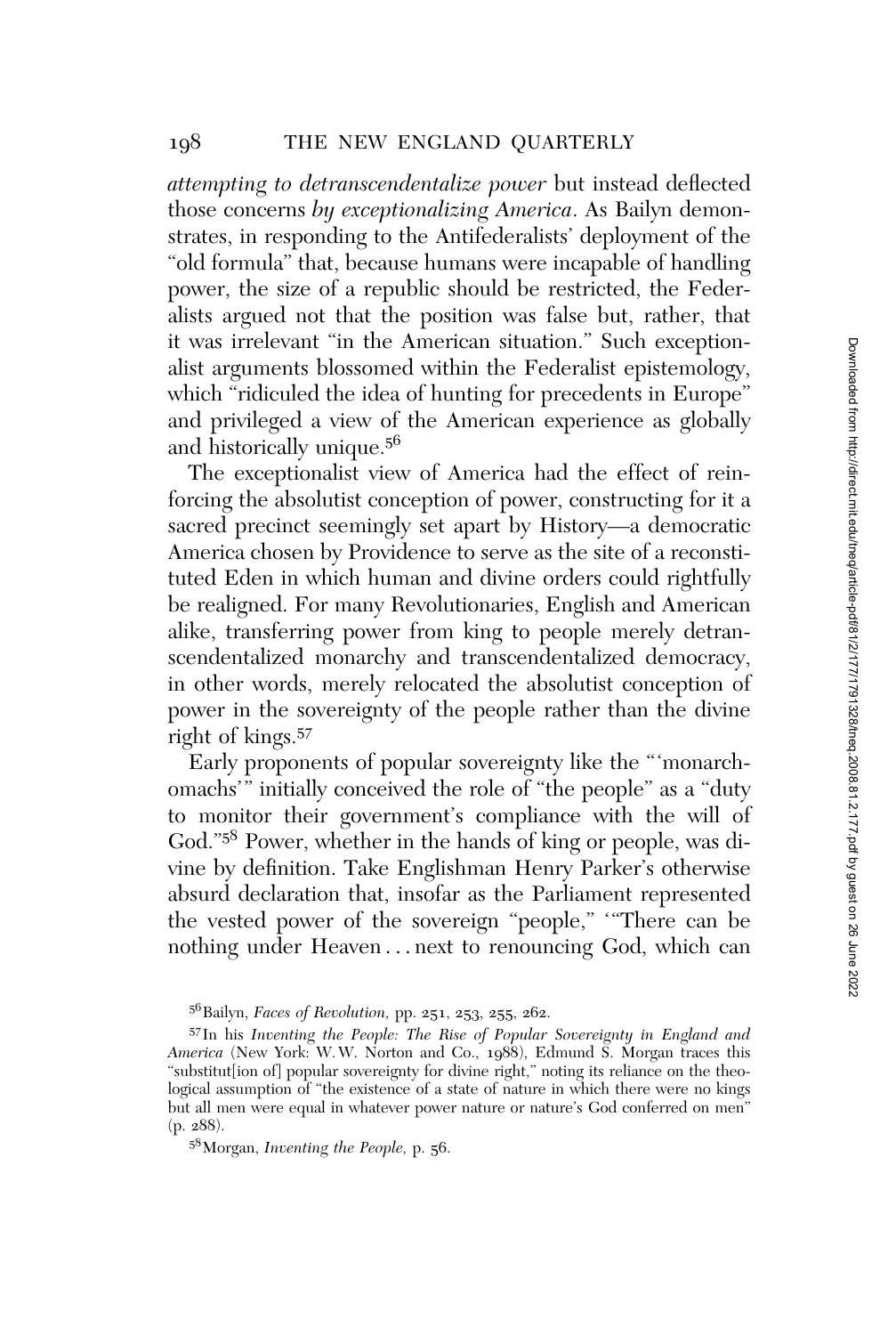be more perfidious and more pernitious in the people'" than desertion of Parliament. Or consider the American Federalists' contention that "whatever dignity or authority" the popularly elected president could possess would be "'*a delegated part of* [the people's] *Majesty and their political omnipotence*.'"<sup>59</sup> Such theological terminology even seeps into the secondary sources, as when Edmund Morgan describes the "supposed acts of the people" as being "as difficult to examine as acts of God," or when Gordon Wood, in a language of mystery not unlike that of the early Christian creeds, depicts the Federalists' desubstantiated notion of popular power as a power seemingly everywhere and nowhere, "outside of the government . . . always absolute and untrammeled," "disembodied," "abstracted."<sup>60</sup>

Wood links this desubstantiated notion of popular power and its attendant theological tropes with the emergence of a new "romantic view of politics."<sup>61</sup> With American romantics as diverse as George Bancroft, Ralph Waldo Emerson, and Walt Whitman, one encounters a political pantheism that variously affirms *vox populi vox dei:* on the one hand, "the common mind" embodied in democratic consensus becomes synonymous with "the decrees of the universal conscience," the very "presence of God in the soul of man," to quote Bancroft; on the other, the "private man" is part and parcel of the "infinitude" of the ideal order, according to Emerson; and for Whitman, both the individual American and the American polity are extensions of the divine.<sup>62</sup> In a real sense, liberal democracy thus

<sup>59</sup>Quoted in Morgan, *Inventing the People,* p. 64; quoted in Wood, *The Creation of the American Republic,* p. 547.

<sup>60</sup>Morgan, *Inventing the People,* p. 58; Wood, *The Creation of the American Republic,* pp. 389, 604, 606.

<sup>61</sup>Wood, *The Creation of the American Republic,* p. 606.

<sup>62</sup>See George Bancroft, "The Office of the People in Art, Government, and Religion" [1835], in *Literary and Historical Miscellanies* (New York: Harper & Brothers, 1855), pp. 408–35. In the case of Emerson, Christopher Newfield has recently documented in *The Emerson Effect: Individualism and Submission in America* (Chicago: University of Chicago Press, 1996) the extent to which Emerson's positive conception of democratic individualism only makes sense within an absolutist-idealist framework in which "defiance turns into obedience with such thoroughness that they become the same thing" (p. 32). Finally, in his recent *The Pragmatic Whitman: Reimagining American Democracy* (Iowa City: University of Iowa Press, 2002), Stephen John Mack goes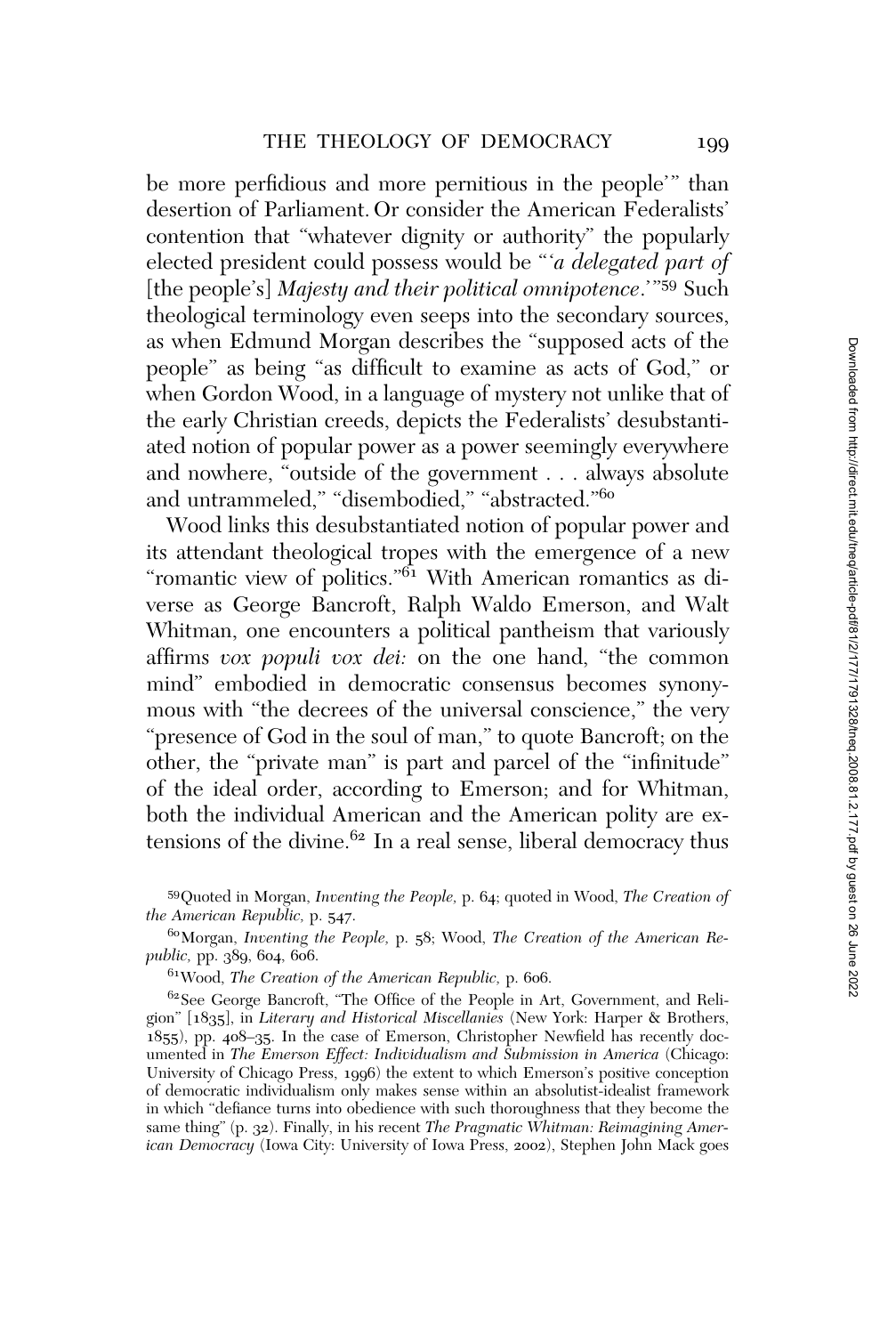represents the truest theocracy, for it diffuses the Absolute into its constituent parts. It was just such a theologization of democracy that Herman Melville was no doubt sending up in *Moby-Dick* when he had Ishmael gush*:* "This august dignity I treat of, is not the dignity of kings and robes, but that abounding dignity which has no robed investiture. ... That democratic dignity which, on all hands, radiates without end from God; Himself! The great God absolute! The centre and circumference of all democracy! His omnipresence, our divine equality!"<sup>63</sup> Melville's hyperbolic conceit thrusts the irony of the positive conception of democracy to the fore: Could a democracy conceived in such antidemocratic terms help but become antidemocratic itself ? As long as the Calvinist God of absolute freedom haunted American consciousness, Melville suggests, he would not fail to furnish an absolutist ideal of power that could only derail genuine democracy and provide further warrant for various forms of imperialistic domination.<sup>64</sup> No matter how reverentially democracy was theologized, if theology failed to be democratized, there could be no democratic solution.

## *Interlude: The Tocquevillian Counterpoint*

The positive conception of democracy was dramatically thrown into relief when Alexis de Tocqueville issued his programmatic—indeed, paradigmatic—critique, *Democracy in America* (first volume, 1835; second, 1840). As remarkable as the content of the book is, we would do well to note its equally remarkable form: Tocqueville frames his comments on

to great lengths to demonstrate Whitman's early conception of democracy as much more than a distinctive U.S. political or even cultural practice but, in fact, as nothing less than a representation of the ideal metaphysical order (pp. 3–74).

<sup>63</sup>Herman Melville, *Moby-Dick or, The Whale* (1851) (New York: Penguin, 1992), pp. 126–27.

<sup>64</sup>On Melville and democracy, see Wai-Chee Dimock, *Empire for Liberty: Melville and the Poetics of Individualism* (Princeton: Princeton University Press, 1989); Timothy B. Powell, *Ruthless Democracy: A Multicultural Interpretation of the American Renaissance* (Princeton: Princeton University Press, 2000), pp. 153–76; and Michael Paul Rogin, *Subversive Genealogy: The Politics and Art of Herman Melville* (New York: Knopf, 1983).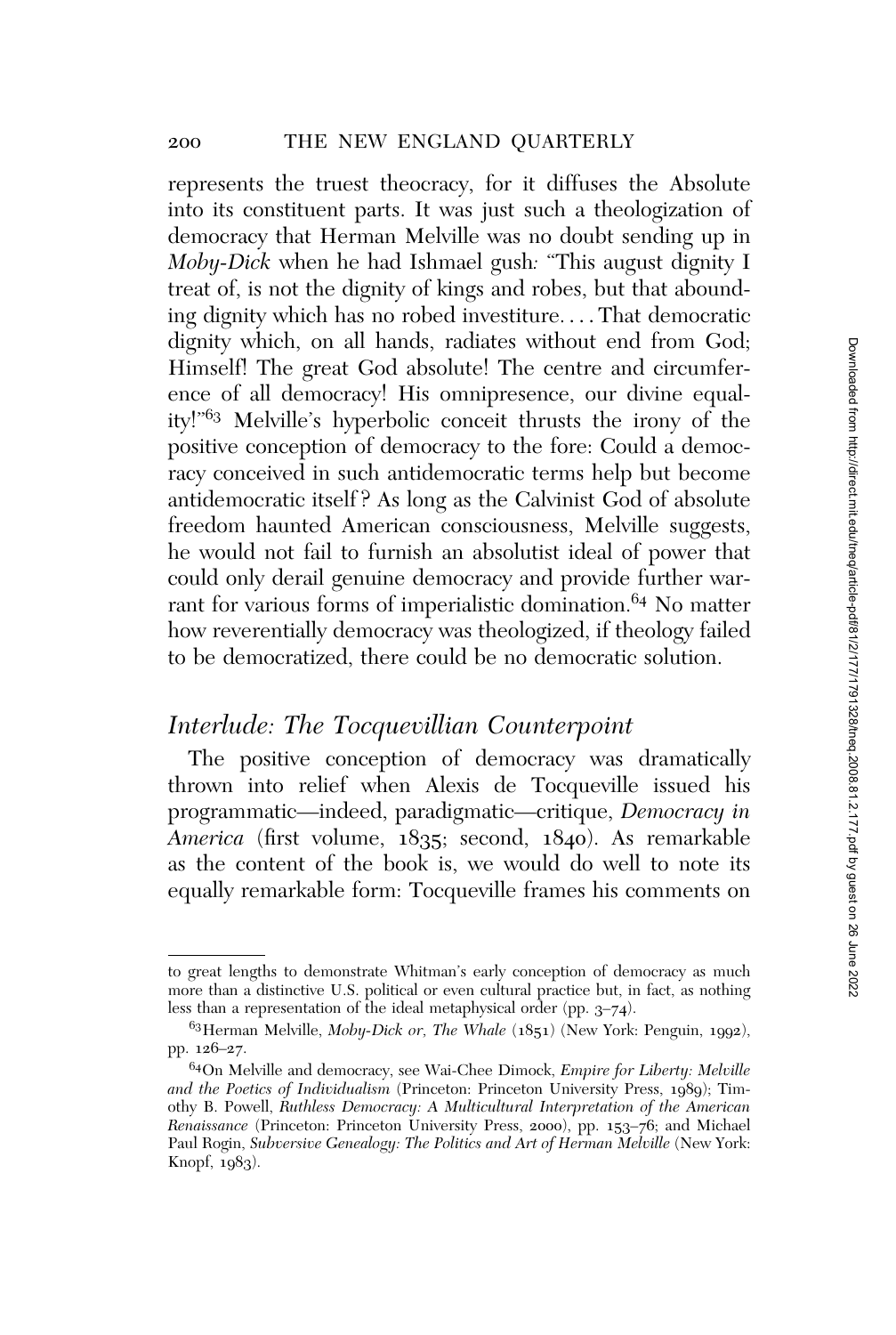democracy in entirely theological terms.<sup>65</sup> In his introduction, he offers a full-fledged eschatology of democratization, describing how "all have been driven pell-mell along the same road . . . blind instruments in the hands of God" to promote willingly or not—"the gradual progress of equality," which is "something fated." Tocqueville's response to this "irresistible revolution" is "religious dread," a shocking admission given that it effectively places him on the wrong side of History. Interestingly, Tocqueville presents his capitulation to the reality of democratization as something like a Calvinist humiliation before the will of God: "It is natural to suppose that not the particular prosperity of the few, but the greater well-being of all, is most pleasing in the sight of the Creator and Preserver of men. What seems to me decay is thus in His eyes progress; what pains me is acceptable to him."<sup>66</sup>

In his reluctant concession to democracy as God's will, Tocqueville reflects the negative conception of democracy that moved Milton and Williams. Indeed, Tocqueville's valorization of the Puritan legacy as the pure fountainhead of American democracy is evident in his corrective prescriptions for America's antebellum political culture. Any virtue American democracy possesses he ascribes to that "marvelous combination" of "the *spirit of religion* and the *spirit of freedom*." However, by "combination," it quickly becomes clear, he means something more like "coexistence." For, along with Milton and Williams, he insists on an absolute distinction between "the world of politics," wherein all things are "malleable," and "the moral world," wherein "everything is classified, coordinated, foreseen, and decided in advance." This crucial distinction he initially draws within the context of a glowing review of "the founders of New England."<sup>67</sup> Hence, although Tocqueville at times seems to subscribe to a presciently "pragmatist"

<sup>65</sup>Kloppenberg also notes the centrality of religious concerns to *Democracy in America;* see his *The Virtues of Liberalism,* pp. 78–81.

<sup>66</sup>Alexis de Tocqueville, *Democracy in America,* ed. J. P. Mayer and trans. George Lawrence (New York: Perennial Classics, 2000), pp. 12, 704.

<sup>67</sup>Tocqueville, *Democracy in America,* p. 47; his discussion of the Puritans is on pp. 31–49.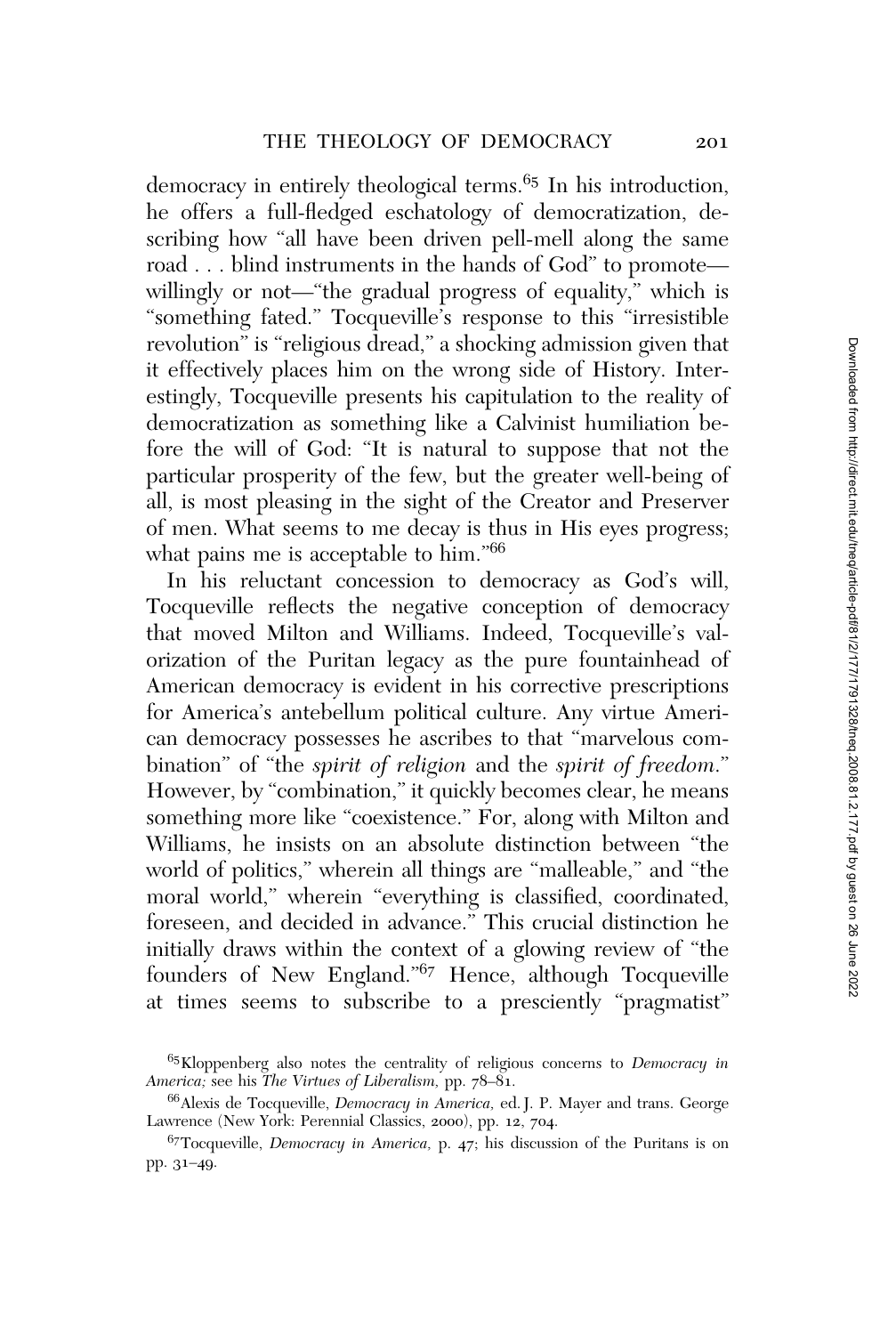philosophy of religion, he is wary of those forms of American religious "pragmatism"—civil religion ("the irritable patriotism of the Americans") and religious materialism (the "preachers in America," who leave him in doubt as to "whether the main object of religion is to procure eternal felicity in the next world or prosperity in this")—that threaten to demean the timeless values of "the moral world" by too nearly associating it with the improvisational immediacy of the political world.<sup>68</sup>

Although Tocqueville accepts democracy as divinely decreed, he refuses to idolize it as "the new deity emerging from the chaos" (as, by implication, many Americans did); rather, he insists that its otherwise "unlimited field" be bounded by the "insurmountable barriers" of morals derived from God, the only object worthy of worship. Much as Milton and Williams had done, Tocqueville justifies "secular" democracy only if it serves a redemptive function, only if the "relax[ation]" of "political ties" serves as the means to "tighten" "moral ties," only if political liberation enables more genuine spiritual surrender. What Tocqueville simply could not abide was what these radical Puritans also could not abide, namely, the thought that "there is nothing outside the majority capable of resisting" "the absolute sovereignty of the will of the majority." Tocqueville was thus engaged in something much less grandiose than theological analogizing when he commented, "the people reign over the American political world as God rules over the universe. It is the cause and end of all things; everything rises out of it and is absorbed back into it."<sup>69</sup> Instead, he was simply summarizing the implicit premises of the positive conception of democracy

<sup>68</sup>On Tocqueville's "pragmatist" philosophy of religion, see statements like "Though it is very important for man as an individual that his religion should be true, that is not the case for society" (*Democracy in America,* p. 290), and "one must recognize, whether or not [religions] save men's souls in the next world, that they greatly contribute to their happiness and dignity in this" (p. 444). On Tocqueville's distaste for U.S. civil religion, see pp. 235–37, and for his critique of religious materialism, see p. 530.

<sup>69</sup>Tocqueville, *Democracy in America,* pp. 292, 294, 246, 60.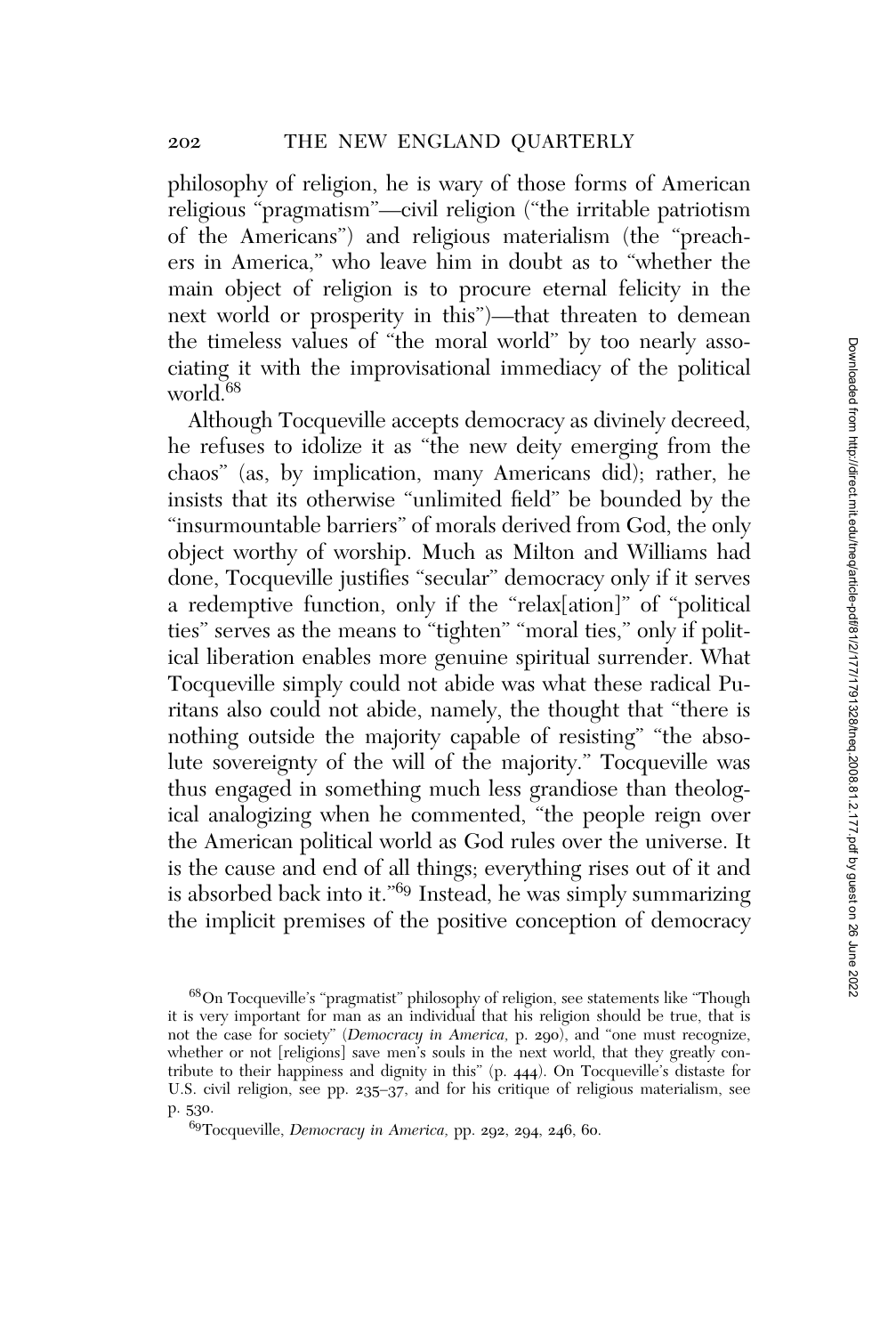that had seized the American mind during the years of the early republic.

Like the Puritans he nostalgically recalled, Tocqueville was concerned that "omnipotence in itself seems a bad and dangerous thing. I think that its exercise is beyond man's strength, whoever he be, and that only God can be omnipotent without danger because His wisdom and justice are always equal to His power." Perhaps because his absolutist conception of power was firmly ensconced within a Christian orthodoxy that defined power as the prerogative of God alone, Tocqueville understood what many of his American counterparts did not: that the problem of democracy in the early republic lay in "the nature of the power itself," or, rather, in Americans' inability to theorize power—even in its seemingly most diffuse incarnation, democratic power—in anything but absolutist terms. As he later prophesied, "If democratic peoples substituted the absolute power of a majority for all the various powers that used excessively to impede or hold back the upsurge of individual thought, the evil itself would only have changed its form."<sup>70</sup>

Tocqueville's democratic theory, like that of the Puritans he found so inspiring, thus doubled as a theodicy, one that, like theirs, traced evil to man's grasping for an "omnipotence" for which God alone is fit. As a safeguard against this evil, Tocqueville reasserted a negative conception of democracy that steadfastly refused to countenance any such transcendentalizing of politics. Perhaps as a result of this "*lack* of congruence between [its] ideas and those prevailing in American politics at any time," *Democracy in America* serves as an invaluable compendium of the transformations of Anglo-American democratic theory across two centuries as well as a provocation to subsequent thinkers. In taking up Tocqueville's challenge to examine "the nature of the power itself," they would shake the theological foundations upon which democratic theory had, until then, rested.<sup>71</sup>

<sup>70</sup>Tocqueville, *Democracy in America,* pp. 252, 256, 436.

<sup>71</sup>Kloppenberg, *The Virtues of Liberalism,* p. 76.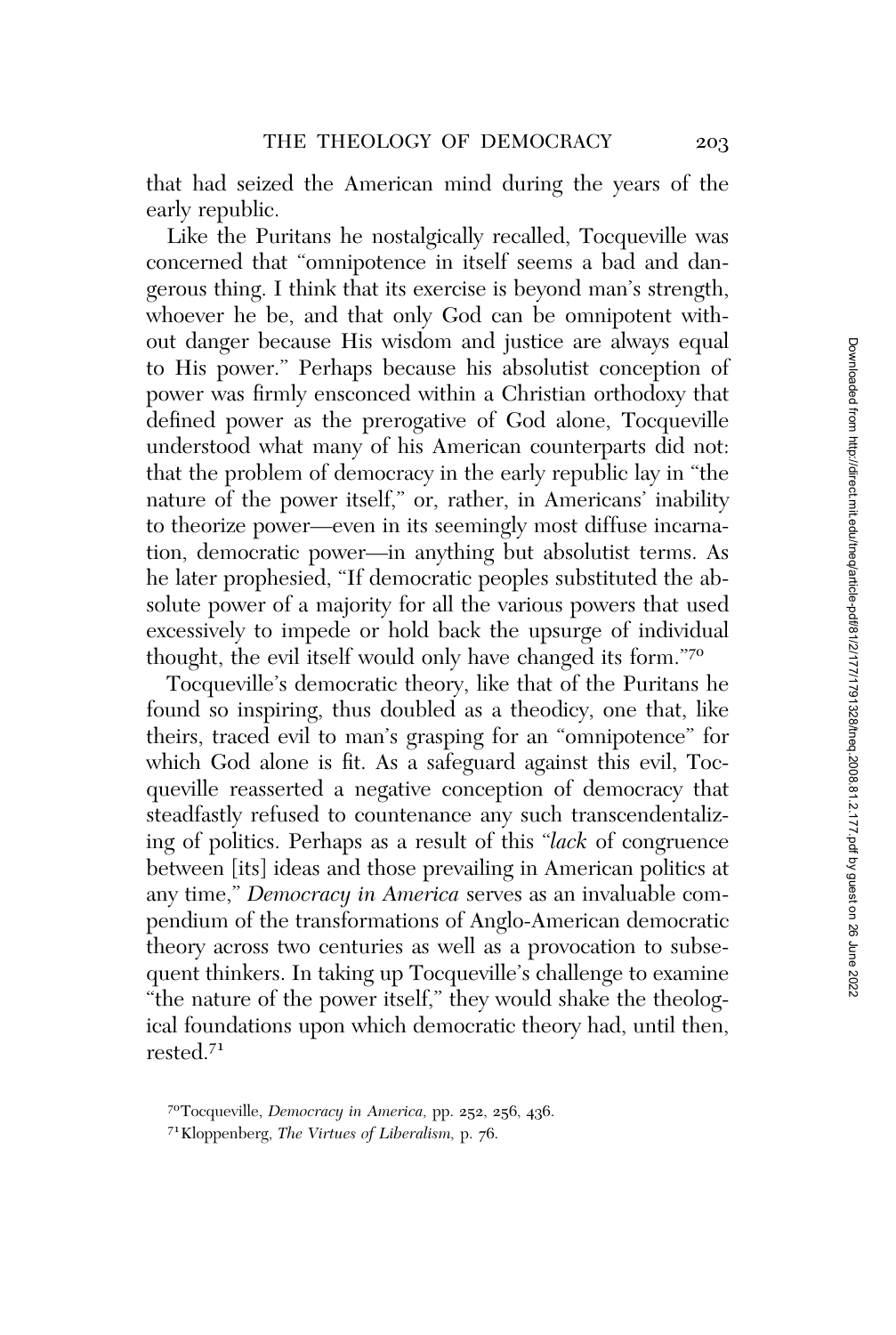### *Part 3: Pragmatists*

Until the late nineteenth century, Anglo-American democratic theory remained grounded in an antidemocratic conception of the divine as Absolute, with all its trappings of omniscience, omnipotence, and omnipresence. John Dewey made the point in *A Common Faith:*

Natural religion no more denied the intellectual validity of supernatural ideas than did the growth of independent congregations. It attempted rather to justify theism and immortality on the basis of the natural reason of the individual. The transcendentalism of the nineteenth century was a further move in the same general direction, a movement in which "reason" took on a more romantic, more colorful, and more collective form. It asserted the diffusion of the supernatural through secular life.<sup>72</sup>

In seeking to articulate a thoroughgoing, philosophically based commitment to democracy, pragmatist philosophers like Dewey and William James set out to dismantle this all-consuming obsession to posit an encompassing ideal order, the "quest for certainty," as Dewey dubbed it.

Their project had an epistemological dimension. For pragmatists, demystifying the ideal of idealist knowledge became the launching pad rather than the crash site of human meaning making. The pragmatists' goal of "providing reliable, even if provisional, knowledge that can make a difference in how we understand our culture and how we live" exposes the ideal of idealist knowledge to be not only impossible but unnecessary for attaining a consequential existence.<sup>73</sup> In other words, pragmatism found a way to delineate a suitable source of authority *within* the fallible human order—in "the process of experience as end and as means," as Dewey would put it—and so,

<sup>72</sup>Dewey, *A Common Faith,* pp. 64–65.

<sup>73</sup>James T. Kloppenberg, "Pragmatism: An Old Name for Some New Ways of Thinking?" in *The Revival of Pragmatism,* p. 116.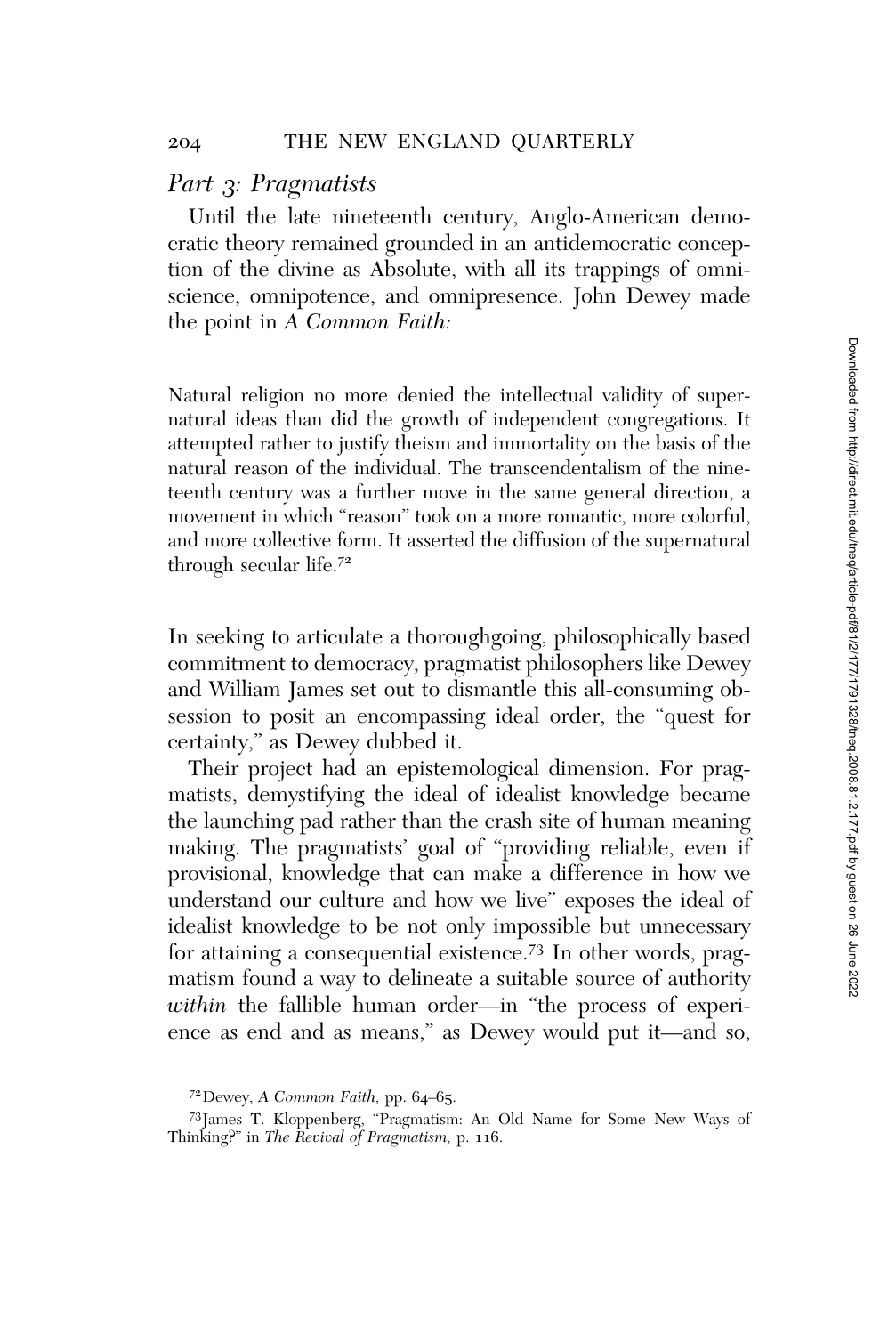arguably, gave democracy its first real airing as a truly viable social, political, and moral system.<sup>74</sup>

Hilary Putnam distills this achievement into a single aphorism when he asserts that the awareness that "one can be both fallibilistic *and* antiskeptical is perhaps *the* unique insight of American pragmatism."<sup>75</sup> Putnam's terms are extremely useful in fleshing out how the pragmatist conception of democracy relates to the earlier negative and positive conceptions of it as previously discussed. The thoroughgoing fallibilism of pragmatism would certainly seem to vindicate the claim of Paul Conkin, Bruce Kuklick, and William Dean, among others, that pragmatism has deep roots in Puritan theology.<sup>76</sup> As Dean cleverly puts it, "Calvinism provided the world for which pragmatism was the method."<sup>77</sup> Indeed, we would do well to note that Dewey's "epistemological justification of democracy*,*" as Putnam describes it elsewhere, echoes that of Milton and Williams.<sup>78</sup> Like them, Dewey is keenly aware that human knowledge is fallible, and so he advocates democratic values that will facilitate the emergence of the best possible solutions.

But whereas Milton and Williams rued democracy as the temporary lot of a fallen humankind and anticipated that it would be eclipsed in the millennium, the pragmatists afforded themselves no such supernatural refuge. In his exhaustive study of Dewey's religious life, Steven Rockefeller argues that the

<sup>74</sup>See Kloppenberg, "Pragmatism," p. 102, and John Dewey, "Creative Democracy—The Task Before Us," in vol. 14 of *The Later Works, 1925–1953,* ed. Jo Ann Boylston (Carbondale: Southern Illinois University Press, 1988), pp. 224–30.

<sup>75</sup>Hilary Putnam, "Pragmatism and Moral Objectivity," in *Words and Life,* ed. Putnam (Cambridge: Harvard University Press, 1994), p. 152.

<sup>76</sup>See Conkin, *Puritans and Pragmatists;* Bruce Kuklick, *Churchmen and Philosophers: From Jonathan Edwards to John Dewey* (New Haven and London: Yale University Press, 1985); William Dean, "Pragmatism, History and Theology," in *Pragmatism and Religion: Classical Sources and Original Essays,* ed. Stuart Rosenbaum (Urbana: University of Illinois Press, 2003), pp. 153–74; and Steven C. Rockefeller, *John Dewey: Religious Faith and Democratic Humanism* (New York: Columbia University Press, 1991).

<sup>77</sup>Dean, "Pragmatism, History and Theology," p. 159.

<sup>78</sup>Hilary Putnam, *Renewing Philosophy* (Cambridge: Harvard University Press, 1992), p. 217.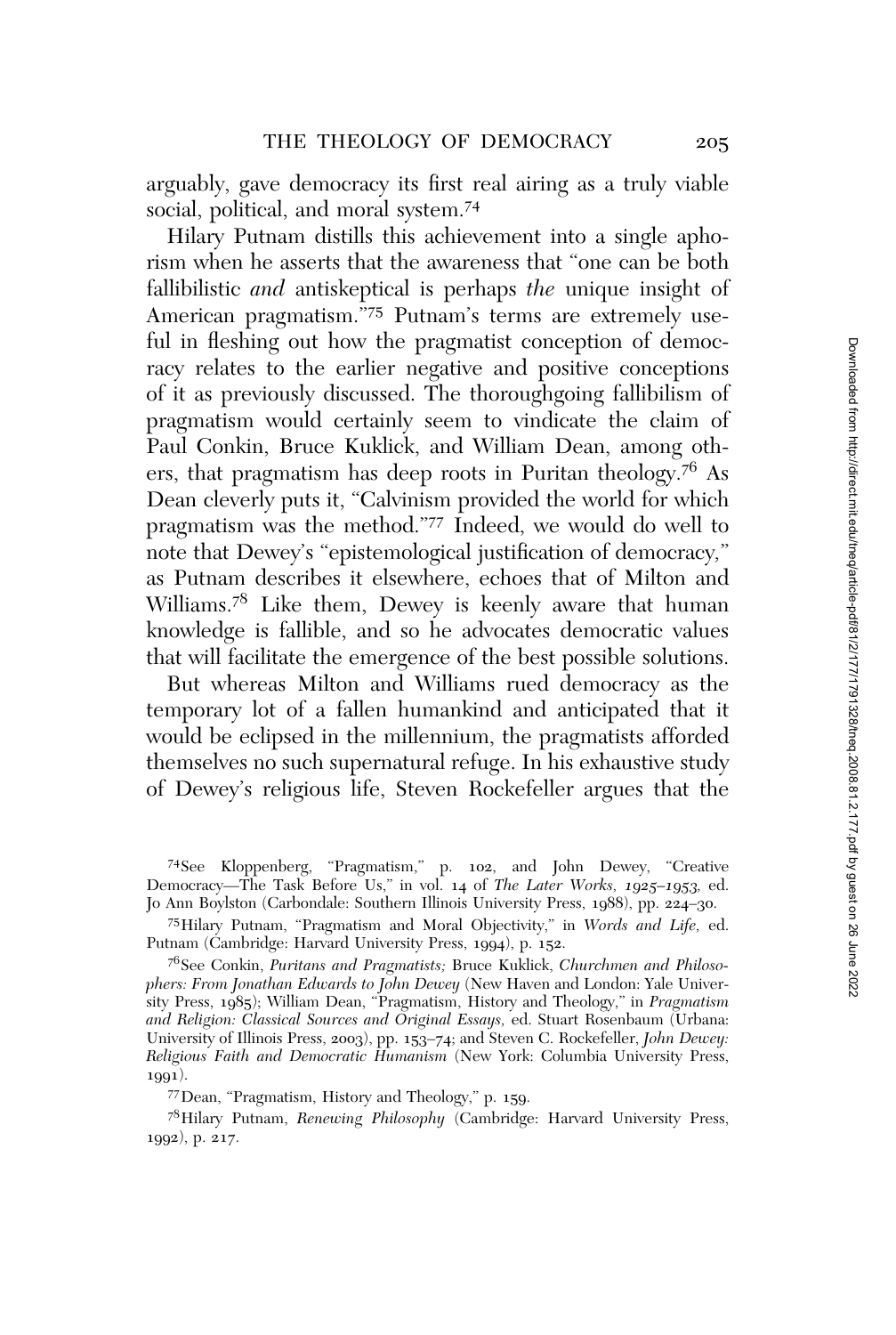Calvinism in which the philosopher was raised "gave symbolic expression to what disturbed Dewey most about himself and his world: the absence of the divine, that is, of harmony, selfacceptance, intimacy, and real community," and that understanding served as the point of departure for his pragmatism.<sup>79</sup> What is striking, however, is that unlike the Revolutionaries and romantics who preceded him, Dewey collapsed Calvinist dualism in favor of the human rather than the divine. He did not divinize the human so much as humanize the divine. He did not align American democracy with the Absolute God so much as democratize the notion of the divine in such a way as to eliminate the antidemocratic Absolute as an available category. Paradoxically, then, Dewey's thoroughgoing fallibilism and this-worldly "secularism" might be seen as a sort of Calvinism *in extremis,* a Calvinism pursued to the unremitting end of involving "God" in the "fallenness" of the world.

But for Dewey the conditions of what Christians might identify as fallenness were simply a given, conditions one could not assume were preceded or would be followed by transcendence. Insofar as it purges fallenness of any exceptional quality, as it were, Dewey's fallibilism dovetails with a chastened Enlightenment liberalism, which held that human beings, especially in the collective, could be, while not omnipotent, potent in changing the world. As Dewey would declare on his eightieth birthday, "What is the faith of democracy ... except faith in the capacity of the intelligence of the common man to respond with common sense to the free play of facts and ideas which are secured by effective guarantees of free inquiry, free assembly, and free communication?"<sup>80</sup> Needless to say, this "working faith in the possibilities of human nature" was a far cry from Calvinist orthodoxy. Those who mischaracterize Dewey, as well as James, as inveterate optimists who placed undue confidence in human capacity must remember how indebted they were to their Calvinist heritage, which had effectively stripped any such idealist pretension from them. Seemingly in direct response to

<sup>79</sup>Rockefeller, *John Dewey,* p. 45.

<sup>80</sup>Dewey, "Creative Democracy," p. 227.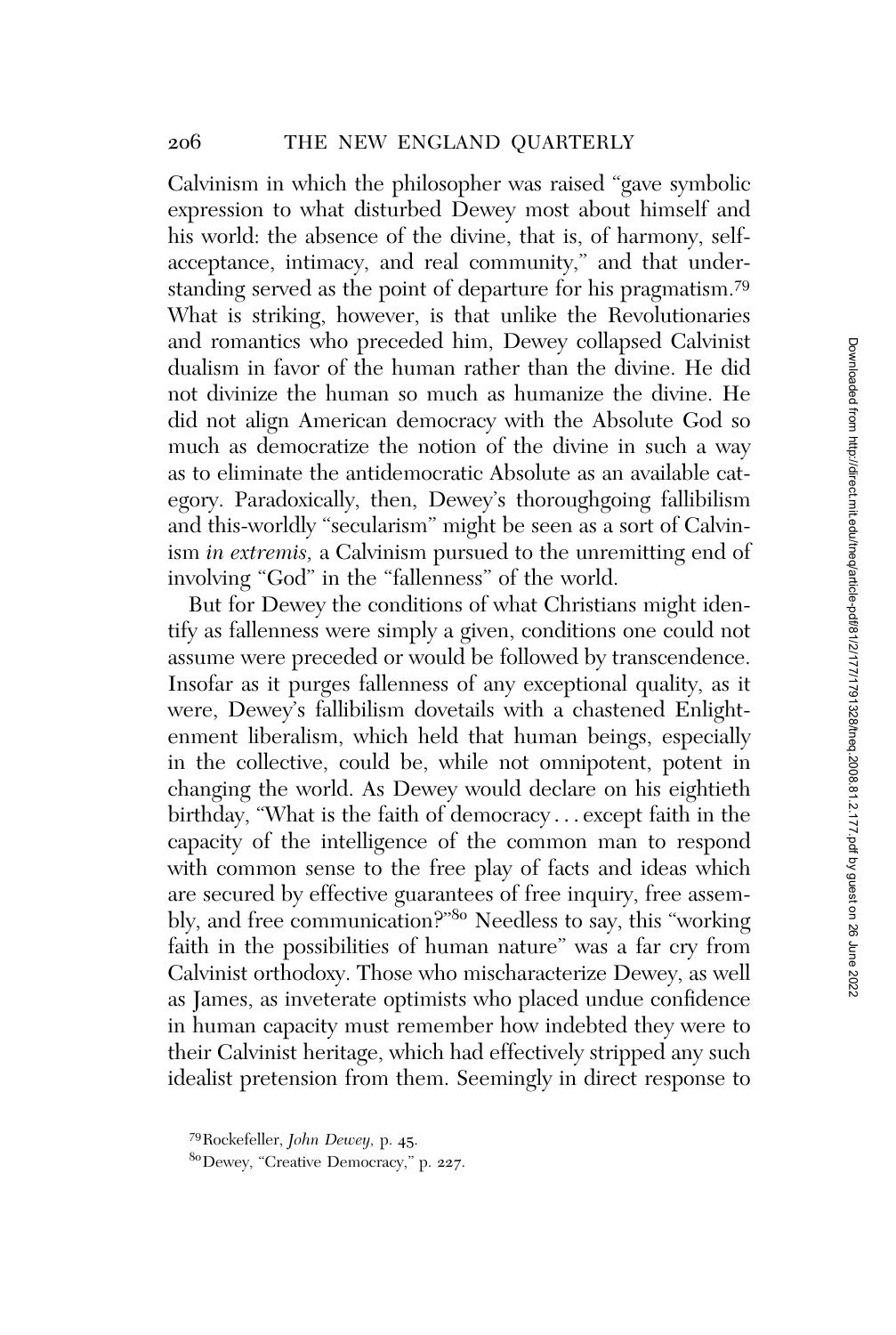such charges, Dewey made clear in *A Common Faith* that his "emphasis on exercising our own powers for good" is neither

an egoistical [nor] a sentimentally optimistic recourse. It is not the first, for it does not isolate man, either individually or collectively, from nature. It is not the second, because it makes no assumption beyond that of the need and responsibility of human endeavor, and beyond the conviction that, if human desire and endeavor were enlisted in behalf of natural ends, conditions would be bettered. It involves no expectation of a millennium of good. $81$ 

The point, as Giles Gunn has it, is that pragmatism is a concoction of America's "two moral, intellectual, and spiritual legacies," religion and Enlightenment, but one whose composition is quite different from the Christian-republican synthesis. As he puts it, "the pragmatist project [is precisely] the project of regrafting those parts of the liberal, if not rationalist, heritage that survived the seductions of essentialism onto those elements of the religious heritage that resisted the soporifics of certainty."<sup>82</sup> Gunn's account of what pragmatism filtered out of these legacies—"essentialism" and "certainty," respectively suggests that within the alembic of pragmatism, religion and Enlightenment effectively deconstructed and dissolved each other's idealist claims, leaving nothing but a Jamesian stream of pure experience. For pragmatists, the penetrating fallibilism of Calvinist theology checked Enlightenment confidence in objective truth, just as the thoroughgoing humanism of the Enlightenment paradigm undercut the Calvinist condemnation of human aspiration. The net result was a clear-eyed "common faith" in democracy as "a way of life" that would enable the widest spectrum of humanity to enjoy the highest levels of individual and collective fulfillment before a future always pregnant with unforeseen possibilities.<sup>83</sup> The pragmatist conception of democracy construed the salvation of the world in only the most concrete, tough-minded terms.

<sup>81</sup>Dewey, *A Common Faith,* p. 46.

<sup>82</sup>Giles Gunn, *Thinking across the American Grain: Ideology, Intellect, and the New Pragmatism* (Chicago: University of Chicago Press, 1992), p. 145.

<sup>83</sup>Dewey, "Creative Democracy," p. 226.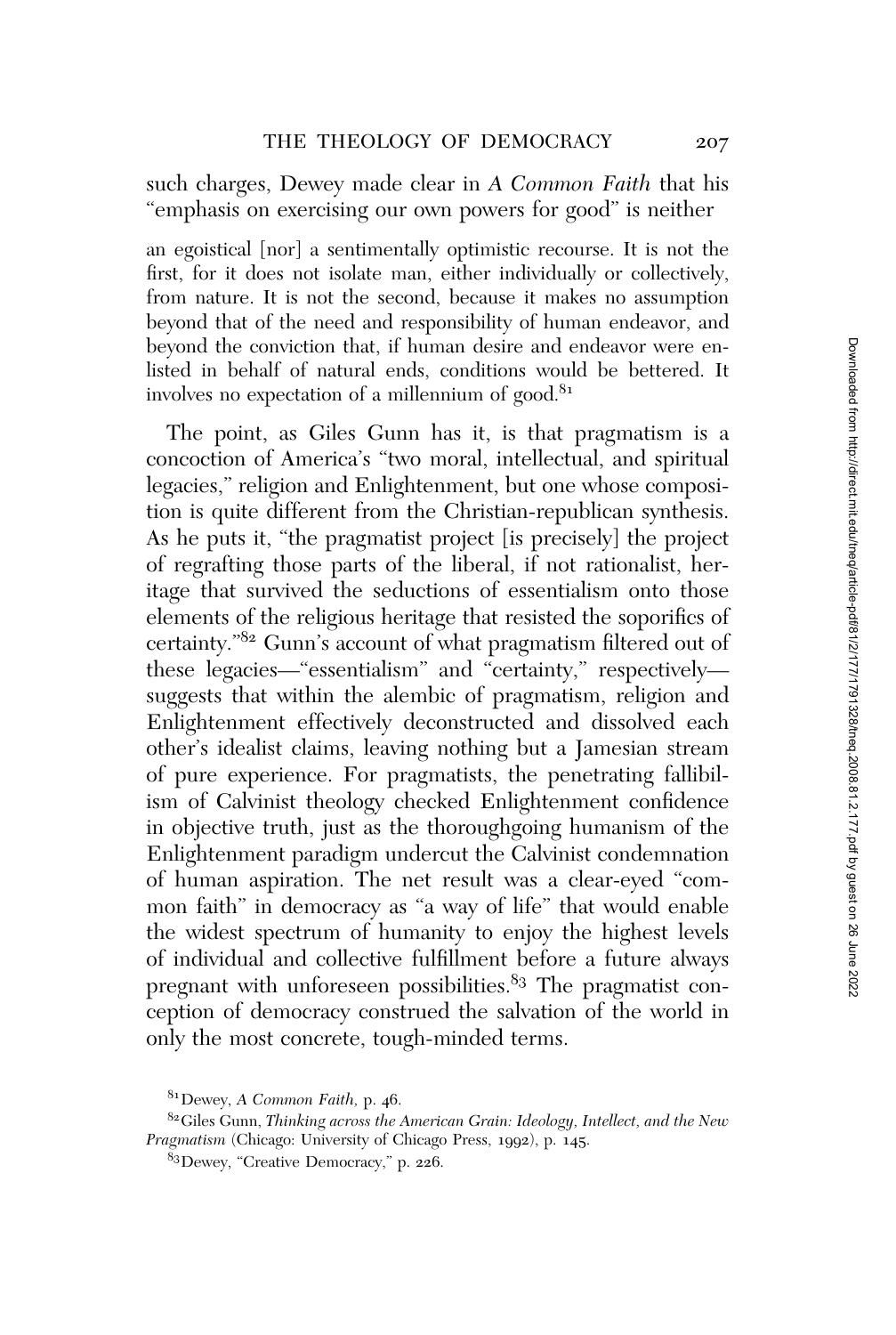Dewey's fallibilism represents a signal democratization of epistemology. However, because, as Kloppenberg argues, "knowledge and belief have been inseparable in American public life from the colonial period through the present," in order to theologize democracy as "a kind of religion," as William James described it, one would ultimately have to democratize the theology within which that epistemology was inscribed.<sup>84</sup> Both Dewey and James, albeit in very different ways, set out to accomplish that task. Dewey approached the problem by developing a pragmatist philosophy of religion that relocated the religious in human aspiration and redefined "God" as the "*active* relation between ideal and actual," in other words, as the ongoing process of relentlessly realizing and reframing human aspirations.<sup>85</sup> Implicit in Dewey's reconceptualization was an even more radical and fundamental democratization of theology: the disentanglement of the divine from the supernatural conception of the ideal as an "antecedent reality." Earlier visions of democracy, as we have seen, would all finally collapse into an antidemocratic, transcendent divine order. In Dewey's mind, the reliance on such an order represented the "hypostatization" of the ideal into a "particular Being," a Being who could only function as an autocrat whose decrees would preempt and overwhelm any democratic striving on the part of human beings. This hypostatization thus destined the "idealism of action," as embodied in that striving, to eternal second-class status, requiring properly passive assent to whatever "system of beliefs" purported to give voice to the theocratic pronouncement of the sovereign Truth or an Absolute  $\mathrm{God.}^{86}$ 

Dewey dared to cut against the grain of this ingrained equation of the divine with the omniscient otherness of a

<sup>84</sup>William James, "The Social Value of the College Bred," in *Writings, 1902–1910,* ed. Bruce Kuklick (New York: Library of America, 1987), p. 1245.

<sup>85</sup>On Dewey's conception of the "religious," see Carl G. Vaught, "John Dewey's Conception of the Religious Dimension of Experience," and Robert Westbrook, "An Uncommon Faith: Pragmatism and Religious Experience," both in *Pragmatism and Religion,* pp. 265–76 and 190–205.

<sup>86</sup>Dewey, *A Common Faith,* pp. 51, 43, 23.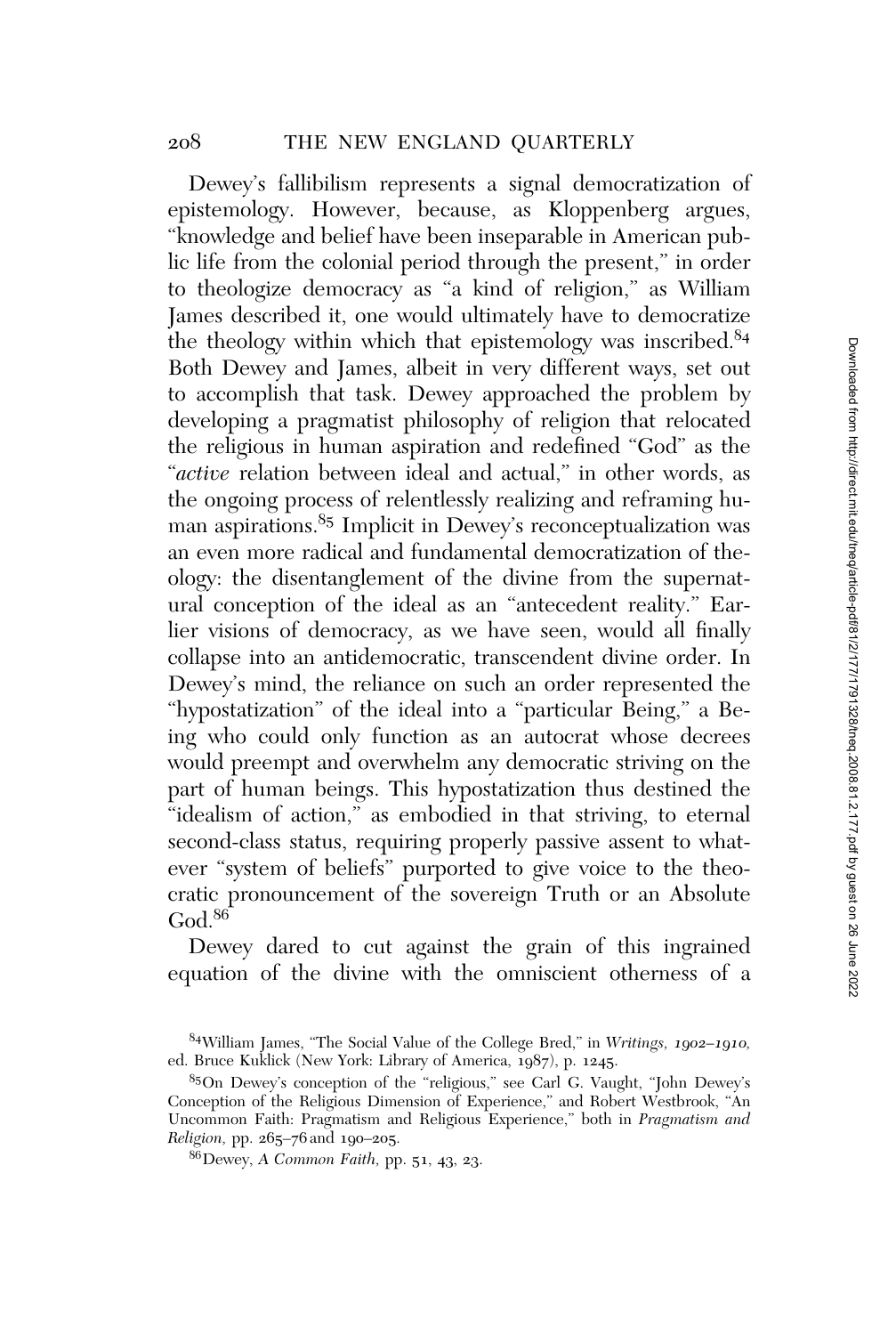transcendent nonhuman order; in its stead, he identified the divine with the ad hoc aspirations of a fallible human order. This secularization of the divine was, despite all appearances, actually the most encompassing of sacralizations, for it democratically diffused enchantment into every corner of the world. For if we follow Dewey's logic, "Religion would then be found to have its natural place in every aspect of human experience that is concerned with estimate of possibilities, with emotional stir by possibilities as yet unrealized, and with all action in behalf of their realization. *All that is significant in human experience falls within this frame.*" Turning the tables on all who would label him a secularist, Dewey characterized revealed religion, which made the ideal a question of "intellectual creed," as shallowly cerebral; and critical inquiry, which maintained the ideal as a matter of "moral faith," as robustly religious. Rendering ideals genuinely ideal again, he conceived of them as objects of naturalistic faith to be realized by human striving rather than as matters of supernatural knowledge that entailed "the surrender of human endeavor."<sup>87</sup> Only by democratizing theology in such a way could Dewey truly theologize democracy as a "way of life," a form that offered the widest and freest scope of operation for human beings' sacred striving. For Dewey, democracy thus "embodies the religious," and "religion has no existence independent of the human community's struggle to achieve . . . 'the democratic idea,'" as Kloppenberg writes.<sup>88</sup> The religious humanism of Dewey's *A Common Faith* thus furnishes something like a theological justification for democracy.

Dewey's religio-humanistic redefinition of "God" in nontheistic terms suggests that he doubted that any invocation of a theistic God could resist the antidemocratic tendencies for which such a God had historically stood. He did, however, open one door through which a theistic God might enter a pragmatist universe. "What I have been criticizing," he wrote, "is the *identification* of the ideal with a particular Being, especially when that identification makes necessary the conclusion

<sup>87</sup>Dewey, *A Common Faith,* pp. 57, 21–22, 46; my italics.

<sup>88</sup>Kloppenberg, *The Virtues of Liberalism,* p. 53.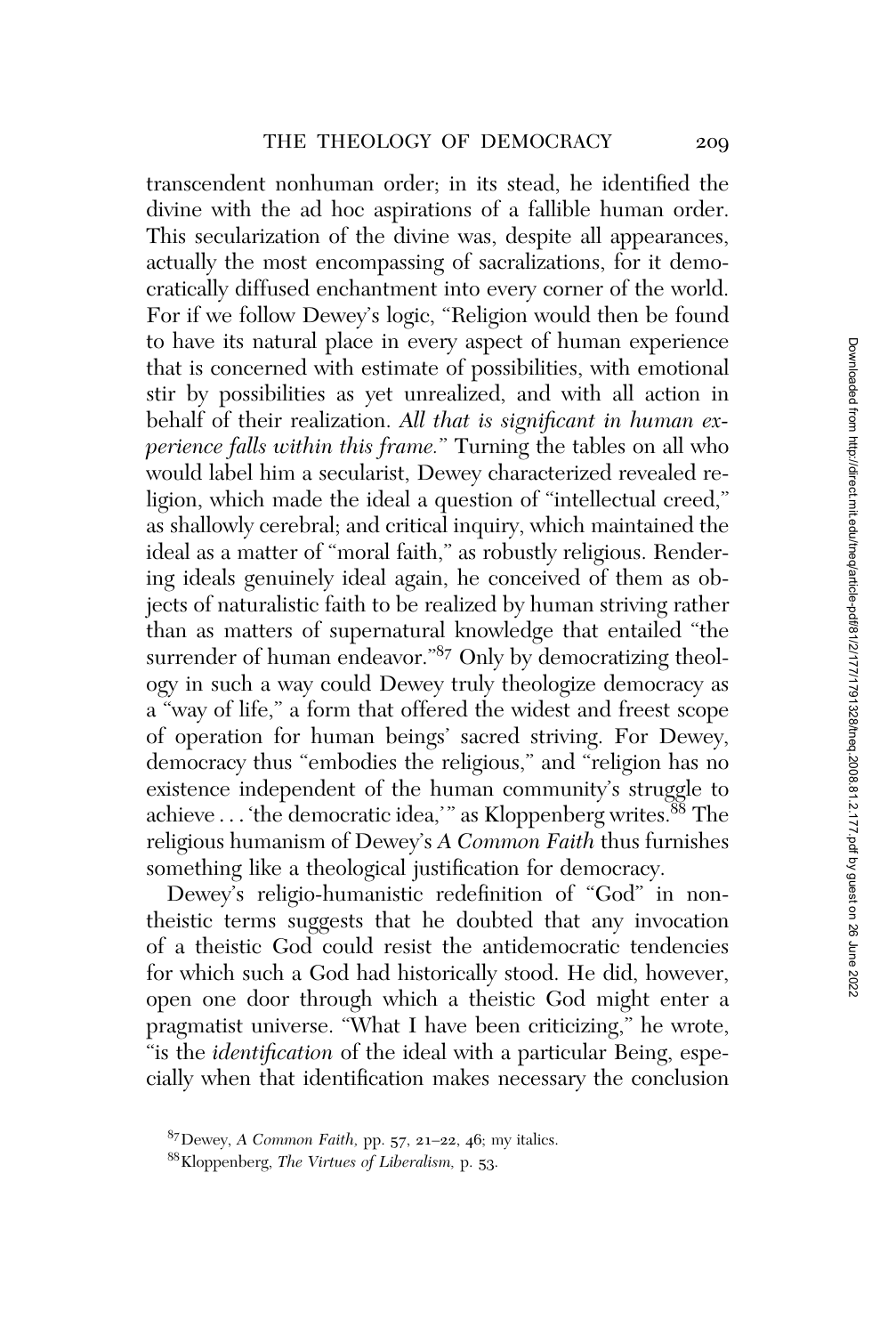that this Being is *outside of nature.*"<sup>89</sup> Insofar as a theistic God could be conceived of in naturalistic terms, Dewey implied, it might well still serve a function. William James, as he approached the problem of democratizing theology, attempted to imagine just such a God.<sup>90</sup>

James's insistent critique of the unitary "block universe" of the idealists led him archly to advocate the "'crasser,'" '"piecemeal' supernaturalism" that "went with that older theology which to-day is supposed to reign only among uneducated people." His understanding of this piecemeal supernaturalism eventually culminated, in *A Pluralistic Universe,* in the theorization of a finite God.<sup>91</sup> In James's estimation, the "superhuman consciousness" that conventionally went by the name of God "might conceivably ... be only a larger and more godlike self."92 James thus embraced (at least pragmatically) "the manlike God of the common people," which Dewey had seen as an *obstacle* to the democratization of theology, as a *means* to that democratization.<sup>93</sup> However, James saw this God as other than a hypostatization of the Absolute in a particular being. As David Paulsen has recently highlighted, in James's mind, the "God" of popular imagination was not a synonym for the "Absolute."<sup>94</sup> Indeed, for James the two were antonyms and desperately needed decoupling:

#### <sup>89</sup>Dewey, *A Common Faith,* p. 48.

<sup>90</sup>On Deweyan "atheism," or nontheism, and Jamesian theism's common affirmation of "the relational, qualitative, value-laden richness of human existence and the universe in which it is embedded," see Sandra B. Rosenthal, "Spirituality and the Spirit of American Pragmatism: Beyond the Theism-Atheism Split," in *Pragmatism and Religion,* pp. 229–42.

<sup>91</sup>Scholars have often not known what to do with this extravagant "over-belief" of James's. One who provides some serious discussion is Robert J. Vanden Burgt, *The Religious Philosophy of William James* (Chicago: Nelson-Hall, 1981). Most of the scholarship on pragmatism and religion is concerned with its articulation of rational grounds for belief rooted in the pragmatist method, which James recognized his theological speculations exceeded.

<sup>92</sup>William James, *The Varieties of Religious Experience, a Study in Human Nature* [1903] (New York: Touchstone, 1997), pp. 403–5.

<sup>93</sup>William James, *Pragmatism* [1907], ed. Bruce Kuklick (Indianapolis: Hackett, 1981), p. 67.

<sup>94</sup>David W. Paulsen, "The God of Abraham, Isaac, and (William) James," *Journal of Speculative Philosophy* 13, no. 2 (1999): 114–46.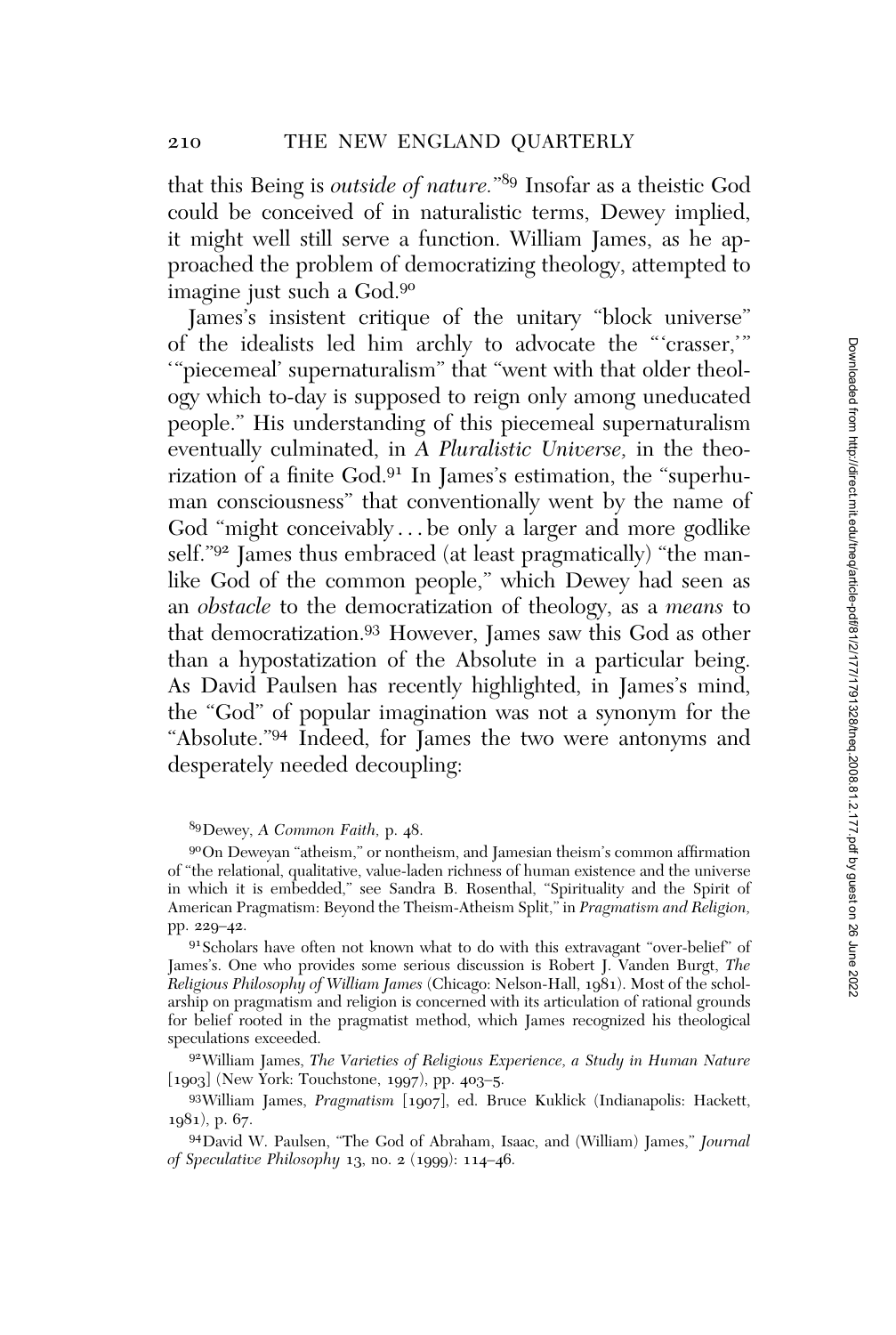I must parenthetically ask you to distinguish the notion of the absolute carefully from that of another object with which it is liable to become heedlessly entangled. That other object is the "God" of common people in their religion. ... The God of our popular Christianity is but one member of a pluralistic system. He and we stand outside of each other, just as the devil, the saints and the angels stand outside of both of us. I can hardly conceive of anything more different from the absolute than the God, say, of David or of Isaiah. *That* God is an essentially finite being *in* the cosmos, not with the cosmos in him. ...If it should prove probable that the absolute does not exist, it will not follow in the slightest degree that a God like that of David, Isaiah, or Jesus may not exist, or may not be the most important existence in the universe for us to acknowledge.<sup>95</sup>

James thus cleverly couches his turn to the finite God as a democratic faith in the faith of the "common man," whom he claimed had always envisioned such a God.

More than that, this turn is definitively in the direction of cosmic democracy. James explicitly stated the political-theological stakes: taking divine finitude seriously was an act of cosmic revolution insofar as it required a rejection of "monarchical theism" and a reconstitution of the universe as a "federal republic." It posited a "common *socius*" for God and human beings that disallowed "unilateral" action on the part of God.<sup>96</sup> Although few scholars seem to have recognized it, the political "radicalization" James experienced in his last decade—evident, for example, in his critique of U.S. imperialism in the Philippines is inextricably linked with his theological radicalization, which takes the form of a critique of theological imperialism in the cosmos at large.<sup>97</sup> "Damn great empires!" he wrote to Elizabeth G. Evans, "including that of the Absolute."<sup>98</sup> James democratized theology by transforming the theistic God into "but one

<sup>95</sup>William James, *A Pluralistic Universe* (1909) (Lincoln: University of Nebraska Press, 1996), pp. 110–11.

<sup>&</sup>lt;sup>96</sup>James, *A Pluralistic Universe*, pp. 25-31, 321-22.

<sup>97</sup>See Deborah J. Coon, "'One Moment in the World's Salvation': Anarchism and the Radicalization of William James," *Journal of American History* 83, no.1 (June 1996): 70–99.

<sup>98</sup>Quoted in Coon, "'One Moment in the World's Salvation,'" p. 87.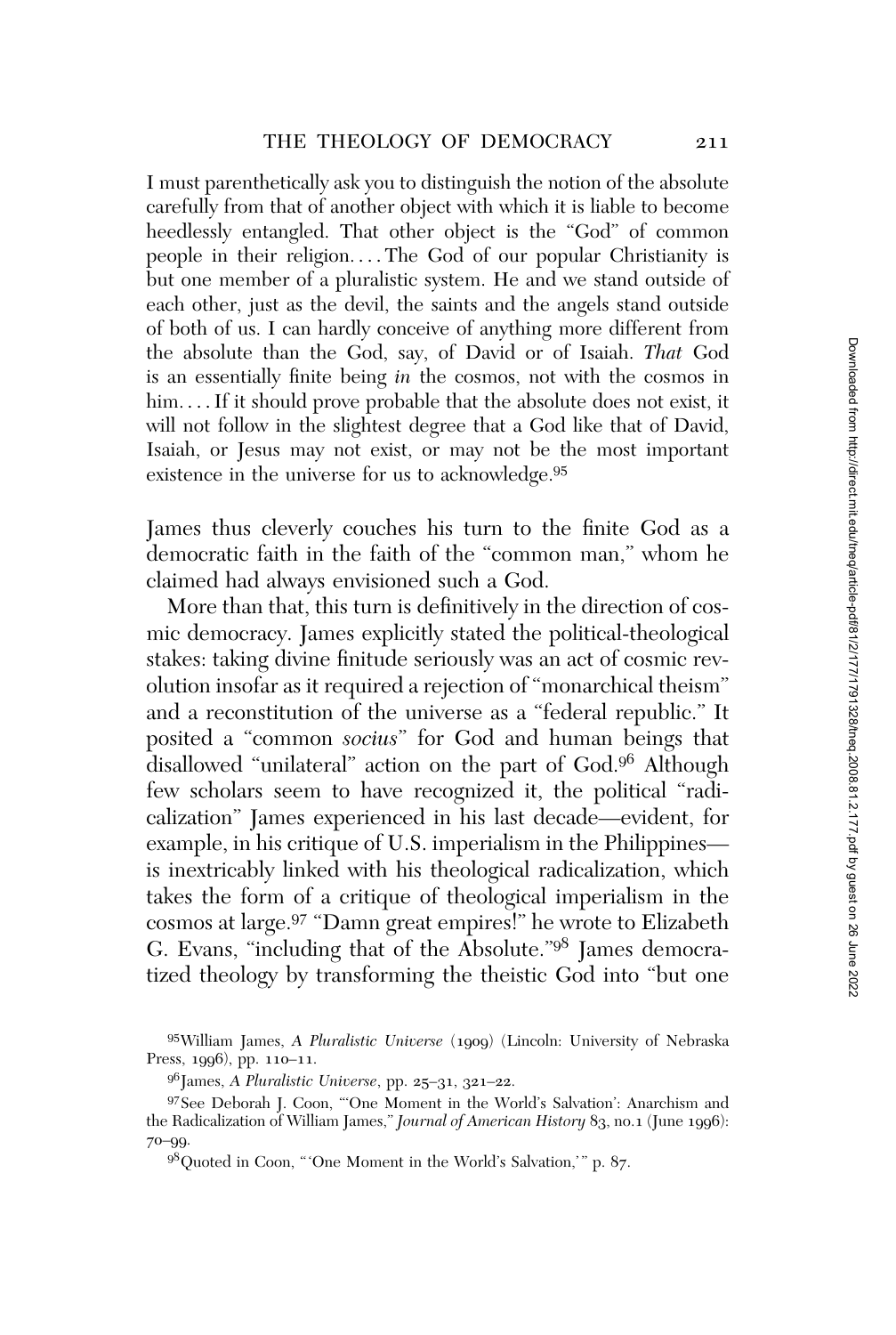member of a pluralistic system," a being among beings who was implicated in "a morally ambiguous human history," limited in power, "not metaphysically transcendent," possessed of an identity, and living through the progress of the universe along with us, indeed, as dependent upon us as we are on him.<sup>99</sup> Such a God provided for the realization of an ideal of cosmic "intimacy" by entering into "reciprocal" relations with humanity. Ultimately, James theologized democracy by installing an "ethic of reciprocity" as the necessary stance for all—even God—who would survive and succeed within his dynamic and pluralistic universe.<sup>100</sup>

Nowhere were the full democratic implications of James's finite God more evident than in the tantalizing challenge he offered near the end of *Pragmatism:*

Suppose that the world's author put the case to you before creation, saying: "I am going to make a world not certain to be saved, a world the perfection of which shall be conditional merely, the condition being that each several agent does its own 'level best.' I offer you the chance of taking part in such a world. Its safety, you see, is unwarranted. It is a real adventure, with real danger, yet it may win through. It is a social scheme of co-operative work genuinely to be done. Will you join the procession? Will you trust yourself and trust the other agents enough to face the risk?"<sup>101</sup>

Here, James essentially constructs an origin myth for democracy, a contractarian theodicy in which the evils we experience in the world represent risks we agreed to take on in the course of a prior process of democratic decision making with a finite God. For James, democracy serves as the theological ground upon which the world and humanity were created, and

<sup>99</sup>I draw this list of attributes of a pragmatist God from Dean, "Pragmatism, History and Theology," pp. 163–65.

<sup>100</sup>On Jamesian intimacy, see *A Pluralistic Universe,* pp. 31–40, as well as David C. Lamberth, "Interpreting the Universe after a Social Analogy: Intimacy, Panpsychism, and the Finite God of a Pluralistic Universe," in *The Cambridge Companion to William James,* ed. Ruth Anna Putnam (New York: Cambridge University Press, 1996), pp. 237–59. On an "ethic of reciprocity" as a defining attribute of democratic life, see Kloppenberg, *The Virtues of Liberalism,* p. 77.

<sup>101</sup>James, *Pragmatism,* p. 130.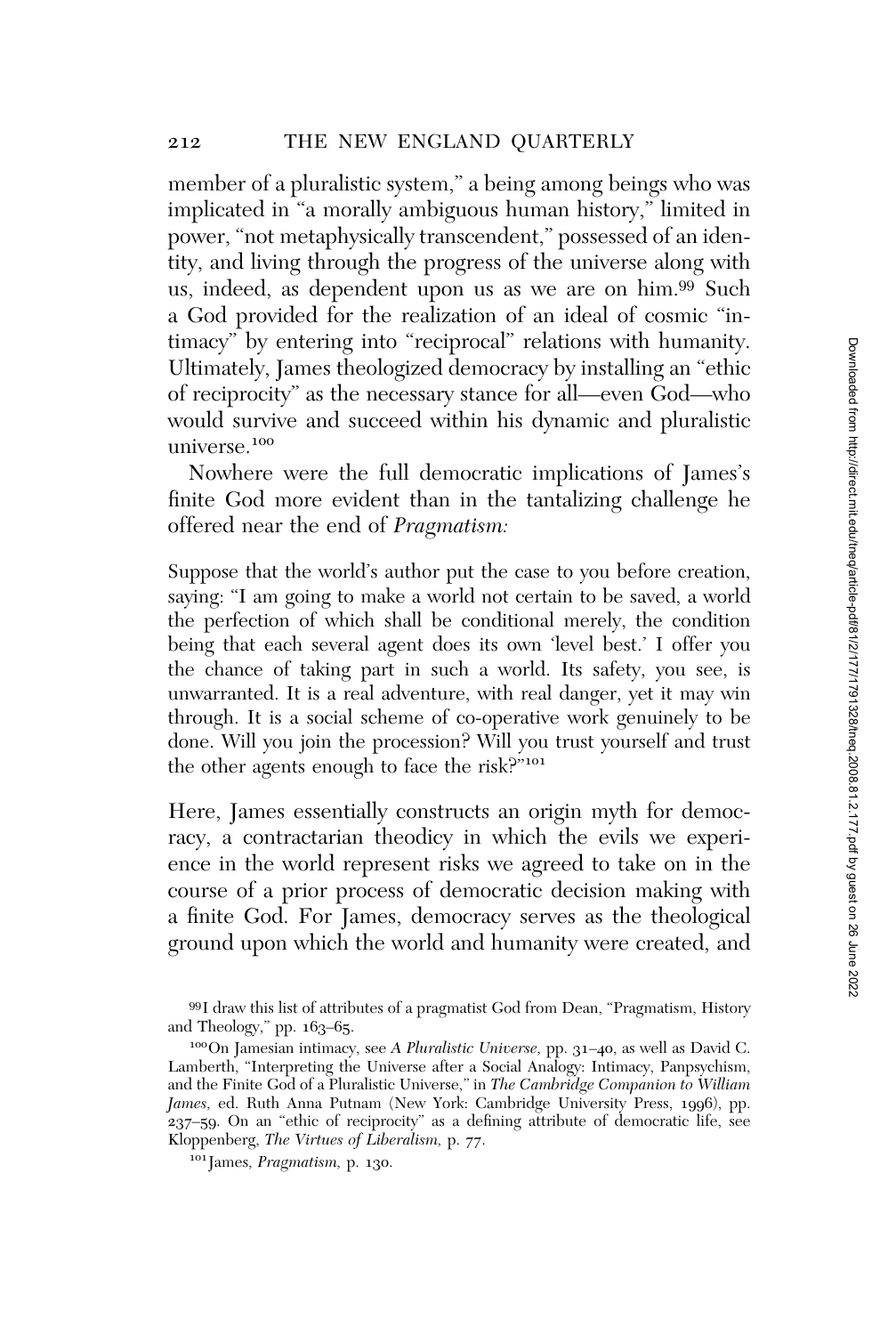it dictates the terms for their continued existence. By contrast, Puritan theologians like Milton and Williams located the creation of the world and of humanity in the absolute authority of divine fiat, and their theodicy traced evil to transgressions against that autocratic sovereignty. For them, democracy remained a necessary evil in the face of the evil brought into the world by the Fall, a symbolic retribution for humans' usurpation of properly divine power for human ends. Whereas Puritanism construed democracy as an inevitable and unfortunate default position in an ineradicably evil world, pragmatism traced democracy to the active and courageous decision to enter an unpredictable world in the hope of eradicating as much of that evil as possible.

This difference between the Puritan origin myth of democracy as *a postlapsarian contract among fallen human beings in the absence of God* and the pragmatist origin myth of democracy as *a premortal council between divine human beings and God* nicely encapsulates the paradoxical essence of our story of the theology of democracy: namely, that the theologically-based conception of democracy that emerged out of seventeenthcentury Puritanism was actually *more secular* in its conclusions than the sacred conceptions of democracy that subsequently emerged out of the supposedly secular philosophies of the American Enlightenment and American pragmatism. However, while the American Enlightenment sacralized its Christian republic in the patently antidemocratic terms of supernatural idealism and so made of the United States an imperial theocracy, American pragmatism managed to sacralize secular democracy upon the premises of a democratized theology. In so doing, pragmatism could finally lend ultimate credence and philosophical support to democracy as "a way of life."

If my own metanarrative has careened—I hope not too carelessly—between theological critique and historical analysis, it has done so because the theology of American democracy presents a "major interpretive problem." As Mark Noll writes, the historical force of America's merger of Christianity and democracy has tended to "obscure" the fact that the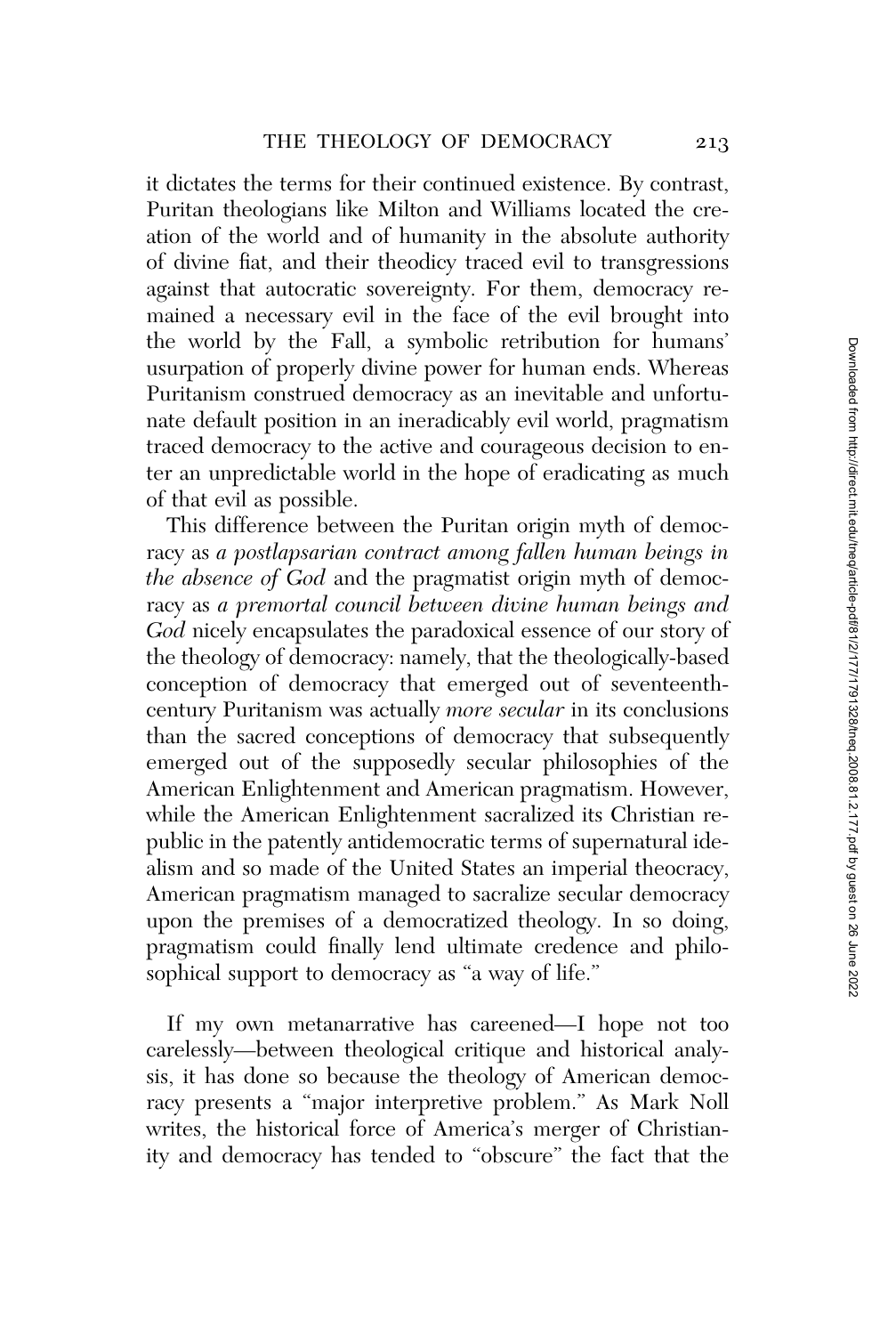"internal logic" of democratic theory may entail heretical departures from Christian orthodoxy.<sup>102</sup> It is no accident, certainly, that republicanism and traditional religion have been at odds almost everywhere except in the United States. James's finite God presents an interesting case in this regard. On the one hand, James's gravitation toward "the God of our popular Christianity" may seem like yet another instance of American Christian-republican synthesis. Yet, on the other, the finite God he theorizes is utterly foreign to America's triumphalist theology. As James himself increasingly emphasized toward the end of his life, the finite God was more akin to the deities of polytheistic traditions with which he had become enthusiastically familiar through his early immersion in the Greek classics and their romantic interpreters, his formative encounters with indigenous peoples when he served as an assistant to Louis Agassiz on an expedition to Brazil, and his later interest in contemporary anthropology. It was to "savages," who were not "troubled by "the aboriginal appearance of things," that James looked for a model of how to cope with a pluralistic universe and finite Gods. James cautiously invoked "polytheism" as the right descriptor for his religious view because he recognized that, in light of the official triumph of monotheism, the word "usually gives offence."<sup>103</sup> This is a primitivism altogether

<sup>103</sup>On polytheism, see James, *Varieties of Religious Experience,* p. 407, and *A Pluralistic Universe,* p. 310. At the same time as James hedged on polytheism, he was keen to point out that "the original polytheism of mankind has only imperfectly and vaguely sublimated itself into monotheism" (*Pragmatism,* p. 133). On "savages" as exemplars, see James, *A Pluralistic Universe,* pp. 21–22, 33–34. One of Santayana's ever ambivalent tributes to James is especially relevant here: "He retained the primitive feeling that death *might* open new worlds to us . . . also the primitive feeling that invisible spirits *might* be floating about among us, and might suddenly do something to hurt or help us" (*Persons and Places* [London: Constable, 1944], p. 249). John J. McDermott has noted that "James's stress on relations rather than on objects and on percepts rather than concepts is congenial to cultures other than that of Western civilization" (*Streams of Experience: Reflections on the History and Philosophy of American Culture* [Amherst: University of Massachusetts Press, 1986], pp. 109–10). Bruce Wilshire has recently lent credence to this claim by engaging in a systematic philosophical comparison of James and the early-twentieth-century Sioux shaman Black Elk, in *The Primal Roots of American Philosophy: Pragmatism, Phenomenology, and Native American Thought* (University Park: Pennsylvania State University Press, 2000). In a similar vein, see

<sup>102</sup>Noll, *America's God,* p. 62.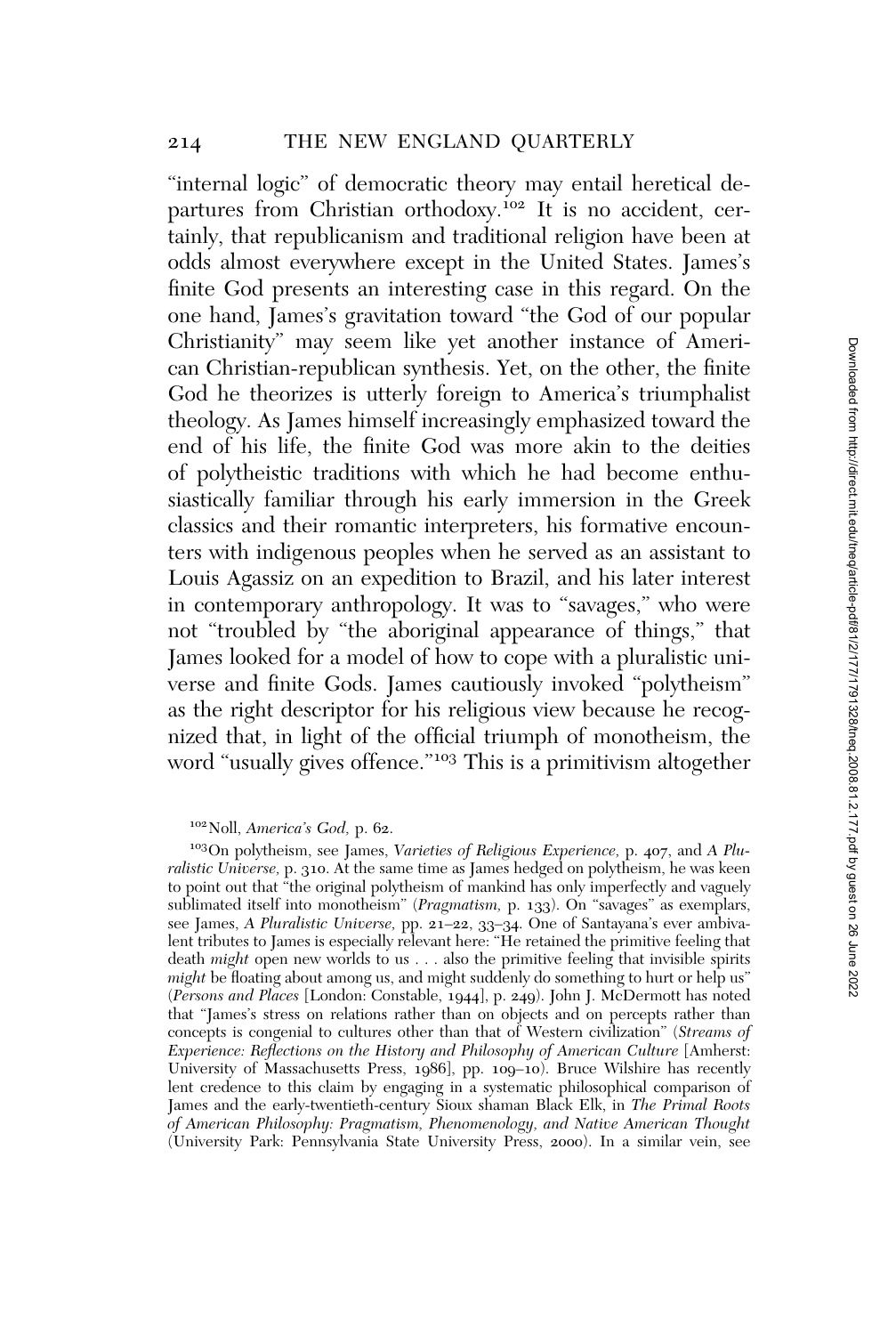different from the primitivism of many of America's Christian republicans.

As the example of James suggests, a richer theology and history of democracy may require us to reconsider the basic assumption of Western political theology, laid bare in Hegel's *Lectures on the Philosophy of World History:* that the very possibility of Freedom is premised on the Euro-Christian notion of the Absolute. It is no mistake that, in *A Pluralistic Universe,* James registered his preference for the finite gods of "savage" cosmologies while he was critiquing Hegel, for in Hegel's mind, "primitive" peoples, like Africans, were prevented from entering the History of Freedom precisely because they related to their finite gods with a shocking freedom. Ironically, their more democratic cosmos rendered them unfit for the benefits of democracy in the here and now. From the standpoint of "our conception of religion," Hegel self-righteously proclaimed, which "requires that man should recognise a supreme being which exists in and for itself as a completely objective and absolute being or higher power," African "sorcery," with its core conviction in the ability of human beings to manipulate the cosmos, even to make and break Gods, was irredeemably blasphemous: "As a spiritual being, the African arrogates to himself a power over nature. . . . Man . . . alone occupies a position of authority over the powers of nature. There is therefore no question of a spiritual adoration of God." "In short," Hegel complained, the religion of primitive peoples "does not involve any relationship of dependence," which demanded their dependence on Euro-Christian civilization.<sup>104</sup> The—to many, elegant—Christian paradox that true freedom consists in submission to the Absolute God here spills into a "kettle logic" driven by the imperative to justify European imperialism.<sup>105</sup>

Jo Pearson, "Ritual and Religious Experience: William James and the Study of 'Alternative Spiritualities," *Crosscurrents* 53, no. 3 (Fall 2003): 413-23.

<sup>104</sup>George Wilhelm Hegel, *Lectures on the Philosophy of World History,* trans. H. B. Nisbet (New York: Cambridge University Press, 1975), pp. 179–81.

<sup>105</sup>David Farrell Krell, "The Bodies of Black Folk: From Kant to Hegel to Du Bois and Baldwin," *boundary 2* 27, no. 3 (2000): 115–26.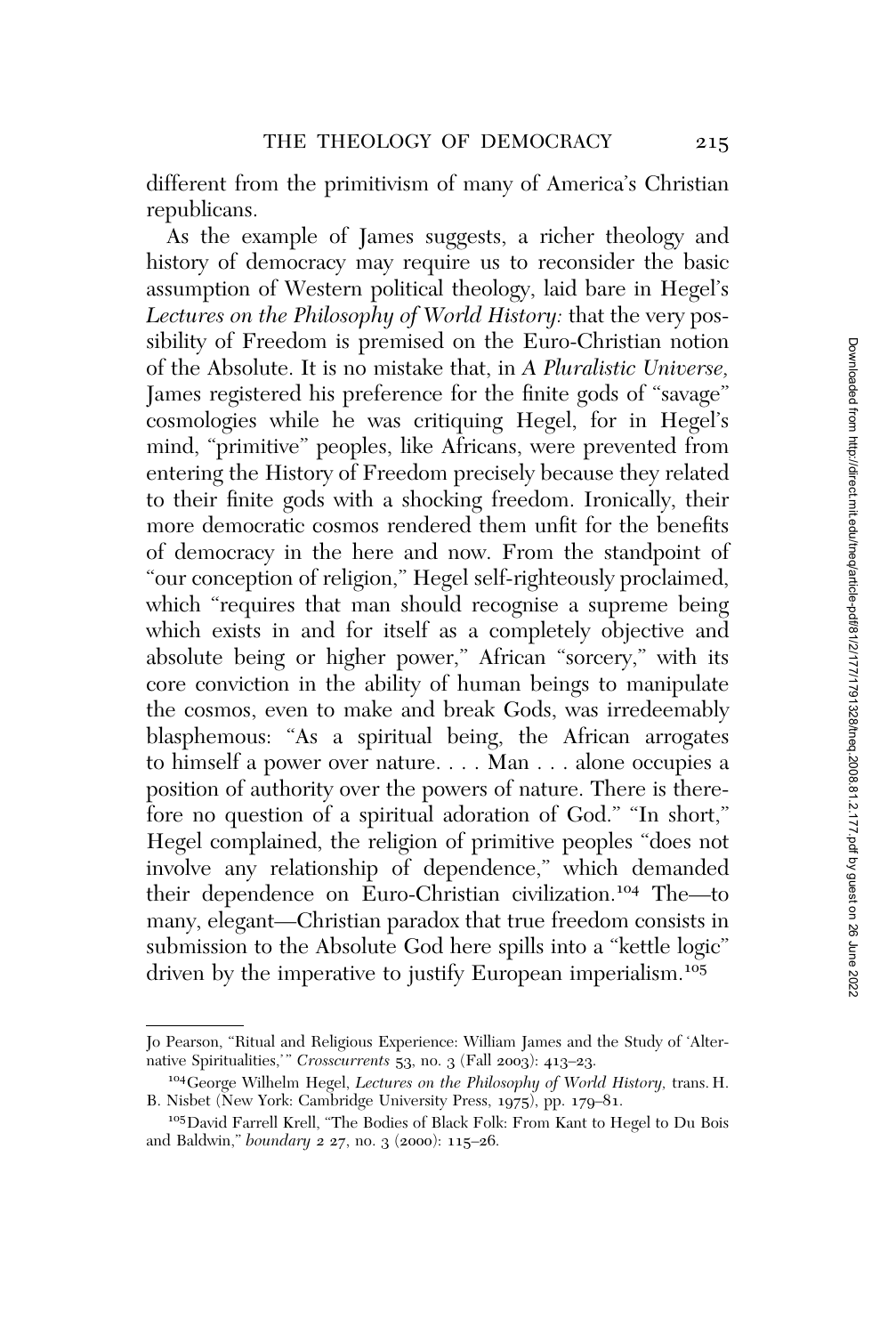What we encounter in Hegel's formulation is the overcompensatory repression of a liberatory alternative offered by the "savage," who in modernity has been an indispensable point of reference not only for what was right but also for what might be wrong with Euro-Christian civilization. David Farrell Krell perceptively draws out the excruciating irony inherent in Hegel's critique of primitive peoples' relationship to their gods: "it is as though the benighted and compact black, who, will never advance to self-consciousness and history, has anticipated the next two centuries of European history, having achieved a freedom and radical independence with respect to traditional gods, a freedom that one might have supposed possible only for an enlightened philosopher of spirit."<sup>106</sup> By anxiously designating such theological nonabsolutism as the very antithesis of modernity, Western political theology, particularly in the Christian republic of the United States, has perhaps dismissed sources to which we might want—and need—to resort if we are truly to exalt democracy to a degree that will prevent self-righteous antidemocratic abuses in its name. James's finite God(s) thus represent a return of the repressed. They also should remind us that the democratization of theology does not amount to anti-religious secularism but, rather, involves new, post-Christian forms of religiosity—modern polytheism, or religious humanism, or radical forms of the Social Gospel—that might furnish the basis for a "Spiritual Left."<sup>107</sup> If we are serious about giving democracy the religious foundation it may need—or that we may want to give it—then we may have seriously to consider such religious alternatives, even though they may challenge social and theological orthodoxies

<sup>106</sup>Krell, "The Bodies of Black Folk," p. 119.

<sup>107</sup>On the ludicrousness of conceiving of pragmatism as anti-religious just because it is heterodox, see Richard J. Bernstein, "Pragmatism's Common Faith," in *Pragmatism and Religion,* pp. 129–41. On the sources of an American Spiritual Left, see Leigh Eric Schmidt, *Restless Souls: The Making of American Spirituality* (New York: HarperSanFrancisco, 2005), esp. pp. 285–90. Catherine L. Albanese' s recent synthesis, *A Republic of Mind and Spirit: A Cultural History of American Metaphysical Religion* (New Haven: Yale University Press, 2007), also takes seriously many of these traditions.